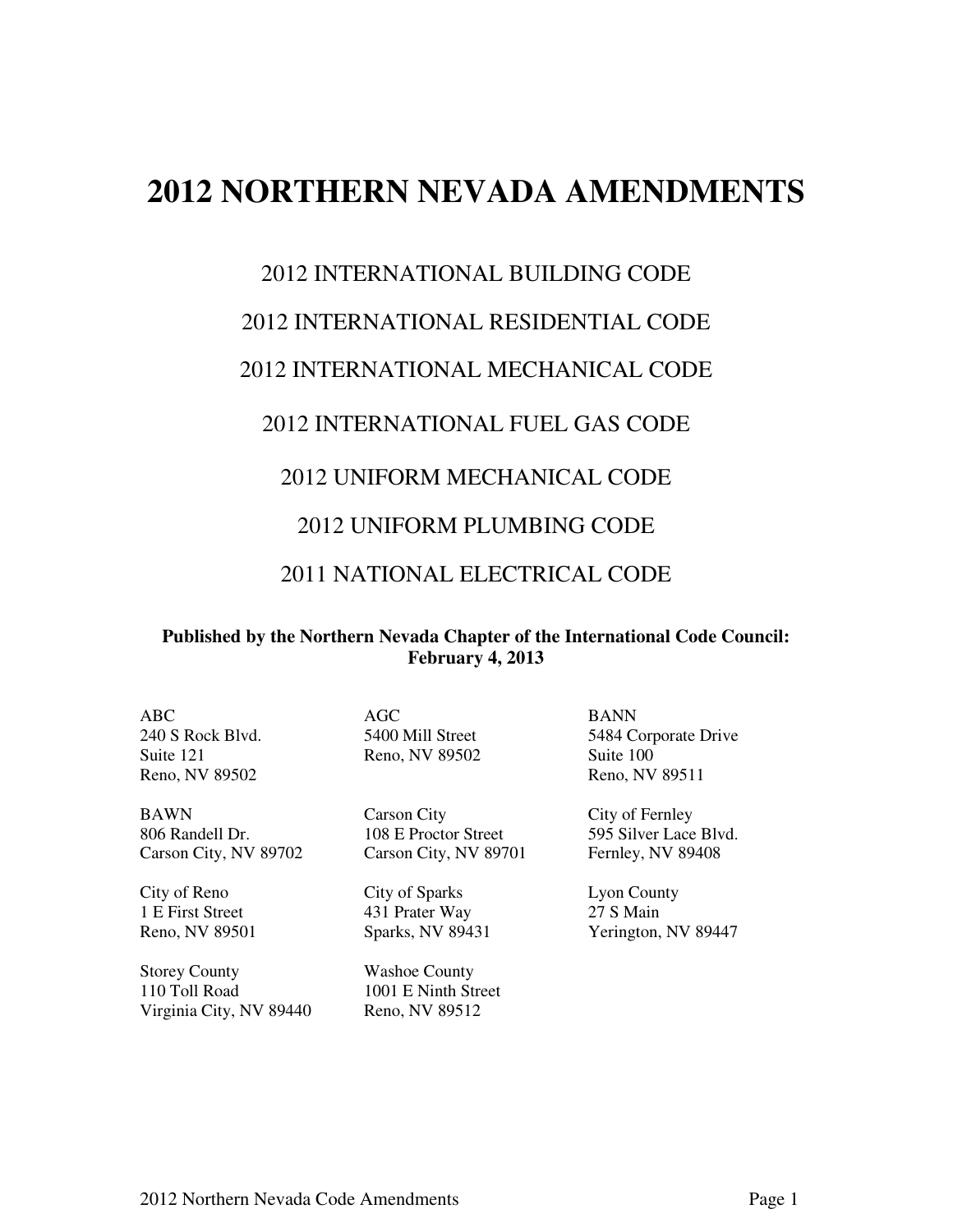## **PREFACE**

This document comprises the Northern Nevada Amendments to the following codes:

2012 International Building Code as published by the International Code Council.

2012 International Residential Code as published by the International Code Council.

2012 International Mechanical Code as published by the International Code Council.

2112 International Fuel Gas Code as published by the International Code Council.

2012 Uniform Mechanical Code as published by the International Association of Plumbing and Mechanical Officials.

2012 Uniform Plumbing Code as published by the International Association of Plumbing and Mechanical Officials.

2011 National Electrical Code as published by the National Fire Protection Association.

It was created by the organizations listed on the cover page with the support of the Northern Nevada Chapter of the International Code Council as a document to be adopted by reference. These provisions are not code unless adopted and codified by governmental jurisdictions. This document is available to be adopted as code by any jurisdiction without permission or approval from the organizations listed.

To obtain copies of this document, please contact the Northern Nevada Chapter of the International Code Council at PO Box 2481 Reno, NV 89505 or visit nnicc.org.

### **Note: Deleted language has been stricken through.**

### **Added language has been underlined.**

**Where space allows the entire section is shown for context.**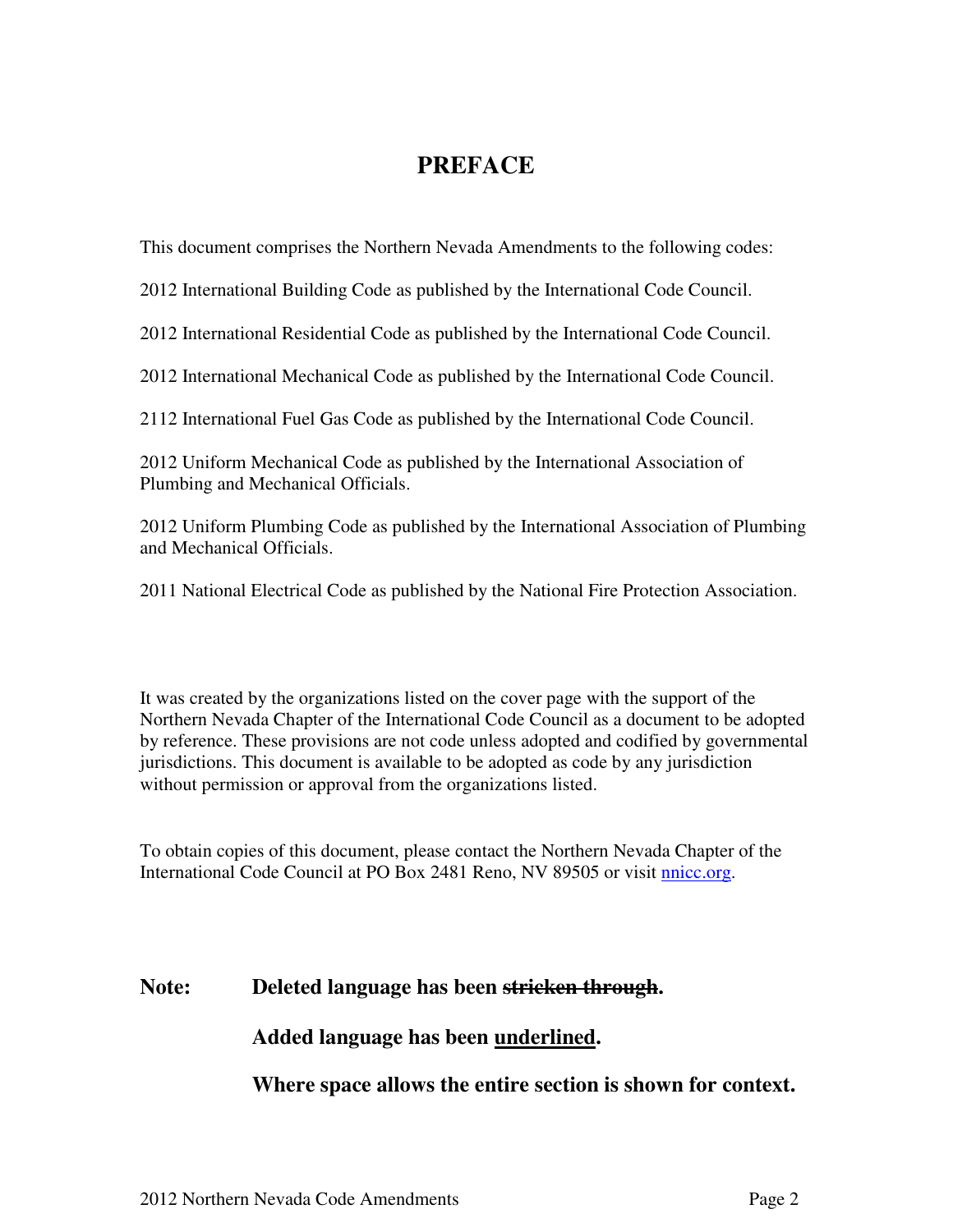## **TABLE OF CONTENTS**

#### **2012 International Building Code**

| Section 305.2 Group E, Day Care Facilities. 6                           |  |
|-------------------------------------------------------------------------|--|
| Section 308.3 Institutional Group I-1 7                                 |  |
| Section 308.6 Institutional Group I-4 Day Care Facilities 7             |  |
| Section 310.3 Residential Group R-1 8                                   |  |
| Section 311.2 Moderate-hazard Storage, Group S-1. 8                     |  |
| Section 403.5.4 Smokeproof Enclosures 9                                 |  |
| Section 906 Portable Fire Extinguishers 9                               |  |
| Section 910.1 General (Smoke and Heat Removal). 9                       |  |
| Section 910.3.2.2 Sprinklered Buildings. 10                             |  |
| Table 1016.2 Exit Access Travel Distance 10                             |  |
| Section 1016.4 Group F-1 and S-1 Increase. 11                           |  |
| Section 1503.7 Snow Shedding and Impact Areas. 11                       |  |
| Section 1608.2 Ground Snow Loads 11                                     |  |
| Table 1608.2.1 Ground Snow Loads Pg for Northern Nevada Locations. . 12 |  |
|                                                                         |  |
| Section 1704.2 Special Inspections 13                                   |  |
| Section 1803.2 Investigations Required 14                               |  |
|                                                                         |  |
|                                                                         |  |
| Section 1807.2.1.1 Rockery Retaining Walls 15                           |  |
|                                                                         |  |
|                                                                         |  |
| Section 2901. Minimum Number of Fixtures 16                             |  |
| Table 2902.1 Minimum Number of Required Plumbing Fixtures. 16           |  |
| Section 3102.7 Engineering Design. 20                                   |  |
| Section 3401.6 Alternative Compliance. 20                               |  |
|                                                                         |  |

## **2012 International Residential Code**

| Table R301.2(1) Climatic and Geographic Design Criteria. 21             |  |  |  |
|-------------------------------------------------------------------------|--|--|--|
|                                                                         |  |  |  |
| Section R302.2.4 Structural Independence 22                             |  |  |  |
| Section R303.4 Mechanical Ventilation. 23                               |  |  |  |
| Section R313.1 Townhouse Automatic Fire Sprinkler System 23             |  |  |  |
| Section R313.2 One and Two Family dwellings Automatic Fire Systems . 23 |  |  |  |
| Section R315.1 Carbon Monoxide Alarms. 23                               |  |  |  |
| Section R315.3 Where required in Existing Buildings. 23                 |  |  |  |
| Section R903.5 Snow Shedding and Impact Areas. 24                       |  |  |  |
|                                                                         |  |  |  |
| Section M1503.4 Makeup Air Required. 24                                 |  |  |  |
| Section M1901.3 Prohibited Location. 24                                 |  |  |  |
| Section G2404.11 LP-Gas Installations. 25                               |  |  |  |
|                                                                         |  |  |  |
|                                                                         |  |  |  |
|                                                                         |  |  |  |
| Section G2417.6.2 Turning Gas On. 25                                    |  |  |  |
| Section P2503.5.1 Rough Plumbing. 26                                    |  |  |  |
|                                                                         |  |  |  |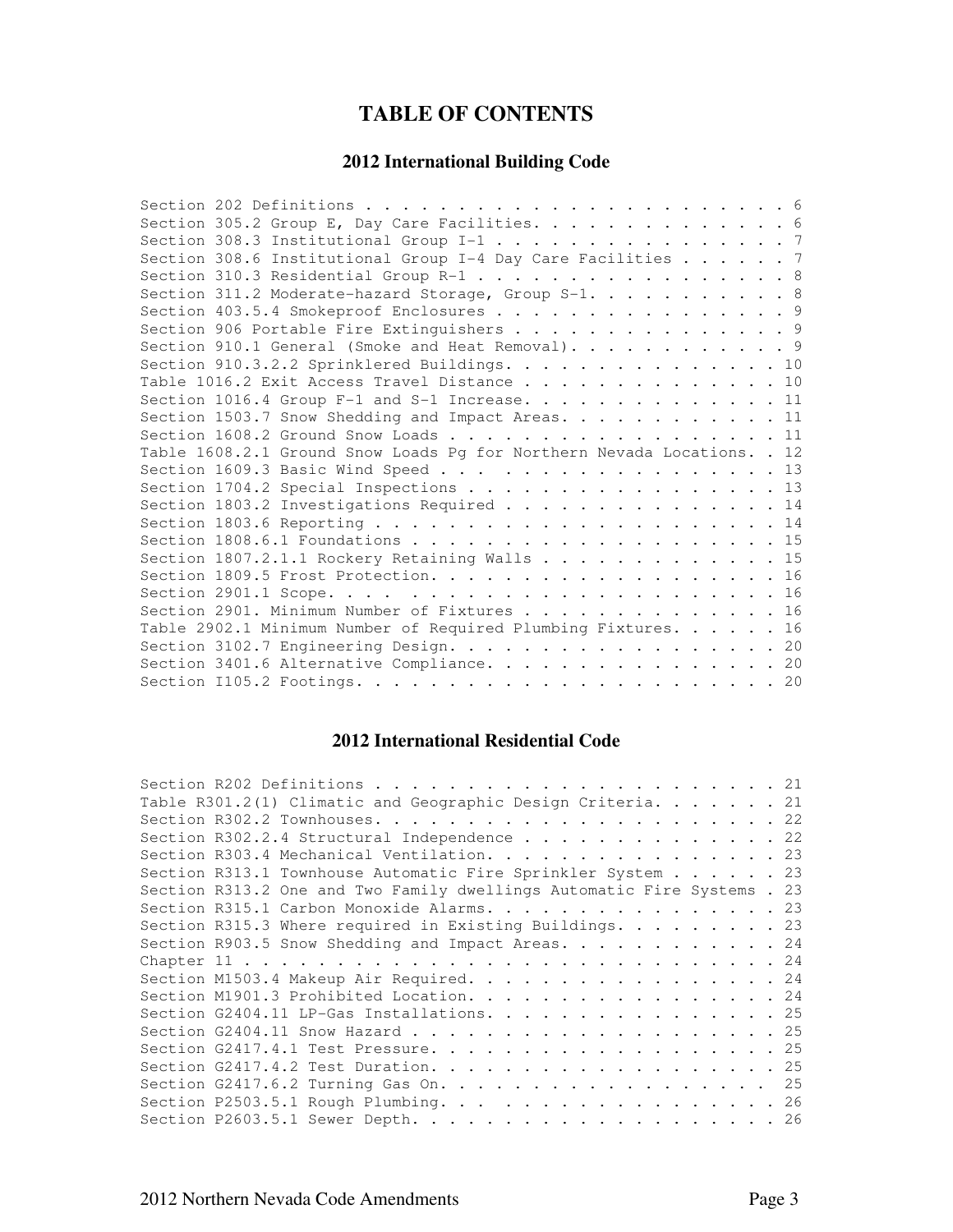| Section E3601.6.2 Service Disconnect Location. 27                   |  |  |
|---------------------------------------------------------------------|--|--|
|                                                                     |  |  |
| Section E3902.13 AFCI Branch Circuit Extensions or Modifications 28 |  |  |
| Section E3908.18 Bonding Other Enclosures. 28                       |  |  |
|                                                                     |  |  |

#### **2012 International Mechanical Code**

| Section 401.2 Ventilation Required 29                             |  |
|-------------------------------------------------------------------|--|
| Section 505.2 Makeup Air Required. 29                             |  |
| Section 508.1.2 Evaporative Cooling Systems Used As Makeup Air 29 |  |
|                                                                   |  |

#### **2012 International Fuel Gas Code**

| Section 301.1.2 LP-Gas Installations 31   |  |  |  |  |
|-------------------------------------------|--|--|--|--|
|                                           |  |  |  |  |
|                                           |  |  |  |  |
|                                           |  |  |  |  |
| Section 406.6.2 Before Turning Gas On. 32 |  |  |  |  |

#### **2012 Uniform Mechanical Code**

| Section 323.0 Installation of Gaseous Hydrogen Systems 33       |  |
|-----------------------------------------------------------------|--|
| Section 403.7 Exhaust Ventilation. 34                           |  |
| Table 403.7 Minimum Exhaust Ventilation. 34                     |  |
| Section 504.3.1.2 Length Limitations 34                         |  |
|                                                                 |  |
| Section 508.5.5 Evaporative Cooling Systems. 35                 |  |
| Section 511.2.4 Performance Test 35                             |  |
| Section 603.7 Plastic Ducts and Fittings 36                     |  |
| Section 604.1 General (Insulation of Ducts). 36                 |  |
| Section 609.0 Performance Test for Automatic Shutoffs. 37       |  |
|                                                                 |  |
| Section 1105.2 Volume of Occupied Space. 37                     |  |
| Section 1105.3 Industrial occupancies and refrigerated Rooms 38 |  |
|                                                                 |  |
|                                                                 |  |
|                                                                 |  |
|                                                                 |  |

## **2012 Uniform Plumbing Code**

|  | Section 205.0 Combustible Material 42         |  |
|--|-----------------------------------------------|--|
|  | Section 216.0 Non Combustible Materials. 42   |  |
|  | Section 218.0 Penetration Firestop System. 42 |  |
|  |                                               |  |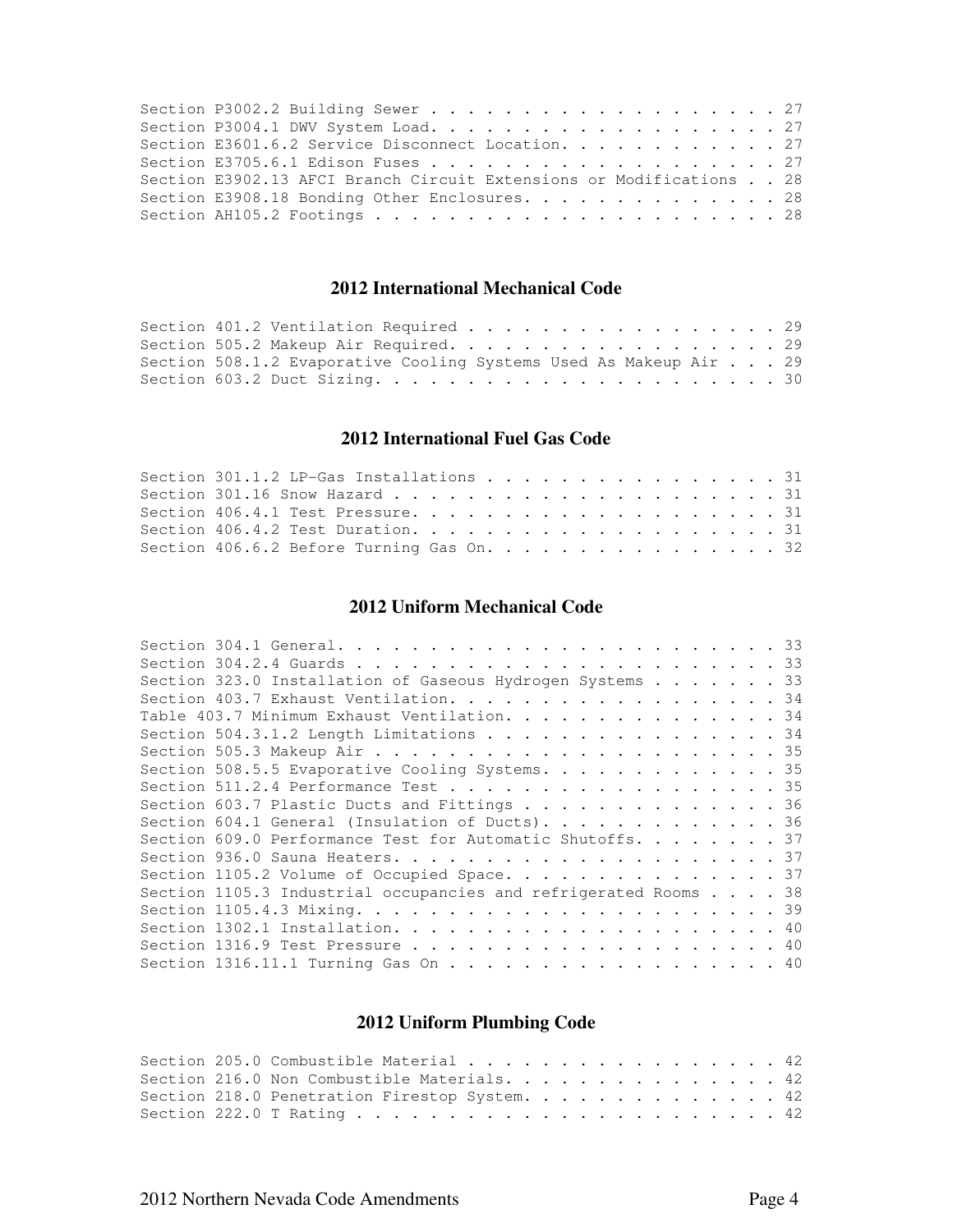| Section 312.7 Fire-Resistant Construction. 43               |  |
|-------------------------------------------------------------|--|
| Section 422.0 Minimum Number of Required Fixtures. 43       |  |
| Table 422.1 Minimum Plumbing Facilities. 43                 |  |
|                                                             |  |
|                                                             |  |
| Section 717.1 General (Size of Building Sewers). 43         |  |
| Section 723.1 General (Building Sewer Test). 44             |  |
| Section 1109.2 Methods of Testing Storm Drainage Systems 44 |  |
|                                                             |  |
|                                                             |  |
|                                                             |  |
|                                                             |  |
| Chapter 15 Firestop Protection 46                           |  |

### **2011 National Electrical Code**

| Article 210.12(B) Branch Circuit Extensions or Modifications 47    |  |  |  |  |  |  |  |  |  |  |
|--------------------------------------------------------------------|--|--|--|--|--|--|--|--|--|--|
|                                                                    |  |  |  |  |  |  |  |  |  |  |
| Article 230.70(A)(1) Readily Accessible Location 48                |  |  |  |  |  |  |  |  |  |  |
| Article 240.51(B) Replacement Only 48                              |  |  |  |  |  |  |  |  |  |  |
|                                                                    |  |  |  |  |  |  |  |  |  |  |
| Article 314.17(C) Nonmetallic Boxes and Conduit Bodies $\ldots$ 48 |  |  |  |  |  |  |  |  |  |  |

## **Appendix**

|--|--|--|--|--|--|--|--|--|--|--|--|--|--|--|--|--|--|--|--|--|--|--|--|--|--|--|--|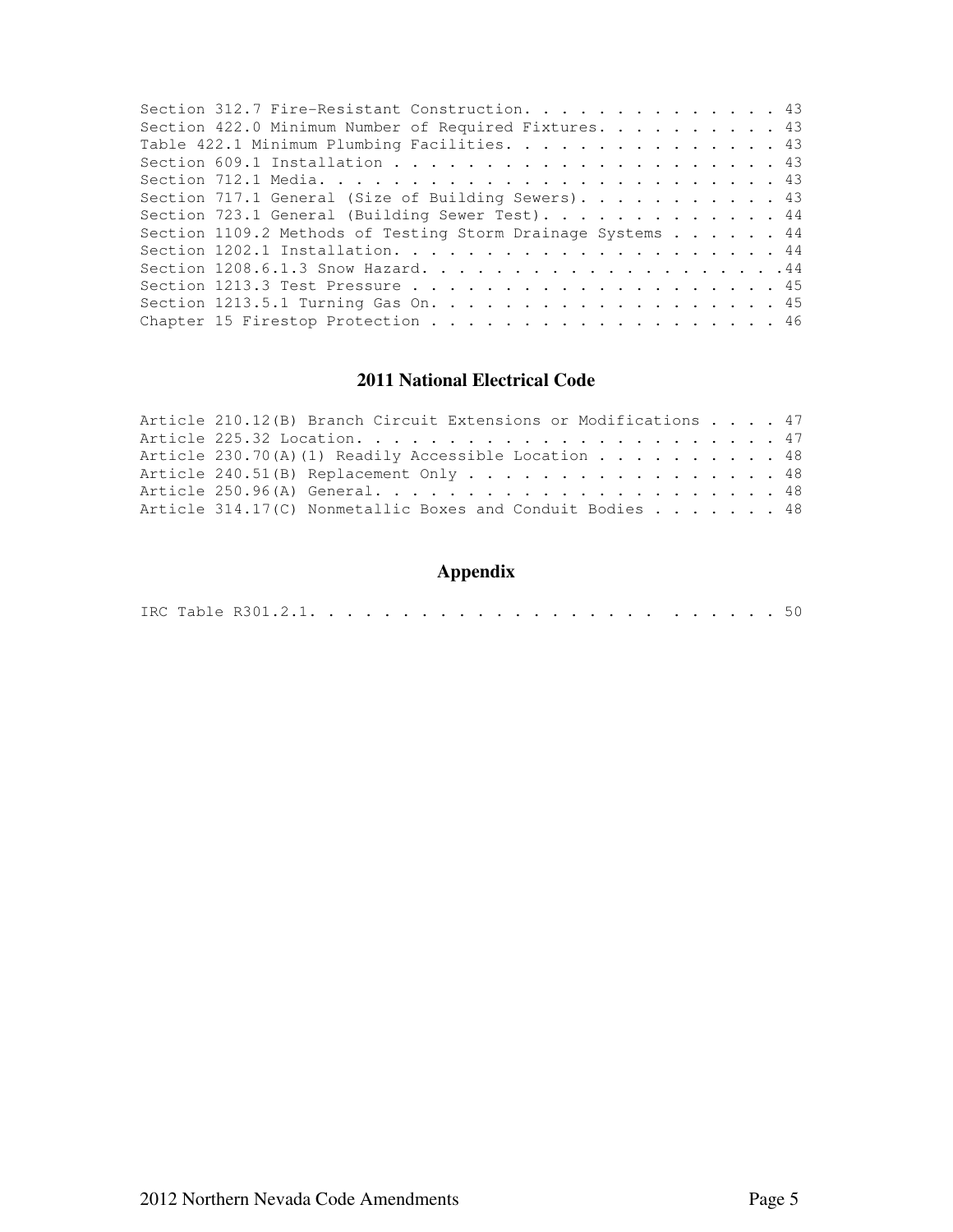## **2012 International Building Code**

#### **Section 202 Definitions.**

*Amend Section 202 to include the following definitions:* 

**International Electrical Code.** The Electrical Code, whether the National Electrical Code or the International Electrical Code, as amended and adopted by the local jurisdiction.

**International Mechanical Code.** The Mechanical Code, whether the Uniform Mechanical Code or the International Mechanical Code as amended and adopted by the local jurisdiction.

**International Plumbing Code.** The Plumbing Code, whether the Uniform Plumbing Code or the International Plumbing Code, as amended and adopted by the local jurisdiction.

**International Fuel Gas Code.** The Fuel Gas Code, whether NFPA 54 or the International Fuel Gas Code, as amended and adopted by the local jurisdiction.

*Amend Section 202 to read as follows:* 

**HIGH-RISE BUILDING.** A building with an occupied floor located more than 75 55 feet (22) 860 16 764 mm) above the lowest level of fire department vehicle access.

#### **Section 305.2 Group E, Day Care Facilities**

*Amend section 305.2 to read as follows:*

**305.2 Group E, day care facilities.** This group includes buildings and structures or portions thereof occupied by more than  $f$ ive six children older than 2  $1/2$  years of age who receive educational, supervision or *personal care services* for fewer than 24 hours per day.

**305.2.1 Within places of religious worship.** Rooms and spaces within *places of religious worship* providing such day care during religious functions shall be classified as part of the primary occupancy.

**305.2.2 Five Six or fewer children.** A facility having five six or fewer children receiving such day care shall be classified as part of the primary occupancy.

**305.2.3 Five Six or fewer children in a dwelling unit.** A facility such as the above within a *dwelling unit* and having five six or fewer children receiving such day care shall be classified as a Group R-3 occupancy or shall comply with the *International Residential Code*.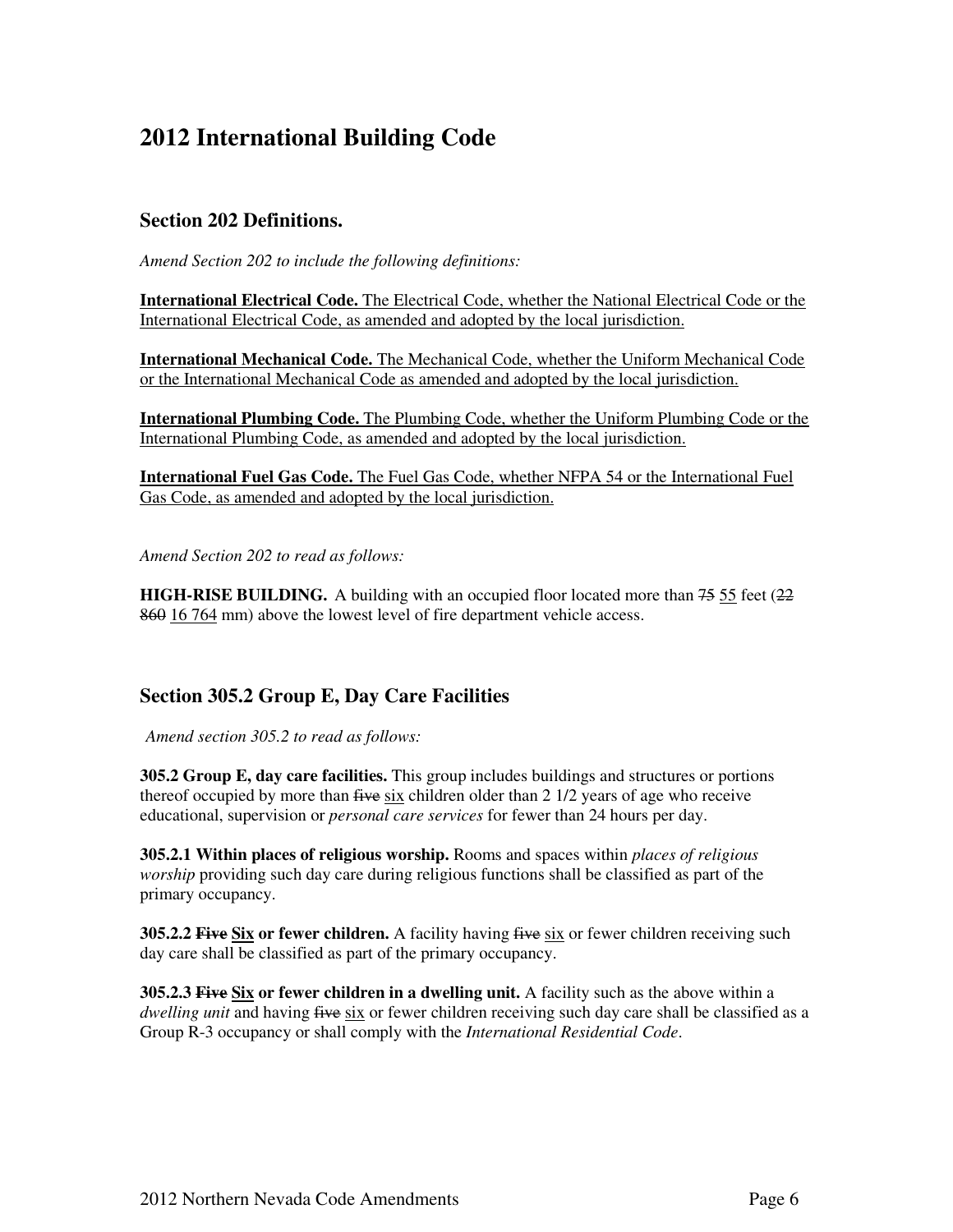### **Section 308.3 Institutional, Group I-1**

*Add new subsection to 308.3:* 

**308.3 Institutional Group I-1.** This occupancy shall include buildings, structures or portions thereof for more than 16 persons who reside on a 24 hour basis in a supervised environment and receive *custodial care*. The persons receiving care are capable of self preservation. This group shall include, but not be limited to, the following: Alcohol and drug centers Assisted living facilities Congregate care facilities Convalescent facilities *Group homes*  Halfway houses Residential board and *custodial care* facilities Social rehabilitation facilities

**308.3.1 Five or fewer persons receiving care.** A facility such as the above with five or fewer persons receiving such care shall be classified as Group R-3 or shall comply with the *International Residential Code* provided an *automatic sprinkler system* is installed in accordance with Section 903.3.1.3 or with Section P2904 of the *International Residential Code*.

**308.3.2 Six to sixteen persons receiving care.** A facility such as above, housing not fewer than six and not more than 16 persons receiving such care, shall be classified as Group R-4.

**308.3.3 Board of Health.** All portions of a care facility which houses patients or residents which is classified by the State Board of Health as 'Category 2,' and which has an occupant load of more than 10 residents, is classified as an 'I-1' occupancy classification.

#### **Section 308.6 Institutional Group I-4, Day Care Facilities**

*Amend section to 308.6 to read as follows:* 

**308.6 Institutional Group I-4, day care facilities.** This group shall include buildings and structures occupied by more than five six persons of any age who receive *custodial care* for fewer than 24 hours per day by persons other than parents or guardians, relatives by blood, marriage or adoption, and in a place other than the home of the person cared for. This group shall include, but not be limited to, the following: Adult day care Child day care

**308.6.1 Classification as Group E.** A child day care facility that provides care for more than five six but no more than 100 children 21/2 years or less of age, where the rooms in which the children are cared for are located on a *level of exit discharge* serving such rooms and each of these child care rooms has an *exit* door directly to the exterior, shall be classified as Group E.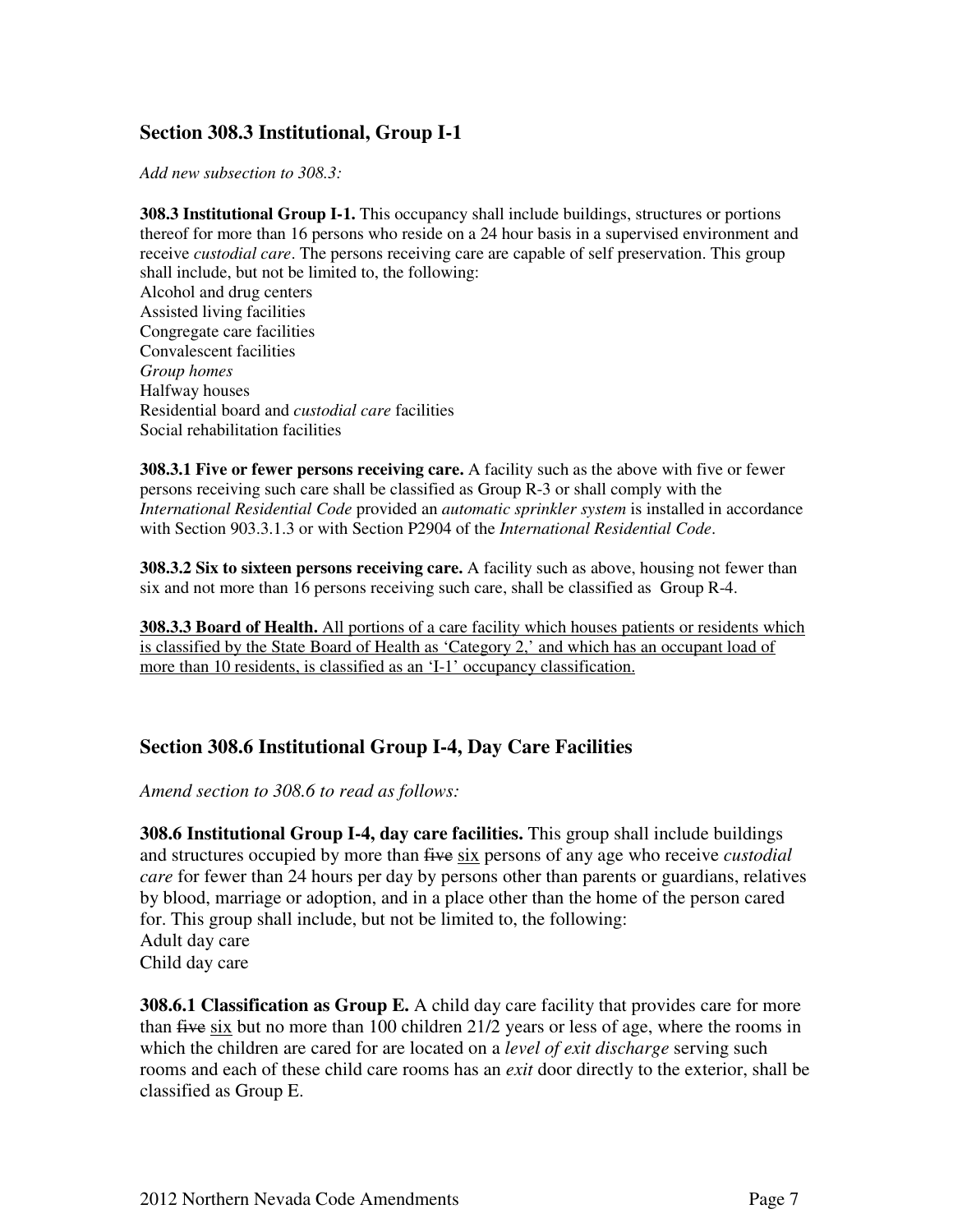**308.6.2 Within a place of religious worship.** Rooms and spaces within *places of religious worship* providing such care during religious functions shall be classified as part of the primary occupancy.

**308.6.3 Five Six or fewer persons receiving care.** A facility having five six or fewer persons receiving *custodial care* shall be classified as part of the primary occupancy.

**308.6.4 Five Six or fewer persons receiving care in a dwelling unit.** A facility such as the above within a *dwelling unit* and having five six or fewer persons receiving *custodial care* shall be classified as a Group R-3 occupancy or shall comply with the *International Residential Code.* 

#### **Section 310.3 Residential Group R-1**

*Amend 310.3 to read as follows:* 

**310.3 Residential Group R-1.** Residential occupancies containing *sleeping units* where the occupants are primarily *transient* in nature, including: *Boarding houses* (*transient*) with more than 10 occupants Brothels *Congregate living facilities* (*transient)* with more than 10 occupants Hotels (*transient*) Motels (*transient*)

#### **Section 311.2 Moderate-hazard storage, Group S-1**

*Amend section 311.2 to read as follows:* 

**311.2 Moderate-hazard storage, Group S-1.** Buildings occupied for storage uses that are not classified as Group S-2, including, but not limited to, storage of the following:

Aerosols, Levels 2 and 3 Aircraft hangar (storage and repair) Bags: cloth, burlap and paper Bamboos and rattan Baskets Belting: canvas and leather Books and paper in rolls or packs Boots and shoes Buttons, including cloth covered, pearl or bone Cardboard and cardboard boxes Clothing, woolen wearing apparel Cordage Dry boat storage (indoor) Furniture Furs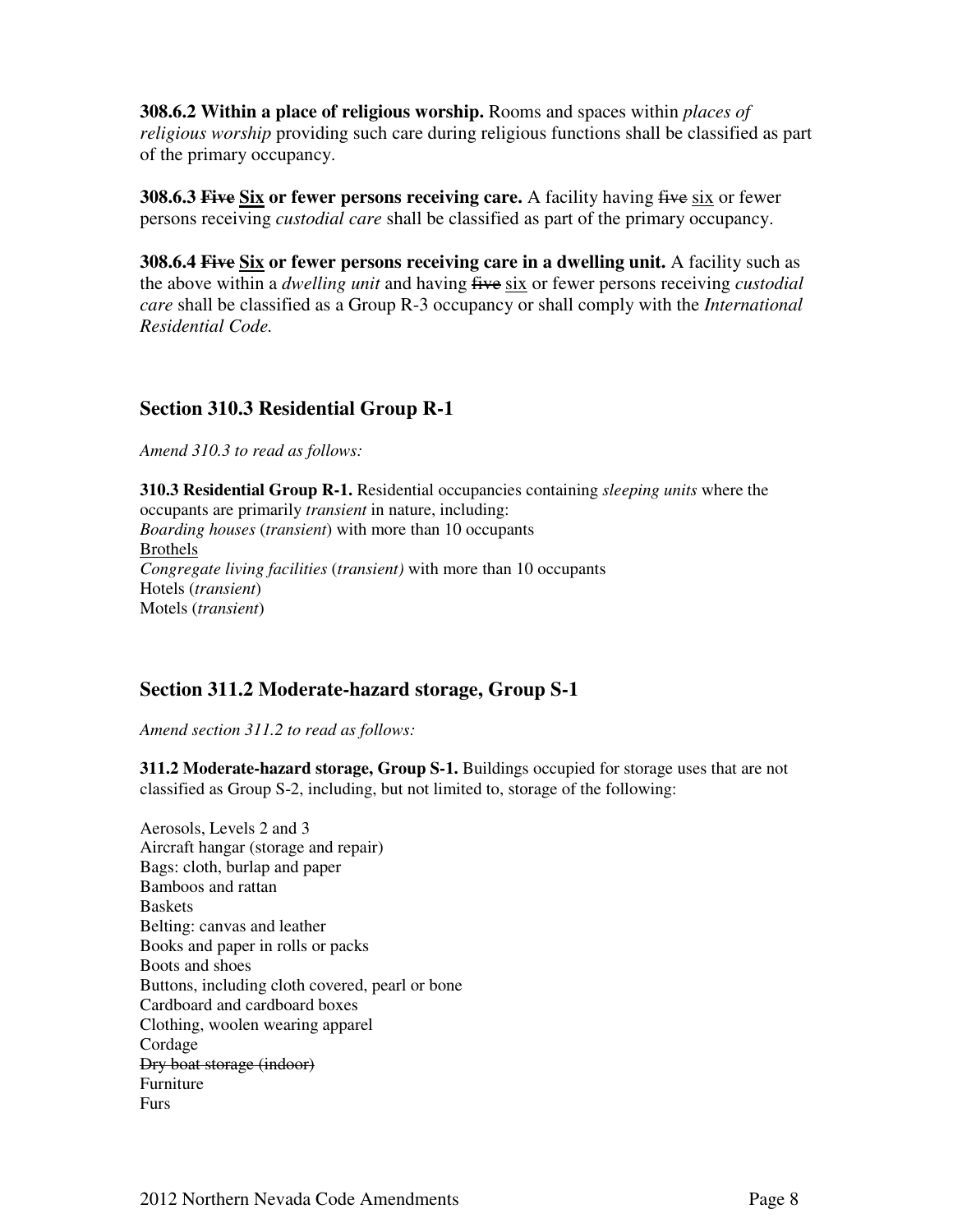Glues, mucilage, pastes and size **Grains** Horns and combs, other than celluloid Leather Linoleum **Lumber** Motor vehicle repair garages complying with the maximum allowable quantities of hazardous materials listed in Table 307.1(1) (see Section 406.8) Photo engravings Resilient flooring Self-serve storage (mini-storage) Silks Soaps Sugar Tires, bulk storage of

#### **Section 403.5.4 Smokeproof Enclosures**

*Amend section 403.5.4 to read as follows:* 

**403.5.4 Smokeproof enclosures.** Every required exit stairway serving floors more than 75 55 feet (22 860 16 764 mm) above the lowest level of fire department vehicle access shall be a smokeproof enclosure in accordance with Sections 909.20 and 1022.10.

#### **Section 906 Portable Fire Extinguishers**

*Delete entire section.* 

#### **Section 910.1 General (Smoke and Heat Removal)**

*Amend 910.1 to read as follows:* 

**910.1 General.** Where required by this code or otherwise installed, smoke and heat vents or mechanical smoke exhaust systems and draft curtains shall conform to the requirements of this section.

#### **Exceptions:**

1. Frozen food warehouses used solely for storage of Class I and II commodities where protected by an approved automatic sprinkler system.

2. Where areas of buildings are equipped with early suppression fast response (ESFR) sprinklers, automatic smoke and heat vents shall not be required within these areas. Automatic smoke and heat vents are not required within areas of buildings equipped with early suppression fast-response (ESFR) sprinklers unless the area of a Group F-1 or S-1 occupancy protected with the ESFR sprinklers has an exit access travel distance of more than 250 feet (76 200 mm).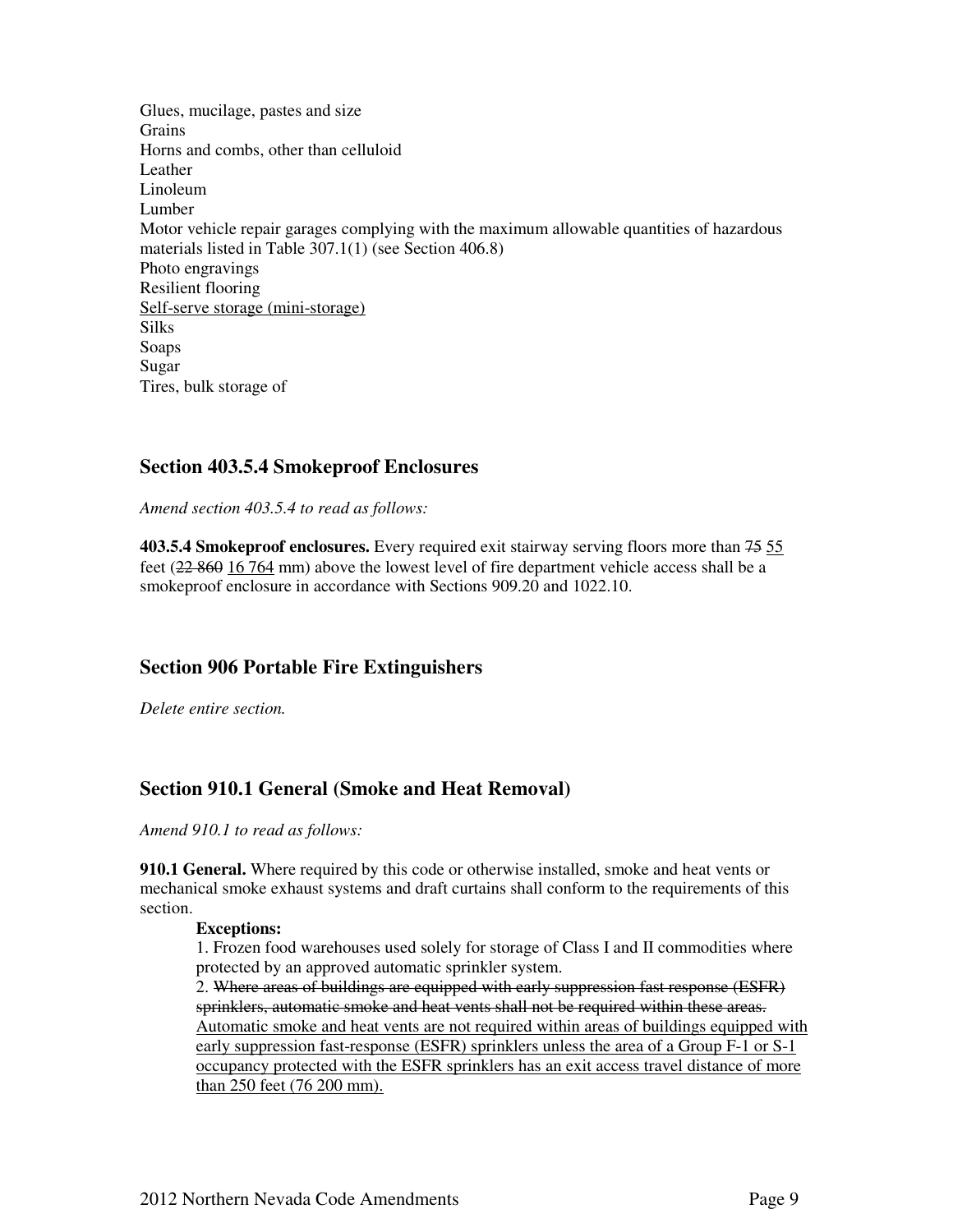### **Section 910.3.2.2 Sprinklered Buildings**

*Amend section 910.3.2.2 to read as follows and add subsections 910.3.2.2.1 thru 910.3.2.2.3:* 

**910.3.2.2 Sprinklered buildings.** Where installed in buildings equipped with an approved automatic sprinkler system, smoke and heat vents shall be designed to operate automatically in accordance with Sections 910.3.2.2.1 through 910.3.2.2.3.

**910.3.2.2.1 Automatic operation.** Smoke and heat vents shall be designed to operate automatically.

**910.3.2.2.2 Control mode sprinkler system.** Smoke and heat vents installed in areas of buildings with a control mode sprinkler system shall have operating elements with a higher temperature classification than the automatic fire sprinklers in accordance with NFPA 13.

**910.3.2.2.3 Early suppression fast-response (ESFR) sprinkler system.** Smoke and heat vents installed in areas of buildings with early suppression fast-response (ESFR) sprinklers shall be equipped with a standard-response operating mechanism with a minimum temperature rating of  $360^{\circ}F (182^{\circ}C)$  or  $100^{\circ}F (56^{\circ}C)$  above the operating temperature of the sprinklers, whichever is higher.

#### **Table 1016.2 Exit Access Travel Distance**

*Amend Table 1016.2 to read as follows:* 

| <b>OCCUPANCY</b>     | <b>WITHOUT</b><br><b>SPRINKLER SYSTEM (feet)</b> | <b>WITH SPRINKLER</b><br><b>SYSTEM (feet)</b> |
|----------------------|--------------------------------------------------|-----------------------------------------------|
| A, E, F-1, M, R, S-1 | 200                                              | 250 <sup>b</sup>                              |
| $I-1$                | Not Permitted                                    | $250^\circ$                                   |
| B                    | 200                                              | $300^\circ$                                   |
| $F-2, S-2, U$        | 300                                              | $400^\circ$                                   |
| $H-1$                | Not Permitted                                    | $75^{\circ}$                                  |
| $H-2$                | Not Permitted                                    | $100^\circ$                                   |
| $H-3$                | Not Permitted                                    | $150^\circ$                                   |
| $H-4$                | Not Permitted                                    | $175^{\circ}$                                 |
| $H-5$                | Not Permitted                                    | $200^{\circ}$                                 |
| $I-2, I-3, I-4$      | Not Permitted                                    | $200^\circ$                                   |

#### **TABLE 1016.2 EXIT ACCESS TRAVEL DISTANCE**<sup>a</sup>

For SI: 1 foot =  $304.8$  mm.

a. See the following sections for modifications to exit access travel distance requirements: Section 402.8: For the distance limitation in malls.

Section 404.9: For the distance limitation through an atrium space.

Section 407.4: For the distance limitation in Group I-2.

Sections 408.6.1 and 408.8.1: For the distance limitations in Group I-3.

Section 411.4: For the distance limitation in Special Amusement Buildings.

Section 1015.4: For the distance limitation in refrigeration machinery rooms.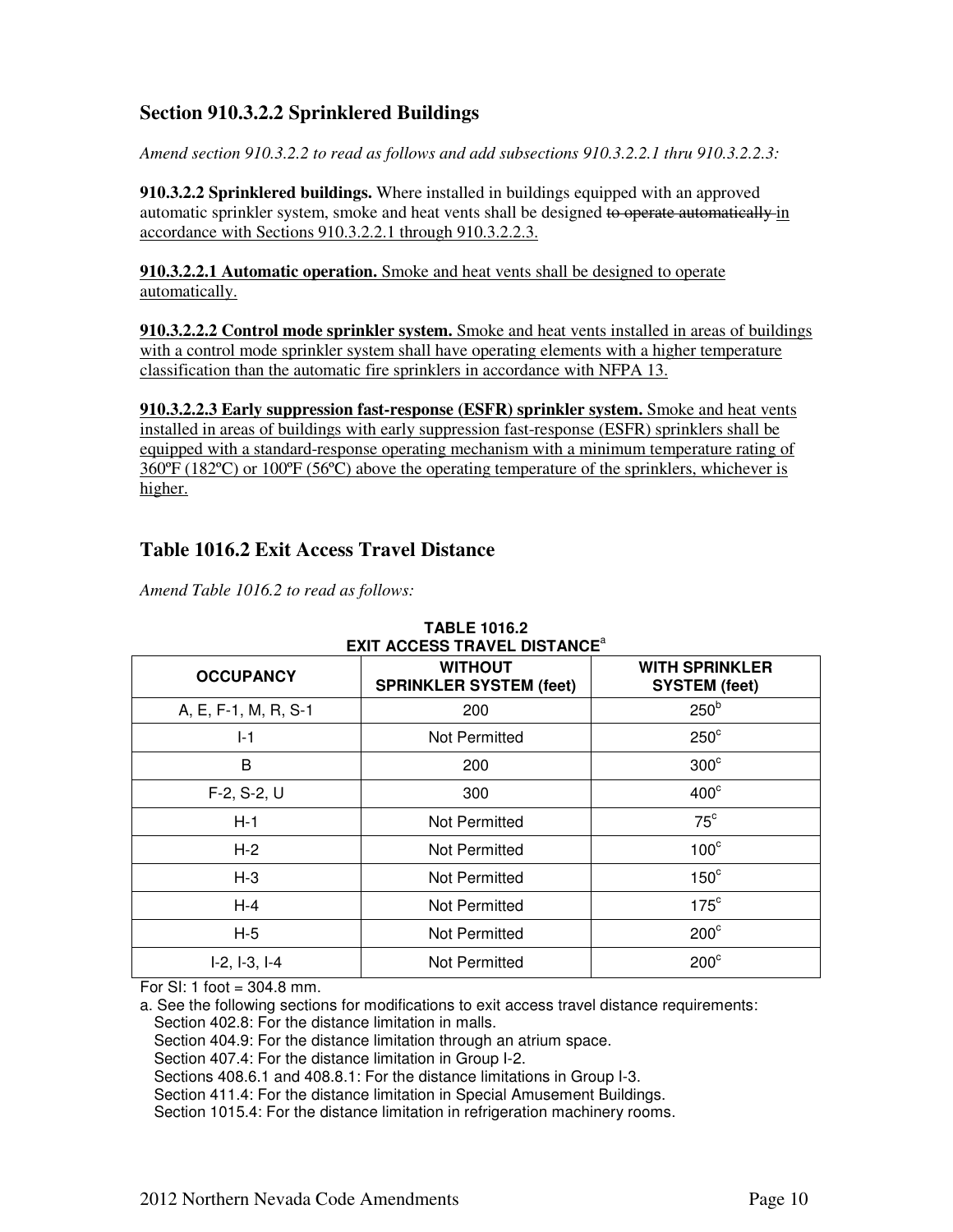Section 1015.5: For the distance limitation in refrigerated rooms and spaces.

Section 1016.4: For increased limitation in Groups F-1 and S-1.

Section 1021.2: For buildings with one exit.

Section 1028.7: For increased limitation in assembly seating.

Section 1028.7: For increased limitation for assembly open-air seating.

Section 3103.4: For temporary structures.

Section 3104.9: For pedestrian walkways.

- b. Buildings equipped throughout with an automatic sprinkler system in accordance with Section 903.3.1.1 or 903.3.1.2. See Section 903 for occupancies where automatic sprinkler systems in accordance with Section 903.3.1.2 are permitted.
- c. Buildings equipped throughout with an automatic sprinkler system in accordance with Section 903.3.1.1

#### **Section 1016.4 Group F-1 and S-1 Increase**

*Add new section 1016.4 to 1016:* 

**1016.4 Group F-1 and S-1 increase.** The maximum exit access travel distance shall be 400 feet (122 m) in Group F-1 or S-1 occupancies where all of the following are met:

1. The portion of the building classified as Group F-1 or S-1 is limited to one story in height, and

2. The minimum height from the finished floor to the bottom of the ceiling or roof slab or deck is 24 feet (7315 mm), and

3. The building is equipped throughout with an automatic fire sprinkler system in accordance with Section 903.3.1.1.

#### **Section 1503.7 Snow Shedding and Impact Areas**

*Add new section 1503.7 to section 1503.* 

**1503.7 Snow shedding and impact areas**. Snow shedding onto adjacent properties is prohibited. Snow shed impact areas shall be designed to contain shedding snow from structures and prevent snow from encroaching onto adjacent properties when ground snow loads exceed 154  $p<sub>g</sub>$  when located in Washoe County or Carson City, or exceeds 69  $p<sub>g</sub>$  when located in Storey County. The roof and eaves of all structures shall be designed so that snow shed impact areas will not occur in or on required exits, parking areas, driveways, LPG storage tanks, walkways, and public areas.

**Exception:** The snow shed impact area may be reduced provided an engineered snow restraint system, designed in accordance with this code, is incorporated into the roof design and the roof drainage system.

#### **Section 1608.2 Ground snow loads.**

*Amend section 1608.2 to read as follows:* 

**1608.2 Ground snow loads.** The ground snow loads to be used in determining the design snow loads for roofs shall be determined in accordance with Table 1608.2.1, ASCE 7 or Figure 1608.2 for the contiguous United States and Table 1608.2 for Alaska. Site specific case studies shall be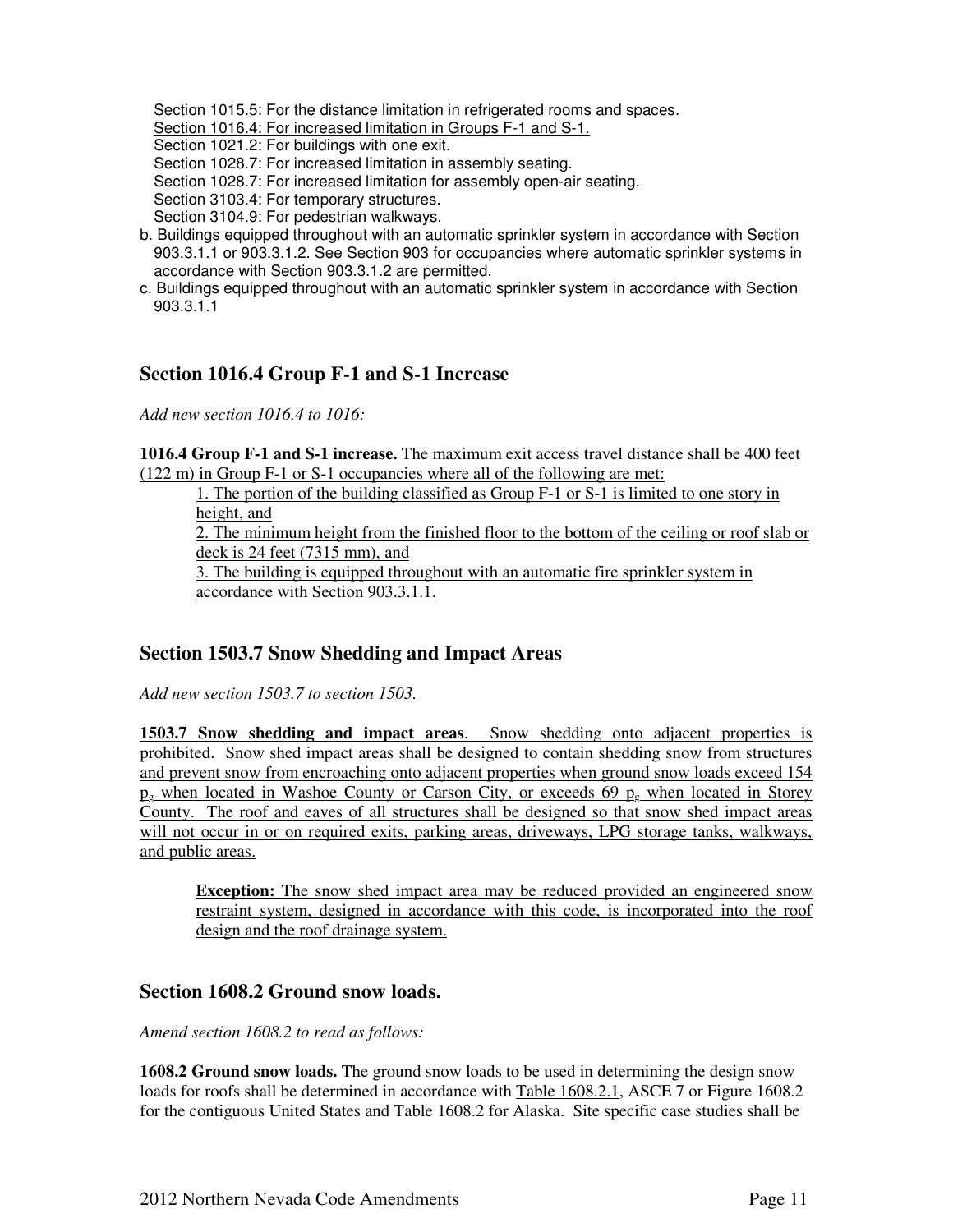made in areas designated "CS" in Figure 1608.2. Ground snow loads for sites at elevations above the limits indicated in Figure 1608.2 and for all sites within the CS areas shall be *approved*. Ground snow load determination for such sites shall be based on an extreme value statistical analysis of data available in the vicinity of the site using a value with a 2-percent annual probability of being exceeded (50-year mean recurrence interval). Snow loads are zero for Hawaii, except in mountainous regions as approved by the building official.

## **Table 1608.2.1 Ground Snow Loads pg, For Northern Nevada Locations.**

*Add Table 1608.2.1 to section 1608.2.* 

#### **Table 1608.2.1**

#### **GROUND SNOW LOADS pg, FOR NORTHERN NEVADA LOCATIONS.**

|                             | WEST of U.S. Hwy<br>395 Sierra slope    | EAST of U.S. Hwy 395                                     |                 |                  |                                                                         |  |  |  |  |  |
|-----------------------------|-----------------------------------------|----------------------------------------------------------|-----------------|------------------|-------------------------------------------------------------------------|--|--|--|--|--|
|                             | Carson,<br>Douglas,<br>Washoe,<br>Reno  | Carson,<br>Douglas, Washoe<br>Counties,<br>Reno & Sparks | Lyon<br>County  | Storey<br>County |                                                                         |  |  |  |  |  |
| <b>Elevation</b><br>In Feet | $p_{\rm g}$ (Pounds Per<br>Square Foot) | $p_{g}$ (Pounds Per<br>Square foot)                      | Square foot)    | Square foot)     | $p_g$ (Pounds Per $ p_g$ (Pounds Per $ p_g$ (Pounds Per<br>Square foot) |  |  |  |  |  |
|                             |                                         |                                                          |                 |                  |                                                                         |  |  |  |  |  |
| 4500                        | 30                                      | 30                                                       | 10              | 10               |                                                                         |  |  |  |  |  |
| 5000                        | 30                                      | 30                                                       | 30              | 10               |                                                                         |  |  |  |  |  |
| 5100                        | 41                                      | 31                                                       | 31              | 10               |                                                                         |  |  |  |  |  |
| 5200                        | 52                                      | 33                                                       | 33              | 10               |                                                                         |  |  |  |  |  |
| 5300                        | 64                                      | 34                                                       | 34              | 10               |                                                                         |  |  |  |  |  |
| 5400                        | 75                                      | 35                                                       | 35              | 10               |                                                                         |  |  |  |  |  |
| 5500                        | 86                                      | 37                                                       | 37              | 50               |                                                                         |  |  |  |  |  |
| 6000                        | 142                                     | 43                                                       | 43              | 70               | 220                                                                     |  |  |  |  |  |
| 6500                        | 171                                     | 43                                                       | 43              | 90               | 235                                                                     |  |  |  |  |  |
| 7000                        | 200                                     | 57                                                       | $\overline{57}$ | 90               | 250                                                                     |  |  |  |  |  |
| 7500                        | 215                                     | 57                                                       | $\overline{57}$ | 90               | 265                                                                     |  |  |  |  |  |
| 8000                        | 229                                     | 86                                                       | 86              | 90               | 280                                                                     |  |  |  |  |  |
| 8500                        | 243                                     | 86                                                       | 86              | 90               | 295                                                                     |  |  |  |  |  |
| 9000                        | 271                                     | 114                                                      | 114             | 114              | 330                                                                     |  |  |  |  |  |
| 9500                        | 300                                     | 142                                                      | 142             | 142              | 390                                                                     |  |  |  |  |  |
| 10000                       | 357                                     | 142                                                      | 142             | 142              | 420                                                                     |  |  |  |  |  |

1. Drift load design in the 30-psf zones may utilize ASCE 7 -05 table C7-1 ground snow values. 2. The final roof design loads shall not be less than 20 psf after all reductions are factored, except for Lyon County.

3. Intermediate values may be interpolated by proportion.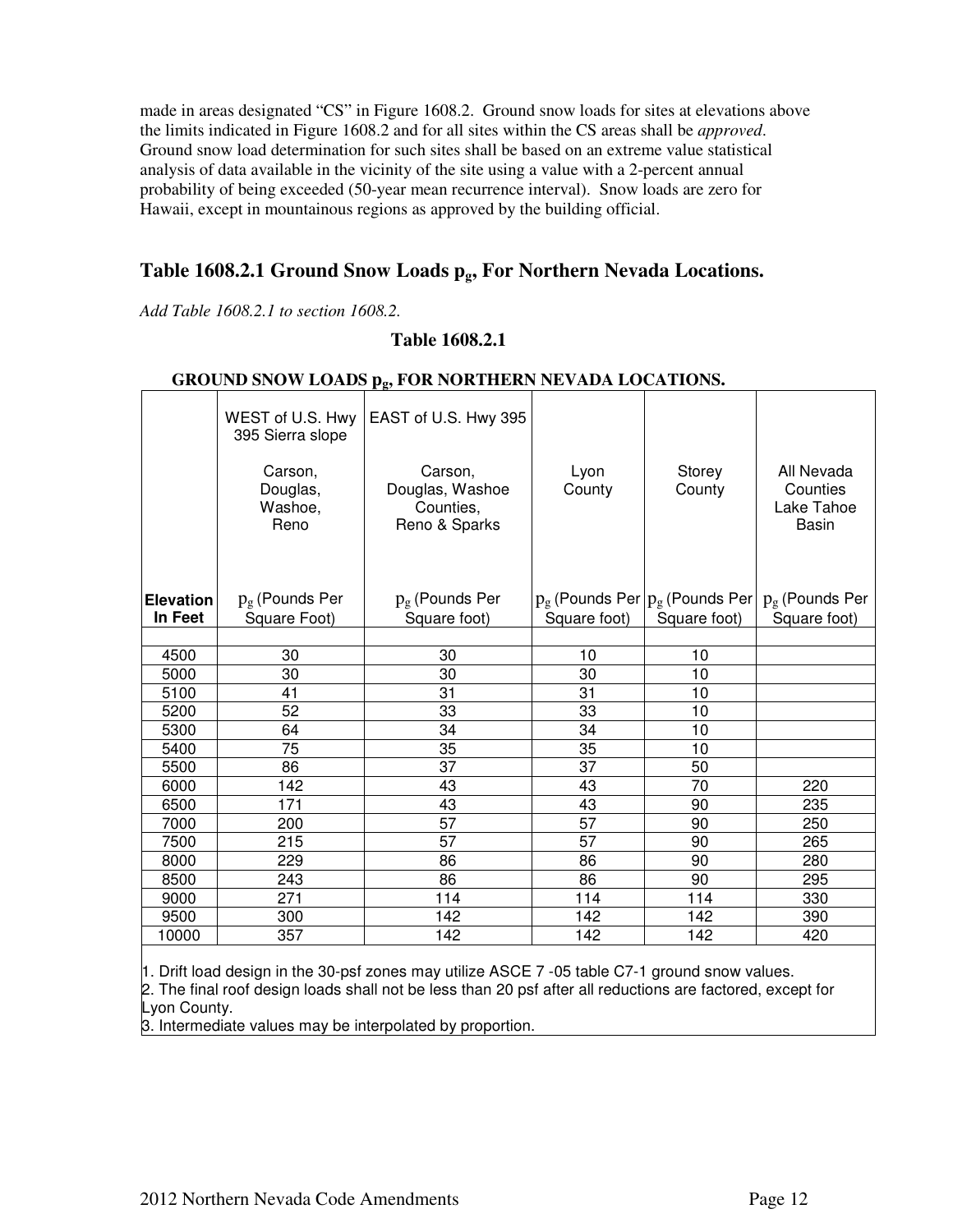#### **Section 1609.3 Basic wind speed.**

*Amend section 1609.3 to read as follows:* 

**1609.3 Basic wind speed.** The ultimate design wind speed,  $V_{\text{ul}t}$  in mph, for the determination of the wind loads shall be determined by Figures 1609A, 1609B and 1609C. The ultimate design wind speed,  $V_{ult}$  for use in the design of Risk Category II buildings and structures shall be obtained from Figure 1609A. The ultimate design wind speed, Vult**'** for use in the design risk of Category III and IV buildings and structures shall be obtained from Figure 1609B. The ultimate design wind speed, Vult**'** for use in the design of Risk Category I buildings and structures shall be obtained from Figure 1609C. The ultimate design wind speed V<sub>ult</sub>, for the special wind regions indicated near mountainous terrain and near gorges shall be in accordance with local jurisdiction requirements. The ultimate design wind speeds,  $V_{ult}$  determined by the local jurisdiction shall be in accordance with section 26.5.1 of ASCE 7.

In non-hurricane-prone regions, when ultimate design wind speed, V<sub>ult</sub> is estimated from regional climate data, the ultimate design wind speed, Vult**'**shall be determined in accordance with Section 26.5.3 of ASCE 7.

Minimum basic wind speed for risk category II shall be 130 mph V<sub>ult</sub> for the Cities of Reno and Sparks and for the Counties of Carson, Douglas and Washoe. Minimum basic wind speed for risk category II shall be 115 mph V<sub>ult</sub> for Lyon and Storey Counties.

Minimum basic wind speed for risk category III & IV shall be 140 mph  $V_{ult}$  for the Cities of Reno and Sparks and for the Counties of Carson, Douglas and Washoe. Minimum basic wind speed for risk category III & IV shall be 120 mph V<sub>ult</sub>' for Lyon and Storey Counties.

Minimum basic wind speed for risk category I shall be 120 mph  $V_{ult}$  for the Cities of Reno and Sparks and for the Counties of Carson, Douglas and Washoe. Minimum basic wind speed for risk category I shall be 105 mph V<sub>ult</sub> for Lyon and Storey Counties. No altitude density reduction shall be taken.

#### **Section 1704.2 Special Inspections**

*Amend section 1704.2 to read as follows:* 

**1704.2 Special inspections.** Where application is made for construction as described in this section, the owner or the *registered design professional in responsible charge* acting as the owner's agent shall employ one or more *approved agencies* to perform inspections during construction on the types of work listed under Section 1705. These inspections are in addition to the inspections identified in Section 110.

#### **Exceptions:**

- 1. *Special inspections* are not required for construction of a minor nature or as warranted by conditions in the jurisdiction as *approved* by the *building official*.
- 2. Unless otherwise required by the *building official*, *special inspections* are not required for Group R-3 occupancies as applicable in section 101.2 and Group U occupancies that are accessory to a residential occupancy including, but not limited to, those listed in Section 312.1.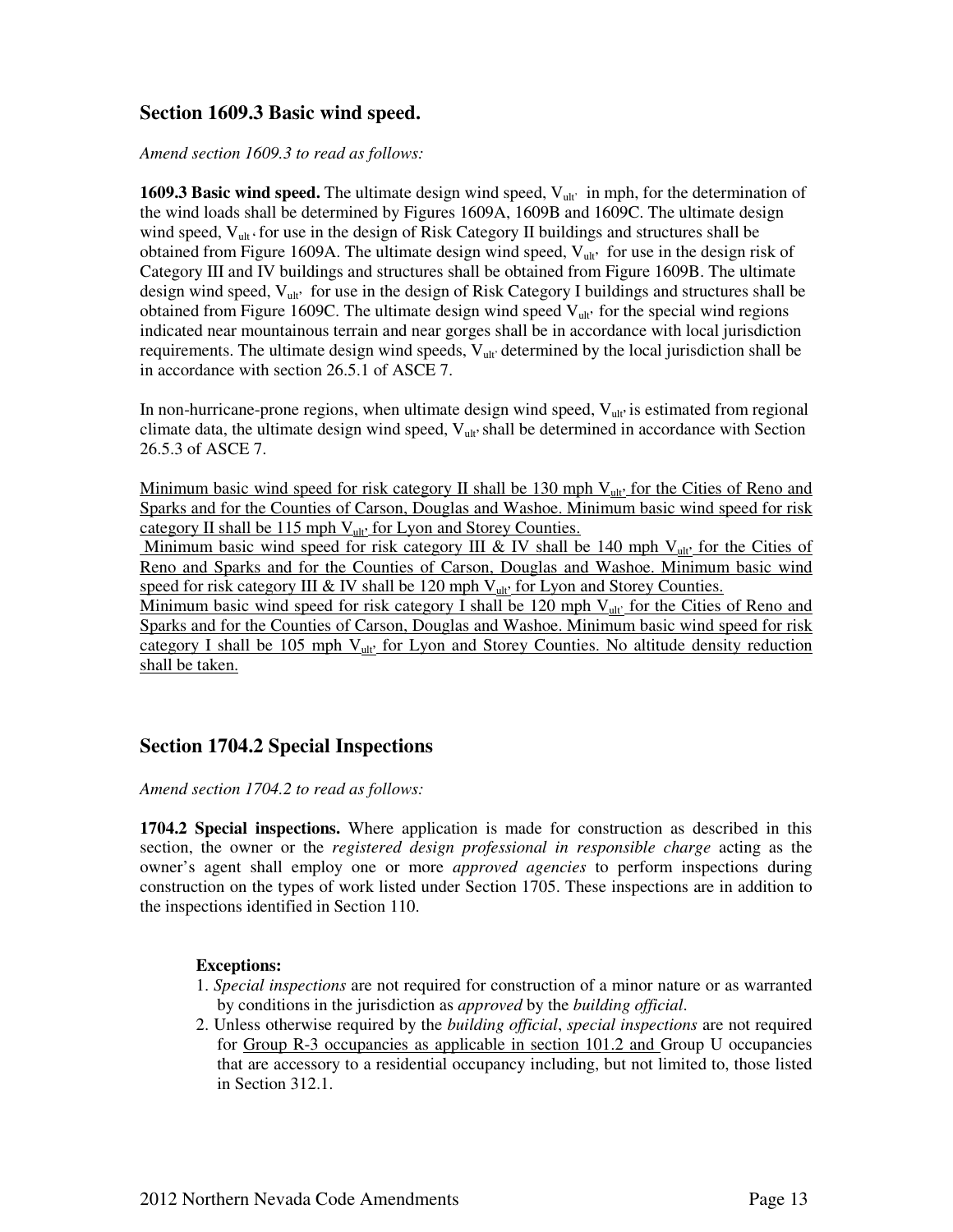3. Special inspections are not required for portions of structures designed and constructed in accordance with the cold-formed steel light-frame construction provisions of Section 2211.7 or the conventional light-frame construction provisions of Section 2308

#### **Section 1803.2 Investigations Required**

*Amend section 1803.2 to read as follows:* 

**1803.2 Investigations required.** Geotechnical investigations shall be conducted in accordance with Sections 1803.3 through 1803.5.

**Exception:** The *building official* shall be permitted to waive the requirement for need not require a geotechnical investigation where satisfactory data from adjacent areas is provided by a licensed design professional available that demonstrates an investigation is not necessary for any of the conditions in Sections 1803.5.1 through 1803.5.6 and Sections 1803.5.10 and 1803.5.11.

#### **Section 1803.6 Reporting**

*Amend section 1803.6 to read as follows:* 

**1803.6 Reporting.** Where geotechnical investigations are required, a written report of the investigation shall be submitted to the building official by the owner or authorized agent at the time of permit application. The geotechnical report shall include, but need not be limited to, the following information:

1. A plot showing the location of the soil investigations

2. A complete record of the soil boring and penetration test logs and soil samples.

3. A record of the soil profile.

4. Elevation of the water table, if encountered.

5. Recommendations for foundation type and design criteria, including but not limited to: bearing capacity of natural or compacted soil; provisions to mitigate the effects of expansive soils; mitigation of the effects of liquefaction, differential settlement, and varying soil strength; and the effects of adjacent loads

6. Expected total and differential settlement.

7. Deep foundation information in accordance with Section 1803.5.5.

8. Special design and construction provisions for foundations of structures founded on expansive soils, as necessary.

9. Compacted fill material properties and testing in accordance with Section 1803.5.8. 10. Controlled low-strength material properties and testing in accordance with Section 1803.5.9.

11. Where required by 1803.5.11, investigation of liquefaction hazards shall be performed in accordance with "Guidelines for Evaluating Liquefaction Hazards in

Nevada;" investigation of hazards associated with surface displacement due to faulting or seismically induced lateral spreading or lateral flow shall be performed in accordance with "Guidelines for Evaluating Potential Surface Fault Rupture/Land Subsidence Hazards in Nevada."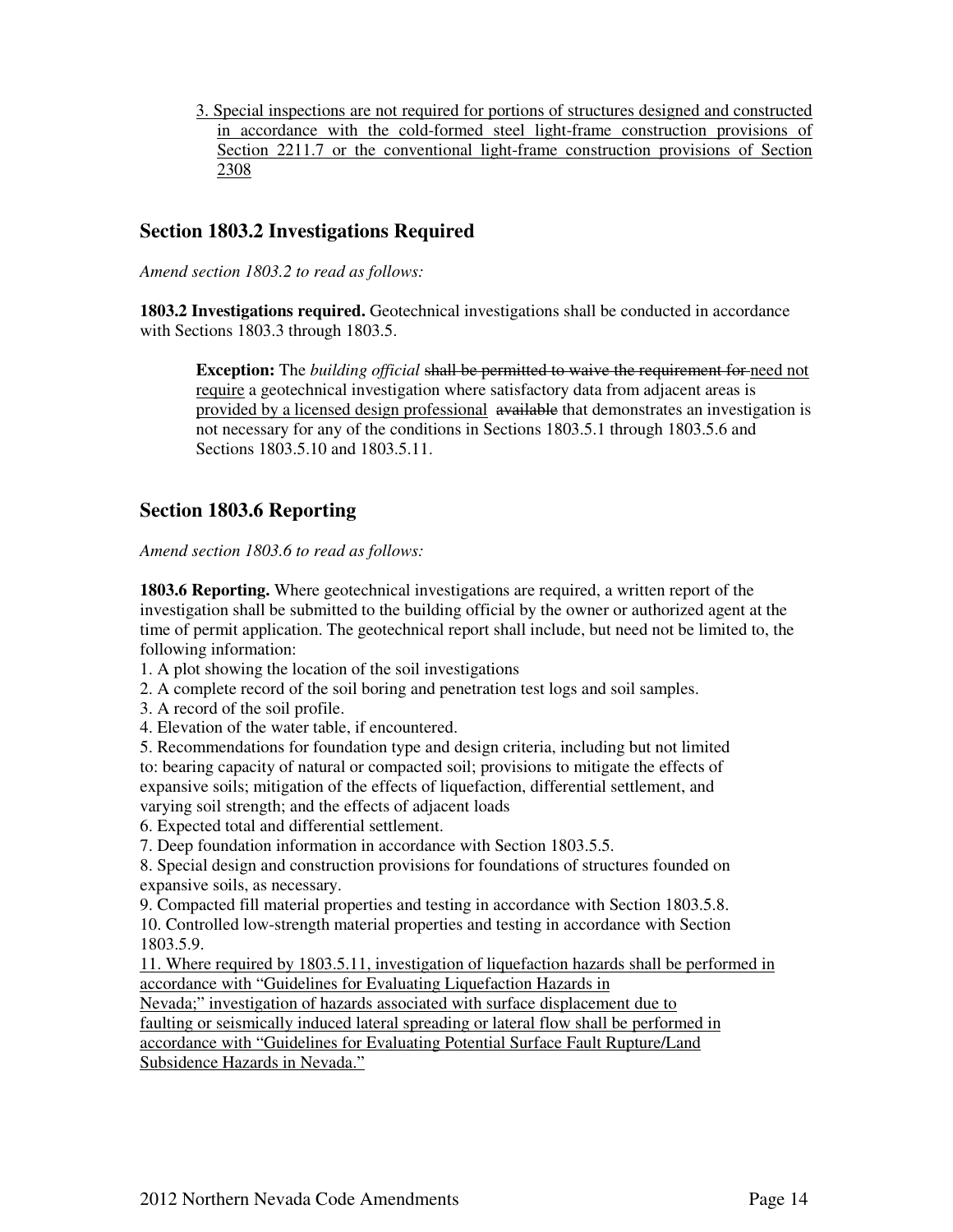#### **Section 1808.6.1 Foundations**

*Amend section 1808.6.1 to read as follows:* 

**1808.6.1 Foundations.** Footings or foundations placed on or within the active zone of expansive soils shall be designed to resist differential volume changes and to prevent structural damage to the supported structure. Deflection and racking of the supported structure shall be limited to that which will not interfere with the usability and serviceability of the structure. Foundations placed below where volume change occurs or below expansive soil shall comply with the following provisions:

1. Foundations extending into or penetrating expansive soils shall be designed to prevent uplift of the supported structure.

2. Foundations penetrating expansive soils shall be designed to resist forces exerted on the foundation due to soil volume changes or shall be isolated from the expansive soil.

Post-tensioned slabs shall not be utilized in place of frost depth footing design unless super structure deflection and differential movement calculations are provided. The deflection calculations would need to show that the maximum combined frost and expansive soil heaving, as localized at slab edges, with resultant non-uniformly distributed deflections, as well as whole slab deflections would not result in super structure racking or excessive truss, roof or wall frame movement.

#### **Section 1807.2.1.1 Rockery Retaining Walls**

*Add new subsection 1807.2.1.1 to 1807.2.1:* 

**1807.2.1.1 Rockery retaining walls.** Rockery retaining walls or rockery soil stabilization walls shall not be subject to surcharges, such as building foundations, adjacent retaining structures, slopes or vehicle surcharge. Rockery walls over four feet in height shall be engineered and shall have special inspection. The special inspection shall verify all of the specified items listed below. Wall height is determined by differential height of adjacent grades. Structures adjacent to rockery wall shall be set back a minimum distance equal to the height of the wall. Drainage shall be provided behind all engineered rockery walls. A global stability analysis shall be performed for all rockery walls that are terraced, or greater than eight feet in height. The Engineer shall specify on the Construction documents:

1. Type and quality of rock

2. Unit weight, if design exceeds 155 pcf

3. Rock size in approximate diameter

4. Rock placement

5. Voids greater than 3" shall be filled.

6. Drainage swale and system

7. Embedment

8. Wall face slope (batter (6V: 1H recommended))

9. Mechanically stabilized earth, if specified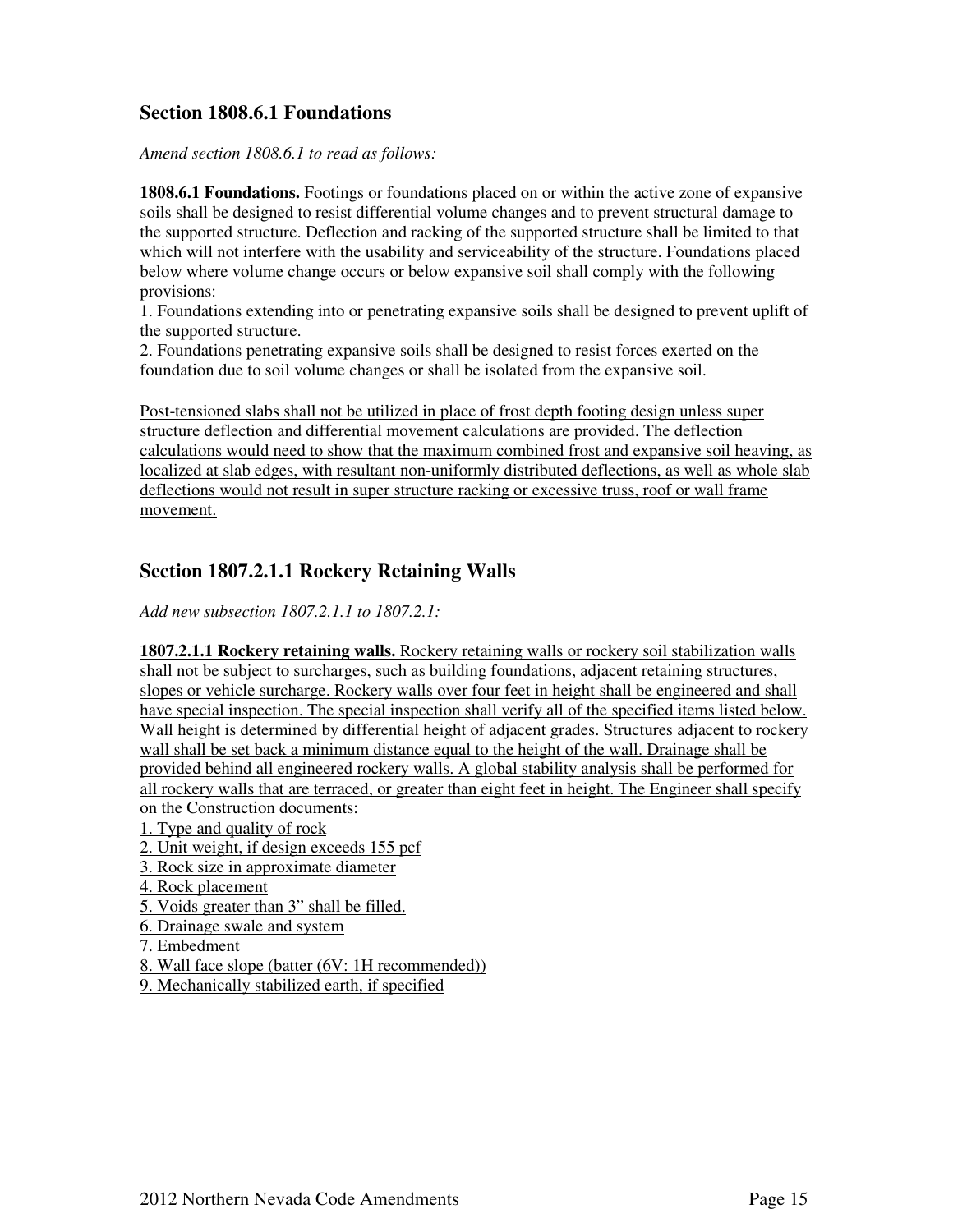#### **Section 1809.5 Frost Protection**

*Amend section 1809.5 to read as follows:* 

**1809.5 Frost protection.** Except where otherwise protected from frost, foundations and other permanent supports of buildings and structures shall be protected from frost by one or more of the following methods:

1. Extending below the frost line of the locality. Frost depth for Carson, Douglas, Storey & Washoe Counties and the Cities of Reno and Sparks shall be twenty-four inch deep (24"). Lyon County shall have an 18" frost depth;

2. Constructing in accordance with ASCE 32; or

3. Erecting on solid rock.

**Exception:** Free-standing buildings meeting all of the following conditions shall not be required to be protected:

1. Assigned to *Risk Category* I, in accordance with Section 1604.5;

2. Area of 600 square feet (56 m2) or less for lightframe construction or 400 square feet (37 m2) or less for other than light-frame construction; and

3. Eave height of 10 feet (3048 mm) or less.

Shallow foundations shall not bear on frozen soil unless such frozen condition is of a permanent character.

#### **Section 2901.1 Scope**

*Amend section 2901.1 to read as follows:*

2901.1 Scope. The provisions of this chapter and the International Plumbing Code shall govern the erection, installation, alteration, repairs, relocation, replacement, addition to, use or maintenance of plumbing equipment or systems. Toilet and bathing rooms shall be constructed in accordance with Section 1210. Plumbing systems and equipment shall be constructed, installed and maintained in accordance with the International Plumbing Code. Private sewage disposal systems shall conform to the International Private Sewage Disposal Code.

#### **Section 2902.1 Minimum Number of Fixtures**

*Amend section 2902.1 to read as follows:* 

**2902.1 Minimum number of fixtures.** Plumbing fixtures shall be provided for the type of occupancy and in the minimum number shown in Table 2902.1. Types of occupancies not shown in Table 2902.1 shall be considered individually by the *building official*. The number of occupants shall be determined by this code. Occupancy classification shall be determined in accordance with Chapter 3. Suitable toilet facilities shall be provided and maintained in a sanitary condition for the use of workers during construction.

#### **Table 2902.1 Minimum Number of Required Plumbing Fixtures**

*Amend Table 2902.1 to read as follows:*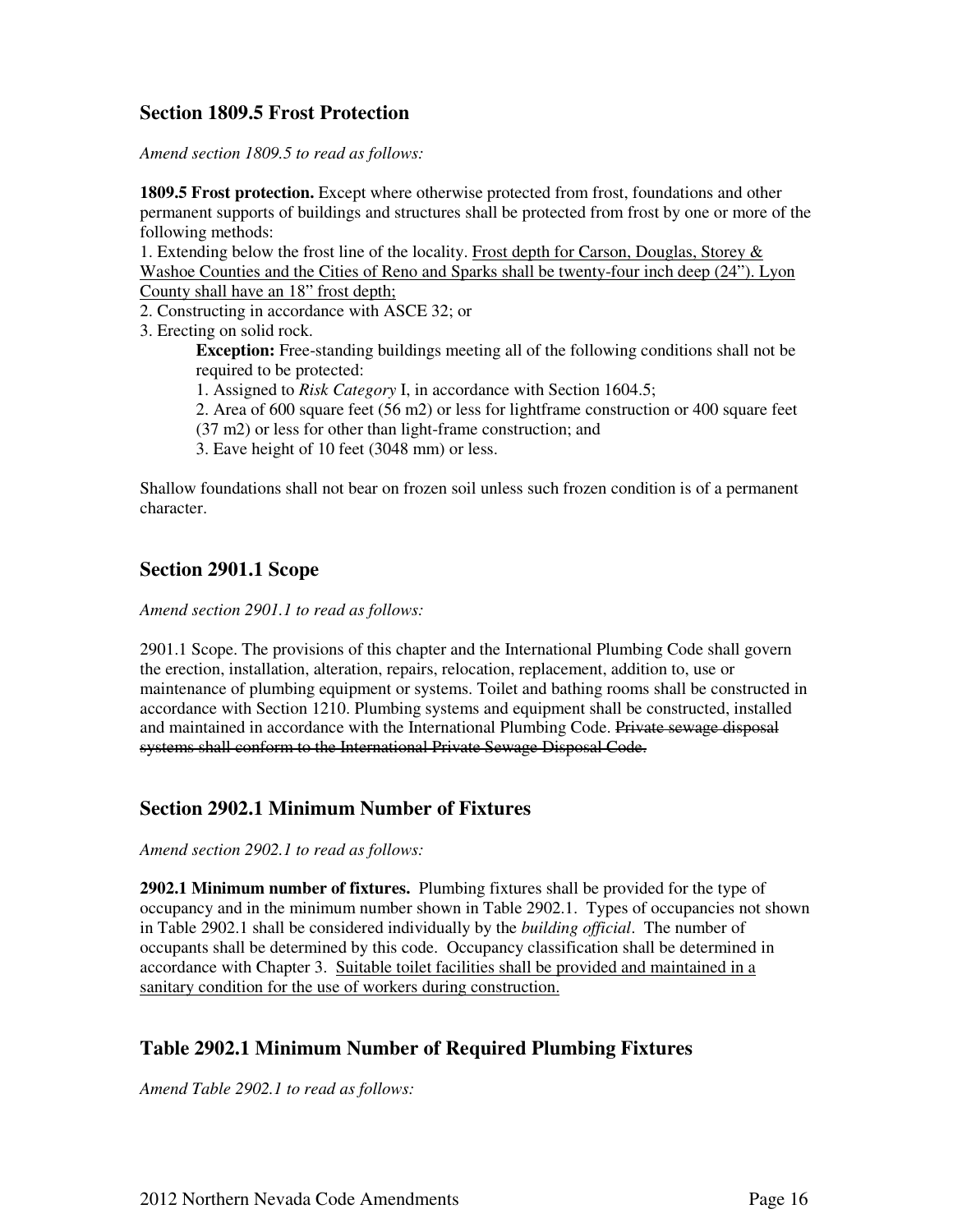# [P] TABLE 2902.1

## MINIMUM NUMBER OF REQUIRED PLUMBING FIXTURES<sup>a</sup>

#### (See Sections 2902.2 and 2902.3)

|     |                         |                  |                                                                                                                                                  | <b>WATER CLOSETS</b> <sup>h</sup><br>(URINALS SEE SECTION<br>419.2 OF THE<br><b>INTERNATIONAL</b><br>PLUMBING CODE) |                                                                                                       | <b>LAVATORIES</b> |               |                                    |                                                                                                                       |                      |
|-----|-------------------------|------------------|--------------------------------------------------------------------------------------------------------------------------------------------------|---------------------------------------------------------------------------------------------------------------------|-------------------------------------------------------------------------------------------------------|-------------------|---------------|------------------------------------|-----------------------------------------------------------------------------------------------------------------------|----------------------|
| No. | <b>CLASSIFICATION</b>   | <b>OCCUPANCY</b> | <b>DESCRIPTION</b>                                                                                                                               | <b>MALE</b>                                                                                                         | <b>FEMALE</b>                                                                                         | <b>MALE</b>       | <b>FEMALE</b> | <b>BATHTUBS/</b><br><b>SHOWERS</b> | <b>DRINKING</b><br>FOUNTAINS <sup>e, f</sup><br>(SEE SECTION<br>410.1 OF THE<br><b>INTERNATIONAL</b><br>PLUMBING CODE | <b>OTHER</b>         |
|     |                         | $A-1d$           | Theaters and other<br>buildings for the<br>performing arts and<br>motion pictures                                                                | 1 per 125                                                                                                           | 1 per $65$                                                                                            |                   | 1 per 200     |                                    | 1 per 500                                                                                                             | service<br>sink      |
|     |                         |                  | Nightclubs, bars,<br>taverns, dance halls and<br>buildings for similar<br>purposes                                                               | 1 per 40                                                                                                            | 1 per $40$                                                                                            |                   | 1 per 75      |                                    | 1 per 500                                                                                                             | service<br>sink      |
|     | Assembly                | $A-2^d$          | Restaurants, banquet<br>halls and food courts                                                                                                    | 1 per 75                                                                                                            | 1 per 75                                                                                              |                   | 1 per 200     |                                    | 1 per 500                                                                                                             | service<br>sink      |
| 1   |                         |                  | Auditoriums without<br>permanent seating, art<br>galleries, exhibition<br>halls, museums, lecture<br>halls, libraries, arcades<br>and gymnasiums | 1 per 125                                                                                                           | 1 per 65                                                                                              |                   | 1 per 200     |                                    | 1 per 500                                                                                                             | service<br>sink      |
|     |                         | $A-3^d$          | Passenger terminals and<br>transportation facilities                                                                                             | 1 per 500                                                                                                           | 1 per 500                                                                                             |                   | 1 per 750     |                                    | 1 per 1,000                                                                                                           | service<br>sink      |
|     |                         |                  | Places of worship and<br>other religious services                                                                                                | 1 per 150                                                                                                           | 1 per 75                                                                                              |                   | 1 per 200     |                                    | 1 per 1,000                                                                                                           | 1<br>service<br>sink |
| 1   | Assembly<br>(continued) | $A-4$            | Coliseums, arenas,<br>skating rinks, pools and<br>tennis courts for indoor<br>sporting events and<br>activities                                  | 1 per 75<br>for the<br>first 1,500<br>and 1 per<br>$120$ for<br>the<br>remainder<br>exceeding<br>1,500              | 1 per $40$<br>for the<br>first 1,520<br>and 1 per<br>60 for the<br>remainder<br>exceeding<br>1,520    | 1 per<br>200      | 1 per 150     |                                    | 1 per 1,000                                                                                                           | service<br>sink      |
|     |                         | $A-5$            | Stadiums, amusement<br>parks, bleachers and<br>grandstands for outdoor<br>sporting events and<br>activities                                      | 1 per 75<br>for the<br>first 1,500<br>and 1 per<br>$120$ for<br>the<br>remainder<br>exceeding<br>1,500              | 1 per $40$<br>for the<br>first 1,520<br>and<br>1 per 60<br>for the<br>remainder<br>exceeding<br>1,520 | 1 per<br>200      | 1 per 150     |                                    | 1 per 1,000                                                                                                           | service<br>sink      |

*(continued)*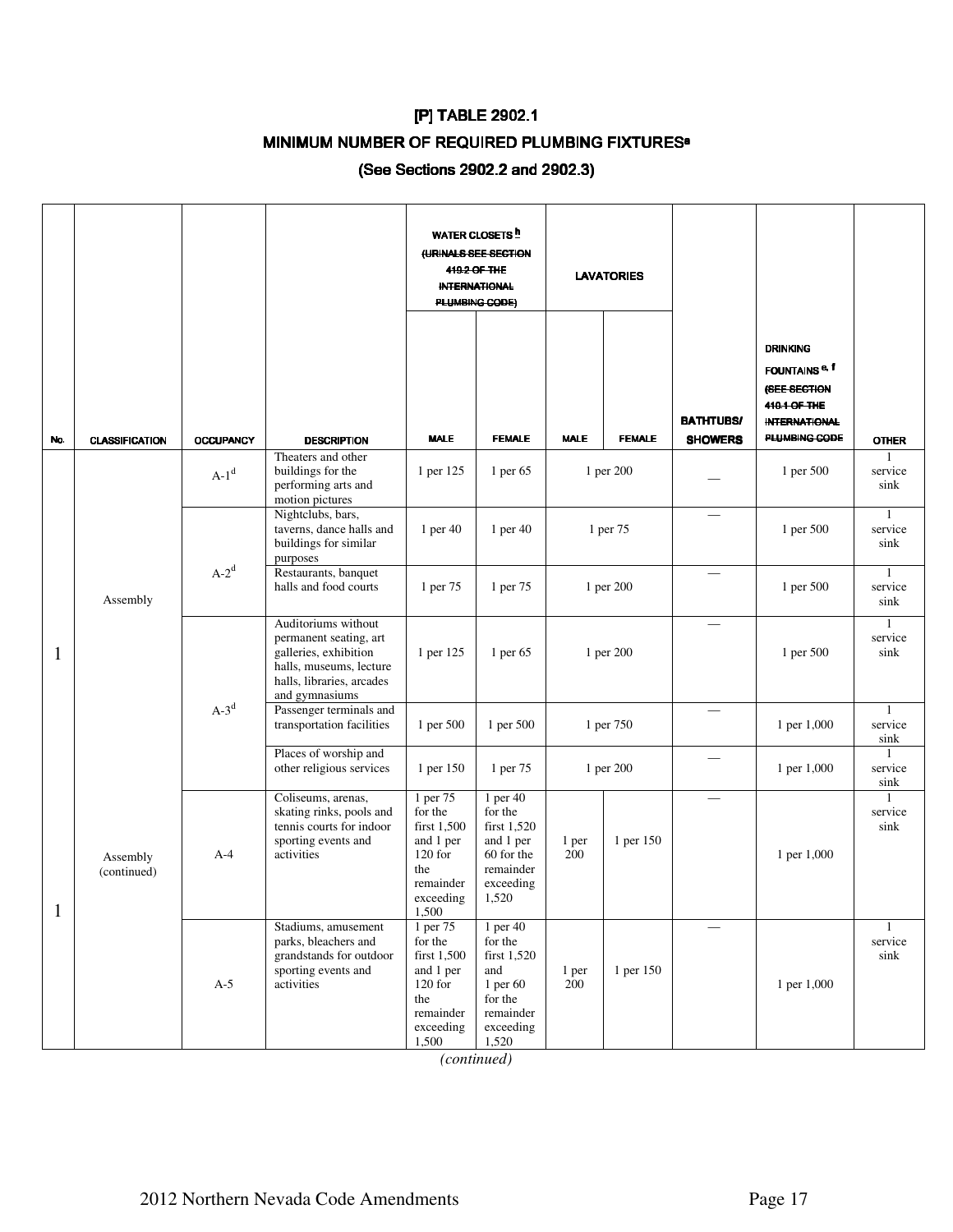#### MINIMUM NUMBER OF REQUIRED PLUMBING FIXTURES <sup>a</sup>

|                |                           |                  |                                                                                                                                                                         | <b>WATER CLOSETS</b> <sup>h</sup>                                          |                                                                                |                                                                       | <b>DRINKING</b>                 |                                                                                                                             |
|----------------|---------------------------|------------------|-------------------------------------------------------------------------------------------------------------------------------------------------------------------------|----------------------------------------------------------------------------|--------------------------------------------------------------------------------|-----------------------------------------------------------------------|---------------------------------|-----------------------------------------------------------------------------------------------------------------------------|
|                |                           |                  |                                                                                                                                                                         | (URINALS SEE SECTION                                                       |                                                                                |                                                                       | <b>FOUNTAINS <sup>e,f</sup></b> |                                                                                                                             |
|                |                           |                  |                                                                                                                                                                         | 419.2 OF THE                                                               |                                                                                |                                                                       | (SEE SECTION                    |                                                                                                                             |
|                |                           |                  |                                                                                                                                                                         | <b>INTERNATIONAL</b>                                                       |                                                                                |                                                                       | 410.1 OF THE                    |                                                                                                                             |
|                |                           |                  |                                                                                                                                                                         | <b>PLUMBING CODE)</b>                                                      | <b>LAVATORIES</b>                                                              |                                                                       | <b>INTERNATIONAL</b>            |                                                                                                                             |
|                |                           |                  |                                                                                                                                                                         |                                                                            |                                                                                | <b>BATHTUBS/</b>                                                      | <b>PLUMBING</b>                 | <b>OTHER</b>                                                                                                                |
| No.            | <b>CLASSIFICATION</b>     | <b>OCCUPANCY</b> | <b>DESCRIPTION</b>                                                                                                                                                      | <b>MALE</b><br><b>FEMALE</b>                                               | <b>MALE</b><br><b>FEMALE</b>                                                   | <b>SHOWERS</b>                                                        | CODE)                           |                                                                                                                             |
| $\overline{2}$ | <b>Business</b>           | $\, {\bf B}$     | Buildings for the<br>transaction of<br>business, professional<br>services, other services<br>involving merchandise,<br>office buildings, banks,<br>light industrial and | 1 per 25 for the first 50<br>and 1per 50 for the<br>remainder exceeding 50 | 1 per 40 for the first<br>80 and 1 per 80 for<br>the remainder<br>exceeding 80 |                                                                       | $1$ per $100$                   | 1 service<br>sink                                                                                                           |
|                |                           |                  | similar uses                                                                                                                                                            |                                                                            |                                                                                |                                                                       |                                 |                                                                                                                             |
| 3              | Educational               | $\mathbf E$      | <b>Educational facilities</b>                                                                                                                                           | $1$ per 50                                                                 | 1 per 50                                                                       |                                                                       | 1 per 100                       | 1 service<br>sink                                                                                                           |
| $\overline{4}$ | Factory and<br>industrial | $F-1$ and $F-2$  | Structures in which<br>occupants are<br>engaged in work<br>fabricating, assembly<br>or processing of<br>products or materials                                           | 1 per 100                                                                  | $1$ per $100$                                                                  | See Section<br>411 of the<br><b>International</b><br>Plumbing<br>Code | 1 per 400                       | 1 service<br>sink                                                                                                           |
|                |                           | $I-1$            | Residential care                                                                                                                                                        | 1 per 10                                                                   | $1$ per $10$                                                                   | 1 <sub>per</sub> 8                                                    | 1 per 100                       | 1 service<br>sink                                                                                                           |
|                |                           | $I-2$            | Hospitals,<br>ambulatory nursing<br>home patients <sup>b</sup>                                                                                                          | 1 per room $\overline{c}$                                                  | 1 per room $\overline{c}$                                                      | 1 per 15                                                              | 1 per 100                       | 1 service<br>sink                                                                                                           |
| 5              | Institutional             |                  | Employees, other<br>than residential care <sup>b</sup>                                                                                                                  | 1 per 25                                                                   | 1 per 35                                                                       |                                                                       | 1 per 100                       |                                                                                                                             |
|                |                           |                  | Visitors, other than<br>residential care                                                                                                                                | 1 per 75                                                                   | 1 per 100                                                                      | $\overline{\phantom{0}}$                                              | 1 per 500                       |                                                                                                                             |
|                |                           | $I-3$            | Prisons <sup>b</sup>                                                                                                                                                    | 1 per cell                                                                 | 1 per cell                                                                     | 1 per 15                                                              | 1 per 100                       | 1 service<br>sink                                                                                                           |
|                |                           | $I-3$            | Reformatories,<br>detention centers and<br>correctional centers <sup>b</sup>                                                                                            | 1 per 15                                                                   | 1 per 15                                                                       | 1 per 15                                                              | $1$ per $100$                   | 1 service<br>sink                                                                                                           |
|                |                           |                  | Employees <sup>b</sup>                                                                                                                                                  | 1 per 25                                                                   | 1 per 35                                                                       |                                                                       | 1 per 100                       | 1 service                                                                                                                   |
|                |                           | $I-4$            | Adult day care and<br>child care                                                                                                                                        | 1 per 15                                                                   | 1 per 15                                                                       | $\overline{\phantom{0}}$                                              | 1 per 100                       | sink<br>1 service<br>sink                                                                                                   |
| 6              | Mercantile                | $\mathbf M$      | Retail stores, service<br>stations, shops,<br>salesrooms, markets<br>and shopping centers                                                                               | 1 per 500                                                                  | 1 per 750                                                                      |                                                                       | 1 per 1,000                     | 1 service<br>sink                                                                                                           |
|                |                           | $R-1$            | Hotels, motels,<br>boarding houses<br>(transient)                                                                                                                       | 1 per sleeping unit                                                        | 1 per sleeping unit                                                            | 1 per<br>sleeping<br>unit                                             | $\overline{\phantom{0}}$        | 1 service<br>sink                                                                                                           |
| $\tau$         | Residential               | $R-2$            | Dormitories,<br>fraternities, sororities<br>and boarding house<br>(not transient)                                                                                       | 1 per 10                                                                   | 1 per 10                                                                       | 1 <sub>per</sub> 8                                                    | 1 per 100                       | 1 service<br>sink                                                                                                           |
|                |                           | $R-2$            | Apartment house                                                                                                                                                         | 1 per dwelling unit                                                        | 1 per dwelling unit                                                            | 1 per<br>dwelling unit                                                |                                 | 1 kitchen<br>sink per<br>dwelling<br>unit; 1<br>automatic<br>clothes<br>washer<br>connection<br>per 20<br>dwelling<br>units |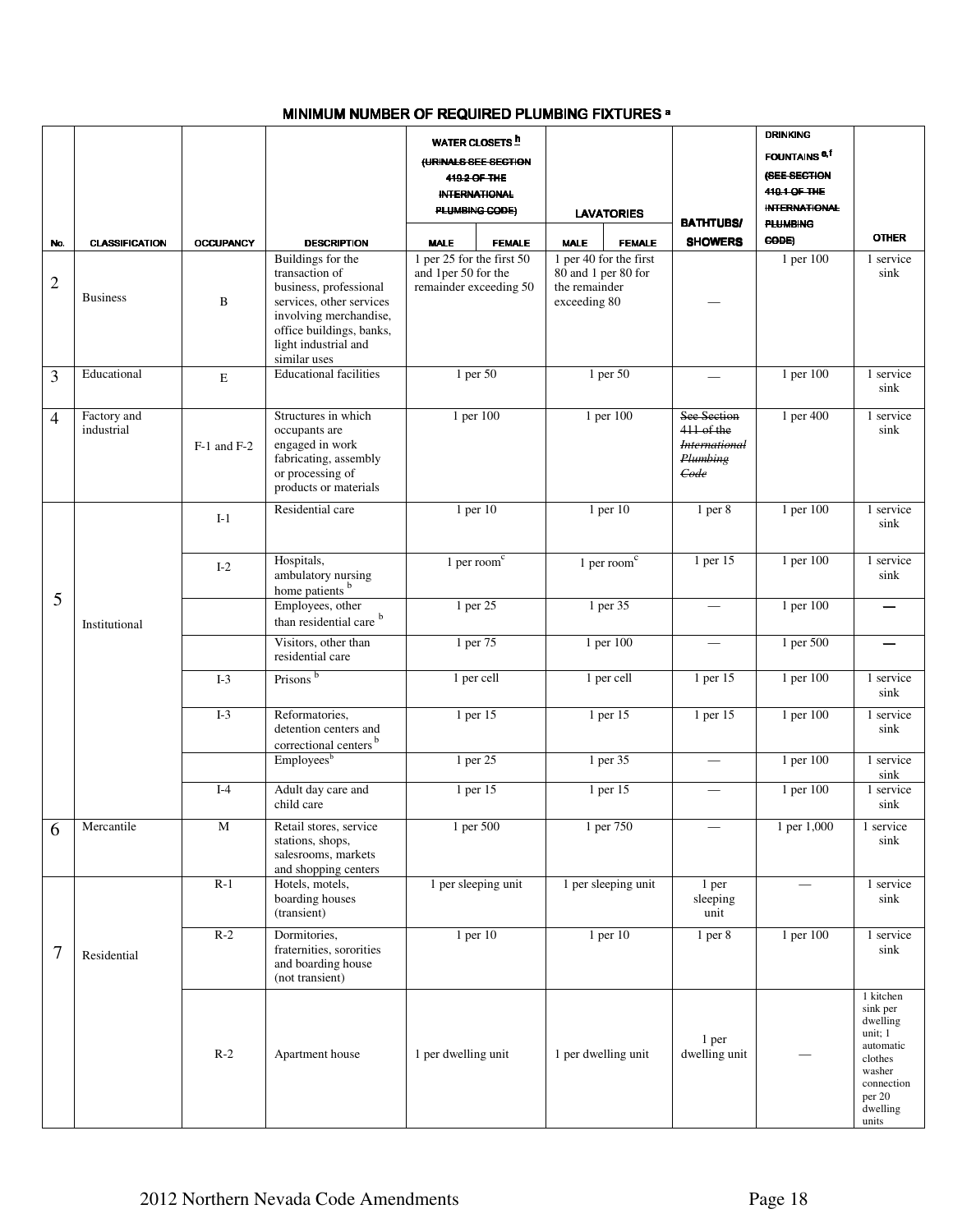#### *(continued)*

#### MINIMUM NUMBER OF REQUIRED PLUMBING FIXTURES a

|                |                       |                  |                                                                                                                         |                              | <b>WATER CLOSETS h</b><br>(URINALS SEE SECTION<br>419.2 OF THE<br><b>INTERNATIONAL</b><br><b>PLUMBING CODE)</b> |             | <b>LAVATORIES</b> |                                                                       |                                                                                                                                       |                                                                                                                             |
|----------------|-----------------------|------------------|-------------------------------------------------------------------------------------------------------------------------|------------------------------|-----------------------------------------------------------------------------------------------------------------|-------------|-------------------|-----------------------------------------------------------------------|---------------------------------------------------------------------------------------------------------------------------------------|-----------------------------------------------------------------------------------------------------------------------------|
| No.            | <b>CLASSIFICATION</b> | <b>OCCUPANCY</b> | <b>DESCRIPTION</b>                                                                                                      | <b>MALE</b><br><b>FEMALE</b> |                                                                                                                 | <b>MALE</b> | <b>FEMALE</b>     | <b>BATHTUBS/</b><br><b>SHOWERS</b>                                    | <b>DRINKING</b><br><b>FOUNTAINS<sup>e.f</sup></b><br>(SEE SECTION<br>410.1 OF THE<br><b>INTERNATIONAL</b><br><b>PLUMBING</b><br>CODE) | <b>OTHER</b>                                                                                                                |
| $\overline{7}$ | Residential           | $R-3$            | One- and two-family<br>dwellings                                                                                        | 1 per dwelling unit          |                                                                                                                 |             | $1$ per $10$      | 1 per<br>dwelling unit                                                |                                                                                                                                       | 1 kitchen<br>sink per<br>dwelling<br>unit; 1<br>automatic<br>clothes<br>washer<br>connection<br>per 20<br>dwelling<br>units |
|                |                       | $R-3$            | Congregate living<br>facilities with 16 or<br>fewer persons                                                             |                              | $1$ per $10$                                                                                                    |             | $1$ per $10$      | 1 <sub>per</sub> 8                                                    | 1 per 100                                                                                                                             | service<br>sink                                                                                                             |
|                |                       | $R-4$            | Residential<br>care/assisted living<br>facilities                                                                       | 1 per 10                     |                                                                                                                 |             | 1 per 10          | $1$ per $8$                                                           | 1 per 100                                                                                                                             | $\overline{1}$<br>service<br>sink                                                                                           |
| 8              | Storage               | $S-1$<br>$S-2$   | Structures for the<br>storage of goods,<br>warehouses,<br>storehouses and<br>freight depots, low<br>and moderate hazard | 1 per 100                    |                                                                                                                 | 1 per 100   |                   | See Section<br>411 of the<br><b>International</b><br>Plumbing<br>Gode | 1 per 1,000                                                                                                                           | $\mathbf{1}$<br>service<br>sink                                                                                             |

a. The fixtures shown are based on one fixture being the minimum required for the number of persons indicated or any fraction of the number of persons indicated. The number of occupants shall be determined by this code.

b. Toilet facilities for employees shall be separate from facilities for inmates or patients.

c. A single-occupant toilet room with one water closet and one lavatory serving not more than two adjacent patient rooms shall be permitted where such room is provided with direct access from each patient room and with provisions for privacy.

d. The occupant load for seasonal outdoor seating and entertainment areas shall be included when determining the minimum number of facilities required.

e. The minimum number of required drinking fountains shall comply with Table 2902.1 and Chapter 11.

f. Drinking fountains are not required for an occupant load of 15 30 or fewer.

g. For business and mercantile occupancies with an occupant load of 15 30 or fewer, service sinks shall not be required.

h. In each bathroom or toilet room, urinals shall not be substituted for more than 67 percent of the required water closets in assembly and educational *occupancies.* Urinals shall not be substituted for more than 50 percent of the required water closets in all other *occupancies.*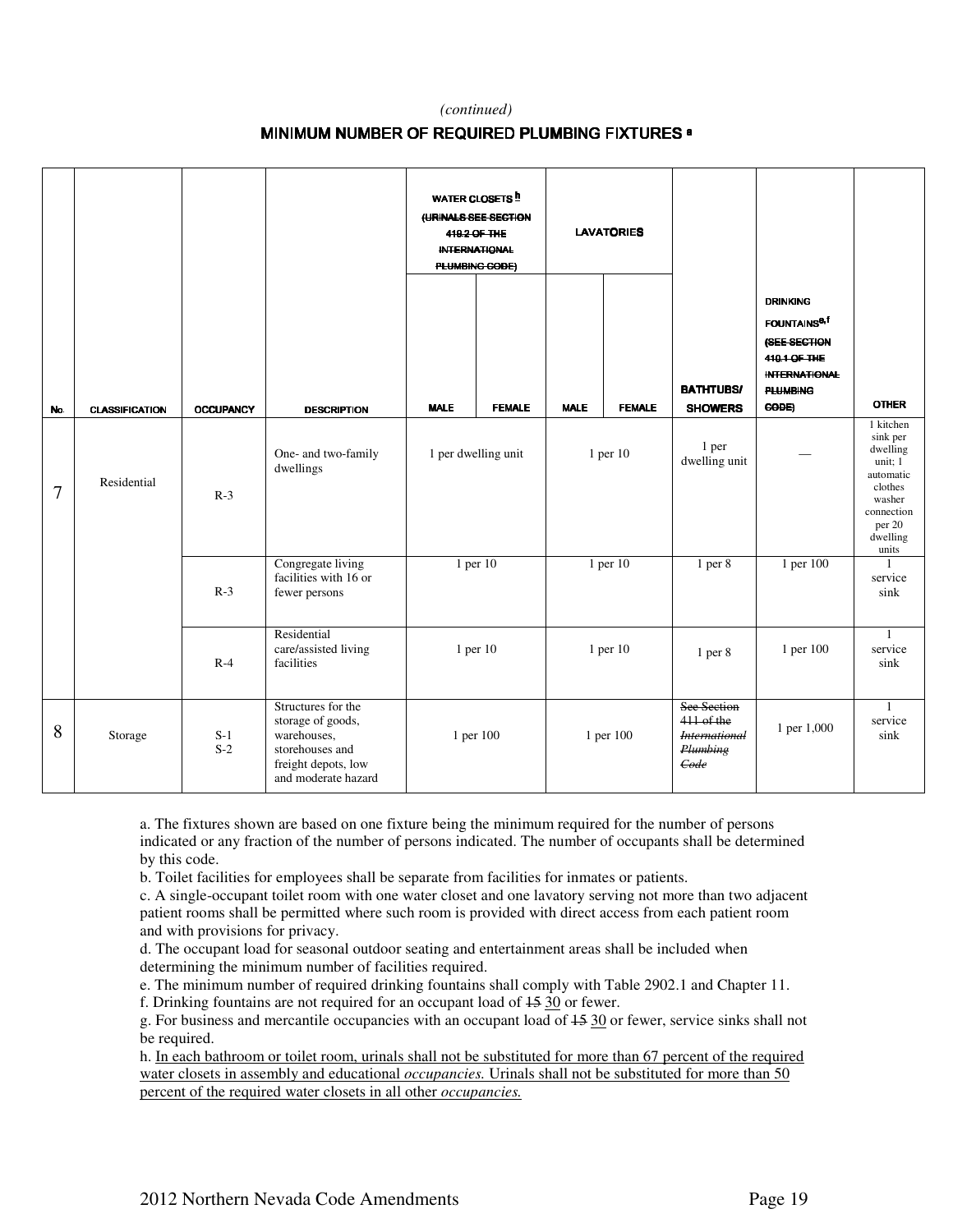### **Section 3102.7 Engineering Design**

*Amend section 3102.7 to read as follows:* 

**3102.7 Engineering design.** The structure shall be designed and constructed to sustain dead loads; loads due to tension or inflation; live loads including wind, snow, flood and seismic loads and in accordance with Chapter 16.

**Exception:** Membrane structures intended to be in place for 30 days or less may be engineered to risk category I loads provided the installation and use are per the manufacturer's recommendations.

#### **Section 3401.6 Alternative Compliance**

*Amend section 3401.6 to read as follows:* 

**3401.6 Alternative compliance.** Work performed in accordance with the International Existing Building Code shall be deemed to comply with the provisions of this chapter. This Section applies only when the Authority Having Jurisdiction adopts the International Existing Building Code.

#### **Section I105.2 Footings**

*Amend section I104.2 Footings to read as follows:* 

**I105.2 Footings.** In areas with a frost depth of zero, a An unenclosed patio cover that projects 14 feet or less from the main structure shall be permitted to be supported on a concrete slab on grade without footings, provided the slab conforms to the provisions of Chapter 19 of this code, is not less than 31/2 inches (89 mm) thick and further provided that the columns do not support loads in excess of 750 pounds (3.36 kN) per column.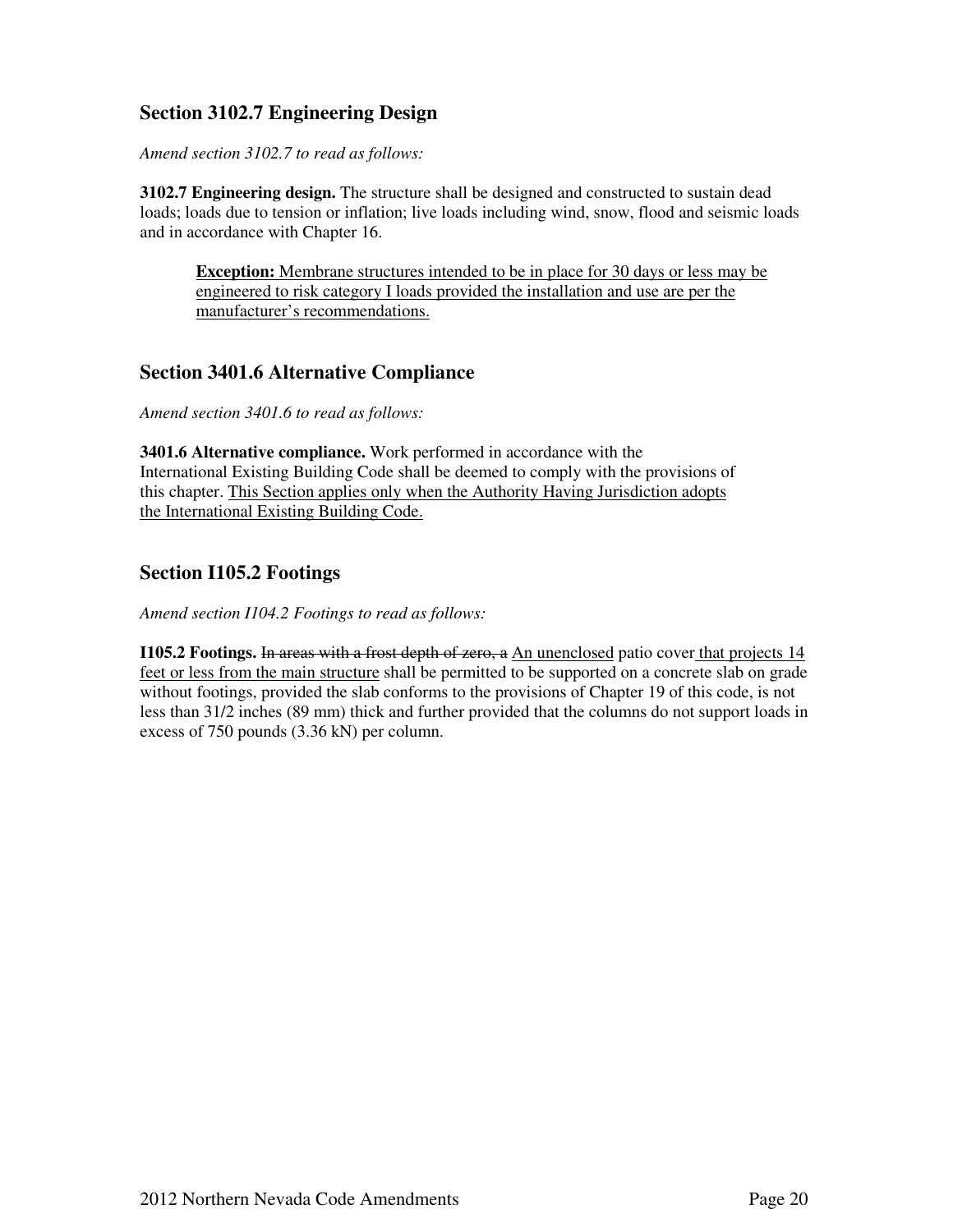## **2012 International Residential Code**

#### **Section R202 Definitions.**

*Amend Section R202 to include the following definitions:* 

**International Electrical Code.** The Electrical Code, whether the National Electrical Code or the International Electrical Code, as amended and adopted by the local jurisdiction. **International Mechanical Code.** The Mechanical Code, whether the Uniform Mechanical Code or the International Mechanical Code as amended and adopted by the local jurisdiction. **International Plumbing Code.** The Plumbing Code, whether the Uniform Plumbing Code or the International Plumbing Code, as amended and adopted by the local jurisdiction. **International Fuel Gas Code.** The Fuel Gas Code, whether NFPA 54 or the International Fuel Gas Code, as amended and adopted by the local jurisdiction.

#### *Amend Section R202 to read as follows:*

**Whole-House Mechanical Ventilation System.** An exhaust system, supply system, or combination thereof that is designed to mechanically exchange indoor air for outdoor air when operating continuously or through a programmed intermittent schedule to satisfy the wholehouse ventilation rate. For definition applicable in Chapter 11, See Section N1101.9.

### **Table R301.2 (1)**

*Amend Table R301.2 (1) to read as follows:* 

| <b>GROUND</b>                                          |                               | <b>WIND DESIGN</b>            | <b>SEISMIC</b>                   |                         | <b>SUBJECT TO DAMAGE FROM</b>           |                               | <b>WINTER</b>                 | <b>ICE BARRIER</b>                     | <b>FLOOD</b>                  | AIR                             | <b>MEAN</b>                   |
|--------------------------------------------------------|-------------------------------|-------------------------------|----------------------------------|-------------------------|-----------------------------------------|-------------------------------|-------------------------------|----------------------------------------|-------------------------------|---------------------------------|-------------------------------|
| <b>SNOW</b><br><b>LOADS</b>                            | Speed`<br>(mph)               | Topograph<br>effects          | <b>DESIGN</b><br><b>CATEGORY</b> | Weathering <sup>"</sup> | <b>Frost line</b><br>depth <sup>b</sup> | <b>Termite</b>                | <b>DESIGN</b><br><b>TEMP</b>  | <b>UNDERLAYMENT</b><br><b>REQUIRED</b> | <b>HAZARDS</b> <sup>8</sup>   | <b>FREEZING</b><br><b>INDEX</b> | <b>ANNUAL</b><br><b>TEMP</b>  |
| <b>SEE</b><br>$_{\rm IBC}$<br><b>Table</b><br>1608.2.1 | <b>SEE</b><br><b>APPENDIX</b> | <b>SEE</b><br><b>APPENDIX</b> | <b>SEE APPENDIX</b>              | <b>SEE APPENDIX</b>     | <b>SEE</b><br>$_{\rm IBC}$<br>1809.5    | <b>SEE</b><br><b>APPENDIX</b> | <b>SEE</b><br><b>APPENDIX</b> | <b>SEE APPENDIX</b>                    | <b>SEE</b><br><b>APPENDIX</b> | <b>SEE APPENDIX</b>             | <b>SEE</b><br><b>APPENDIX</b> |

#### **TABLE R301.2(1) CLIMATIC AND GEOGRAPHIC DESIGN CRITERIA**

For SI: 1 pound per square foot =  $0.0479$  kPa, 1 mile per hour =  $0.447$  m/s.

a. Weathering may require a higher strength concrete or grade of masonry than necessary to satisfy the structural requirements of this code. The weathering column shall be filled in with the weathering index (i.e., "negligible," "moderate" or "severe") for concrete as determined from the Weathering Probability Map [Figure R301.2(3)]. The grade of masonry units shall be determined from ASTM C 34, C 55, C 62, C 73, C 90, C 129, C 145, C 216 or C 652. b. The frost line depth may require deeper footings than indicated in Figure R403.1(1). The jurisdiction shall fill in the frost line depth column with the minimum depth of footing below finish grade.

c. The jurisdiction shall fill in this part of the table to indicate the need for protection depending on whether there has been a history of local subterranean termite damage.

d. The jurisdiction shall fill in this part of the table with the wind speed from the basic wind speed map [Figure R301.2(4)A]. Wind exposure category shall be determined on a site-specific basis in accordance with Section R301.2.1.4.

e. The outdoor design dry-bulb temperature shall be selected from the columns of 971/2-percent values for winter from Appendix D of the *International Plumbing Code*. Deviations from the Appendix D temperatures shall be permitted to reflect local climates or local weather experience as determined by the building official.

f. The jurisdiction shall fill in this part of the table with the seismic design category determined from Section R301.2.2.1.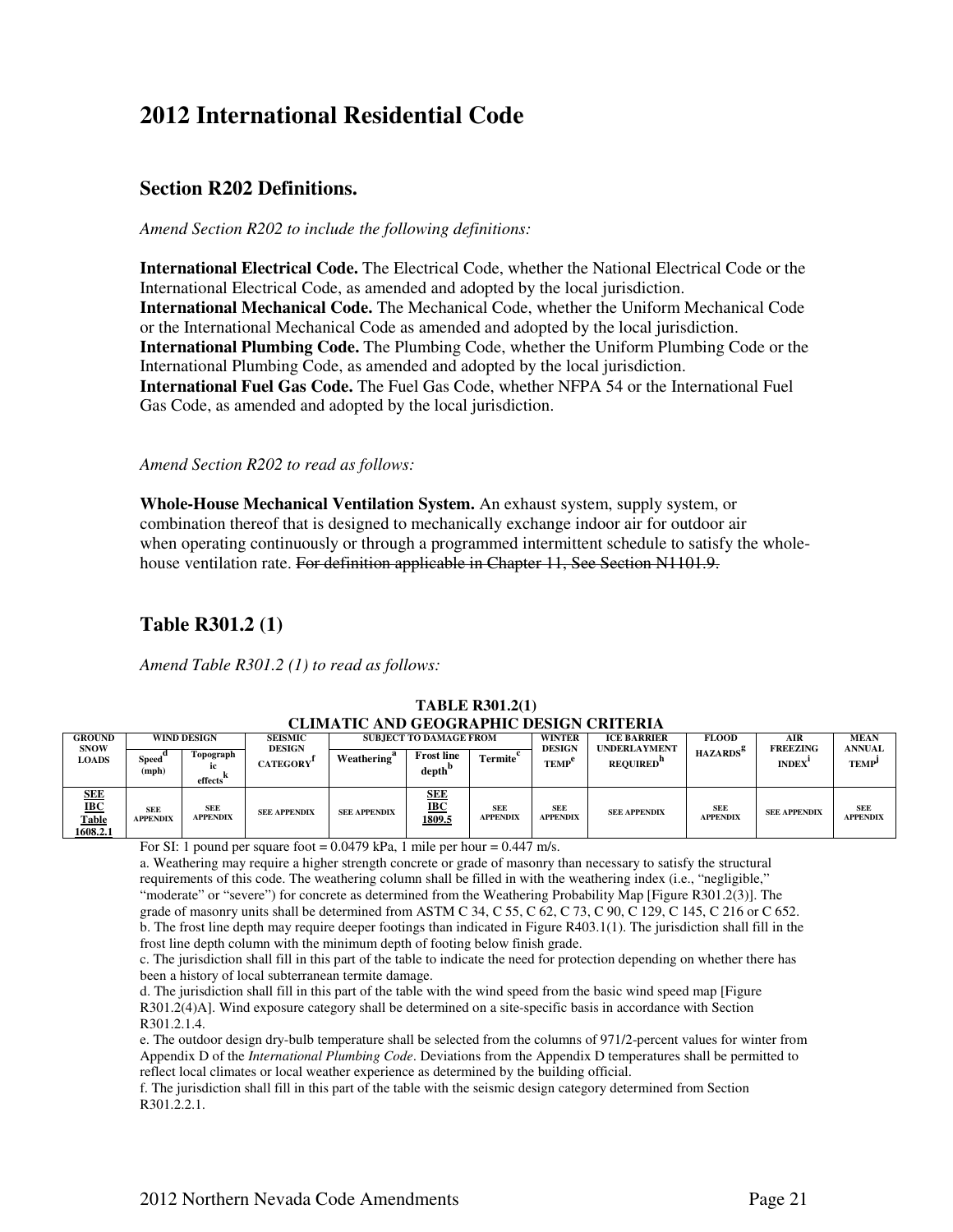g. The jurisdiction shall fill in this part of the table with (a) the date of the jurisdiction's entry into the National Flood Insurance Program (date of adoption of the first code or ordinance for management of flood hazard areas), (b) the date(s) of the Flood Insurance Study and (c) the panel numbers and dates of all currently effective FIRMs and FBFMs or other flood hazard map adopted by the authority having jurisdiction, as amended.

h. In accordance with Sections R905.2.7.1, R905.4.3.1, R905.5.3.1, R905.6.3.1, R905.7.3.1 and R905.8.3.1, where there has been a history of local damage from the effects of ice damming, the jurisdiction shall fill in this part of the table with "YES." Otherwise, the jurisdiction shall fill in this part of the table with "NO."

i. The jurisdiction shall fill in this part of the table with the 100-year return period air freezing index (BF-days) from Figure R403.3(2) or from the 100-year (99 percent) value on the National Climatic Data Center data table "Air Freezing Index-USA Method (Base 32°F)" at www.ncdc.noaa.gov/fpsf.html.

j. The jurisdiction shall fill in this part of the table with the mean annual temperature from the National Climatic Data Center data table "Air Freezing Index-USA Method (Base 32°F)" at www.ncdc.noaa.gov/fpsf.html.

k. In accordance with Section R301.2.1.5, where there is local historical data documenting structural damage to buildings due to topographic wind speed-up effects, the jurisdiction shall fill in this part of the table with "YES." Otherwise, the jurisdiction shall indicate "NO" in this part of the table.

#### **Section R302.2 Townhouses**

*Amend Section R302.2 to read as follows:* 

**R302.2 Townhouses.** Each *townhouse* shall be considered a separate building and shall be separated by fire-resistance rated wall assemblies meeting the requirements of Section R302.1 for exterior walls.

#### **Exceptions:**

**1.** A common 2-hour fire-resistance-rated wall assembly tested in accordance with ASTM E 119 or UL 263 is permitted for townhouses if such walls do not contain plumbing or mechanical equipment, ducts or vents in the cavity of the common wall. Electrical installations shall be installed in accordance with Chapters 33 through 42. Penetrations of electrical outlet boxes shall be in accordance with Section R302.4. **2.** Where the building is equipped throughout with an *automatic sprinkler system,* a common 1-hour fire-resistance-rated wall assembly tested in accordance with ASTM E 119 or UL 263 is permitted for townhouses if such walls do not contain plumbing or mechanical equipment, ducts or vents in the cavity of the common wall. The wall shall be rated for fire exposure from both sides and shall extend to and be tight against exterior walls and the underside of the roof sheathing. Electrical installations shall be installed in accordance with Chapters 34 through 43. Penetrations of electrical outlet boxes shall be in accordance with Section R302.4.

#### **Section R302.2.4 Structural Independence**

*Amend Section R302.2.4 to read as follows:* 

#### **R302.2.4 Structural independence.** Each individual *townhouse* shall be structurally independent.

#### **Exceptions:**

- 1. Foundations supporting *exterior walls* or common walls.
- 2. Structural roof and wall sheathing from each unit may fasten to the common wall framing.
- 3. Nonstructural wall and roof coverings.
- 4. Flashing at termination of roof covering over common wall.
- 5. *Townhouses* separated by a common 1-hour fireresistance-rated wall as provided in Section R302.2.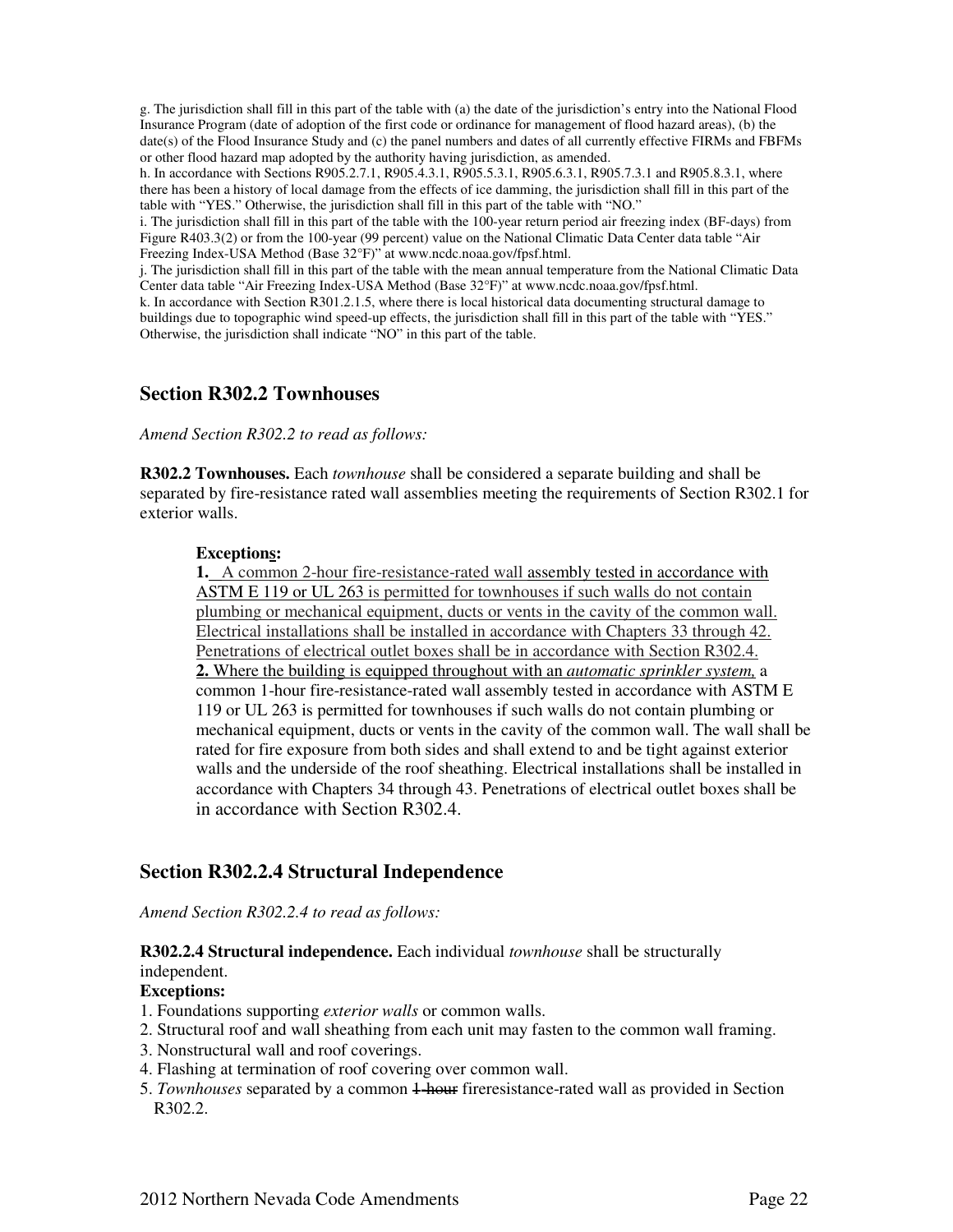### **Section R303.4 Mechanical Ventilation**

*Delete section R303.4.* 

**R303.4 Mechanical ventilation.** Where the air infiltration rate of a dwelling unit is less than 5 air changes per hour when tested with a blower door at a pressure of 0.2 inch w.c (50 Pa) in accordance with Section N1102.4.1.2, the dwelling unit shall be provided with whole-house mechanical ventilation in accordance with Section M1507.3.

#### **Section R313.1 Townhouse Automatic Fire Sprinkler Systems**

*Delete entire section.* 

**R313.1 Townhouse automatic fire sprinkler systems.** An automatic residential fire sprinkler system shall be installed in townhouses.

Exception: An automatic residential fire sprinkler system shall not be required when additions or alterations are made to existing townhouses that do not have an automatic residential fire sprinkler system installed.

**R313.1.1 Design and installation.** Automatic residential fire sprinkler systems for townhouses shall be designed and installed in accordance with Section P2904.

#### **Section R313.2 One- and two-family Dwellings Automatic Fire Systems**

*Delete entire section.* 

**R313.2 One- and two-family dwellings automatic fire systems.** An automatic residential fire sprinkler system shall be installed in one- and two-family dwellings. Exception: An automatic residential fire sprinkler system shall not be required for additions or alterations to existing buildings that are not already provided with an automatic residential sprinkler system.

**R313.2.1 Design and installation.** Automatic residential fire sprinkler systems shall be designed and installed in accordance with Section P2904 or NFPA 13D.

#### **Section R315.1 Carbon Monoxide Alarms**

*Amend Section R315.1 to read as follows:* 

**R315.1 Carbon monoxide alarms.** For new construction, an approved carbon monoxide alarm shall be installed outside of each separate sleeping area in the immediate vicinity of the bedrooms in *dwelling units* within which fuel-fired *appliances* are installed and in dwelling units that have attached garages with a communicating opening.

#### **Section R315.3 Where Required in Existing Dwellings**

*Amend Section R315.3 to read as follows:*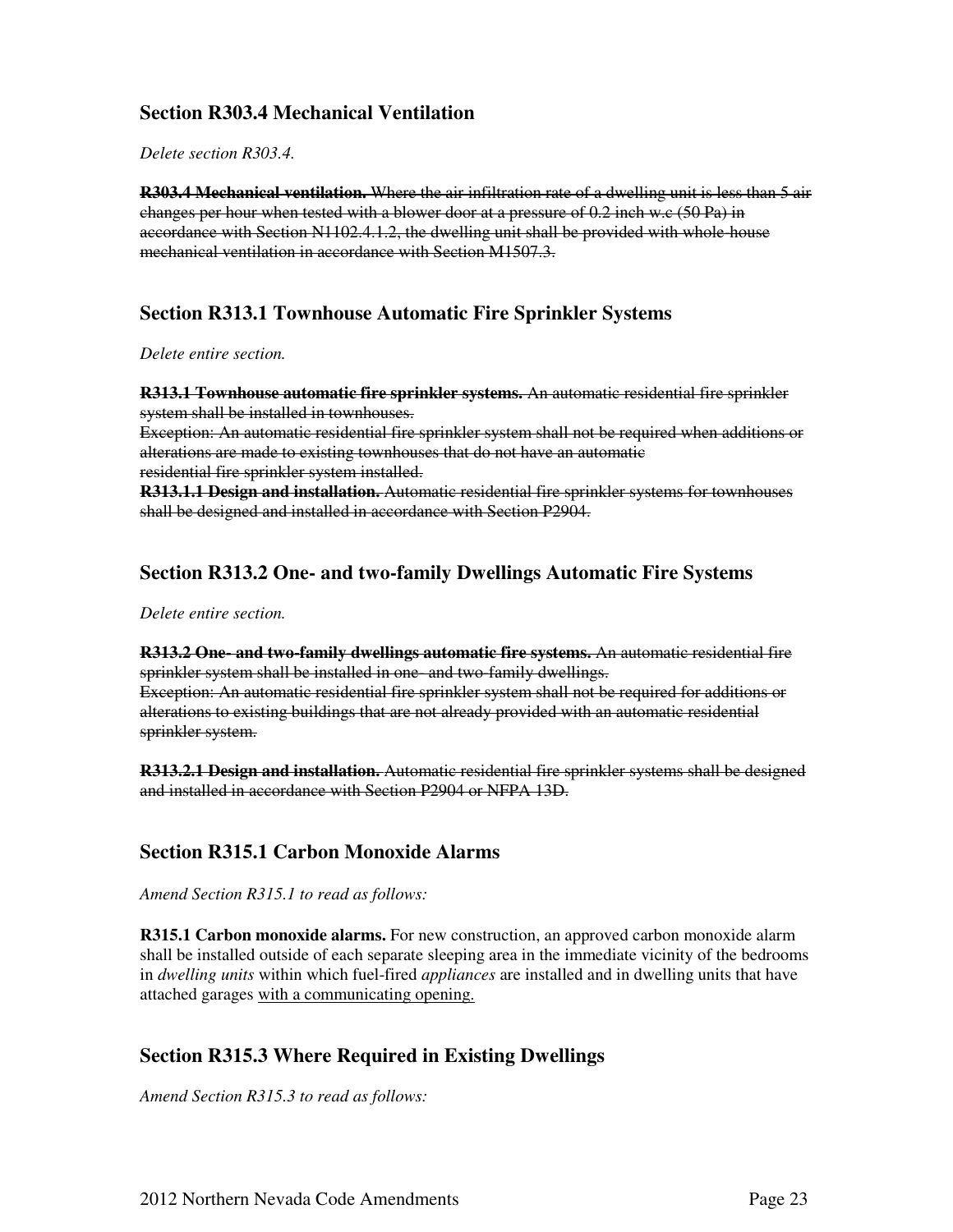**R315.3 Where required in existing dwellings.** Where work requiring a *permit* occurs in existing *dwellings,* that have attached garages or in existing dwellings within which fuel-fired *appliances*  exist, carbon monoxide alarms shall be provided in accordance with Section R315.1 for the following:

1. Mechanical or gas work requiring a *permit* in which fuel-fired *appliances* are being replaced or installed.

2. Addition and/or renovation of attached garages with communicating openings requiring building permit.

#### **Section R903.5 Snow Shedding and Impact Areas**

*Add new section R903.5 to Section R903:* 

**R903.5 Snow shedding and impact areas**. Snow shedding onto adjacent properties is prohibited. Snow shed impact areas shall be designed to contain shedding snow from structures and prevent snow from encroaching onto adjacent properties exceed 154  $p<sub>g</sub>$  when located in Washoe County or Carson City, or exceeds 69  $p<sub>g</sub>$  when located in Storey County.. The roof and eaves of all structures shall be designed so that snow shed impact areas will not occur in or on required exits, parking areas, driveways, LPG storage tanks, walkways, and public areas.

**Exception:** The snow shed impact area may be reduced provided an engineered snow restraint system, designed in accordance with this code, is incorporated into the roof design and the roof drainage system.

#### **Chapter 11 Energy Efficiency**

*Delete entire chapter.* 

#### **Section M1503.4 Makeup Air Required**

*Amend Section M1503.4 to read as follows:* 

**M1503.4 Makeup air required.** Exhaust hood systems capable of exhausting in excess of 400  $600$  cubic feet per minute ( $0.19$   $0.28$  m3/s) shall be provided with makeup air at a rate approximately equal to the exhaust air rate. Such makeup air systems shall be equipped with a means of closure and shall be automatically controlled to start and operate simultaneously with the exhaust system.

#### **Section M1901.3 Prohibited Location**

*Amend Section M1901.3 to read as follows:* 

**M1901.3 Prohibited location**. Cooking appliances designed, tested, listed and labeled for use in commercial occupancies shall not be installed within dwelling units or within any area where domestic cooking operations occur. Unless approved by the Building official.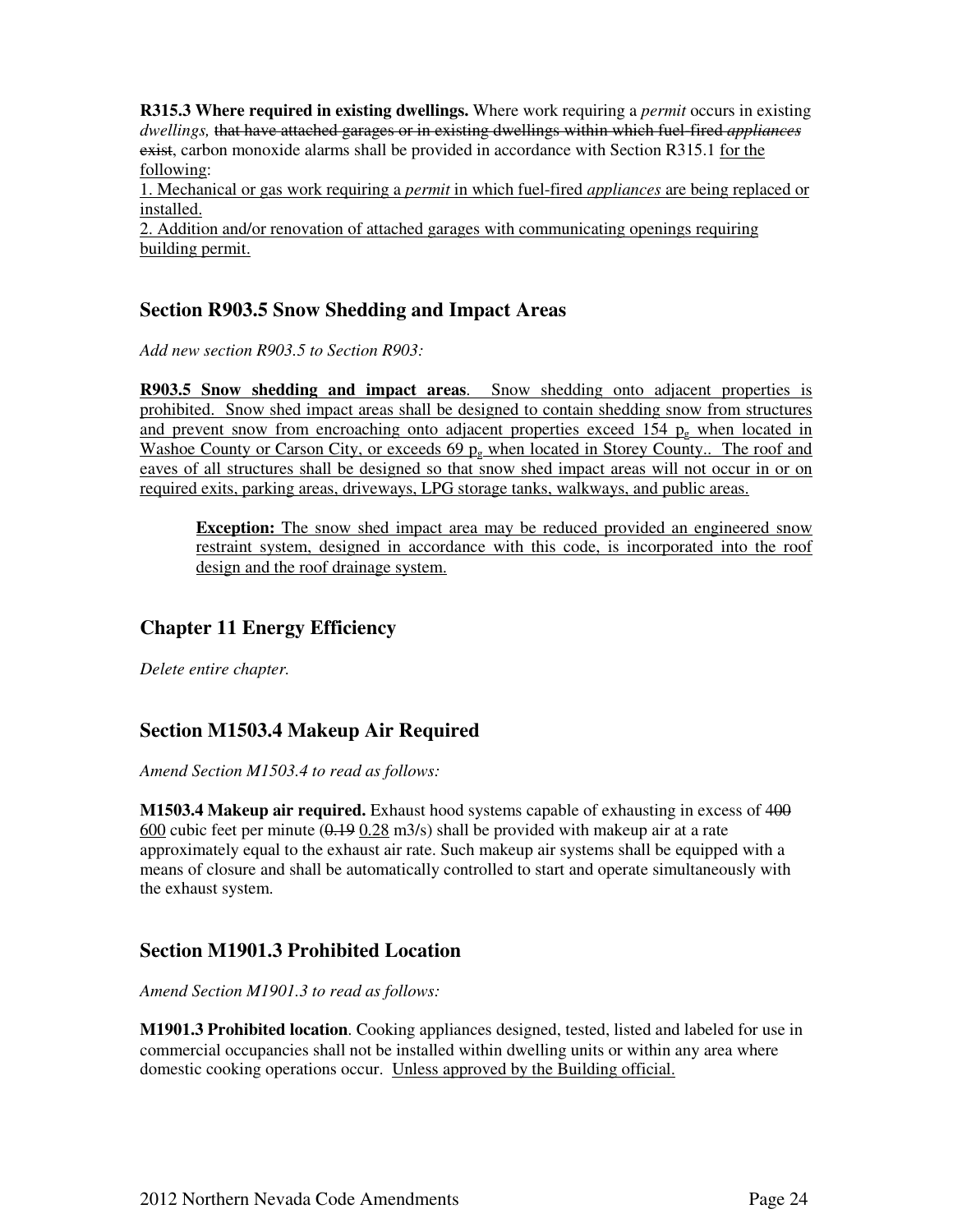#### **Section G2404.1.1 LP-Gas Installations**

*Add new subsection G2404.1.1 to G2404.1:*

**G2404.1.1 (301.1.2) LP-Gas Installations.** Whenever there is a conflict between this code and NFPA 54 and NFPA 58 as adopted by the Nevada LP-Gas Board for LP-Gas installations, the adopted codes of the Nevada LP-Gas Board shall govern.

#### **Section G2404.11 Snow Hazard**

*Add new section G2404.11 to G2404:* 

**G2404.11 (301.16) Snow hazard.** On any new gas installation or reconnecting the gas service of an existing installation, gas meters above 5000 feet in elevation in Storey County or 6225 feet in elevation in Carson City and Washoe County must be protected from falling, sliding and accumulating of snow, unless the gas meter is installed in a protected location such as under an engineered deck, roof or shed. Engineered decks, roofs, or sheds shall be enclosed on all sides when used to protect gas meters on the snow shedding sides of a structure as approved by the gas utility.

#### **Section G2417.4.1 Test Pressure**

*Amend Section G2417.4.1 to read as follows:* 

**G2417.4.1 (406.4.1) Test pressure.** The test pressure to be used shall be no less than 1-1/2 times the proposed maximum working pressure, but not less than  $3\,25$  psig ( $20\,172.4$  kPa gauge), irrespective of design pressure. Where the test pressure exceeds 125 psig (862 kPa gauge), the test pressure shall not exceed a value that produces a hoop stress in the *piping* greater than 50 percent of the specified minimum yield strength of the pipe. This test shall be made before any fixtures, appliances or shut-off valves have been attached and before being concealed.

#### **Section G2417.4.2 Test Duration**

*Amend Section G2417.4.2 to read as follows:* 

**G2417.2 (406.4.2 Test duration).** Test duration shall be not less than 40 minutes 30 minutes.

#### **Section G2417.6.2 Turning Gas On**

*Amend Section G2417.6.2 to read as follows and add new subsections G2417.6.2.1 thru G2417.6.2.3:* 

**G2417.6.2 (406.6.2) Turning gas on.** During the process of turning gas on into a system of new gas *piping* or into a system or portion of a gas system that has been restored after an interruption of service, the entire system shall be inspected to determine that there are no open fittings or ends and that all valves at unused outlets are closed and plugged or capped. In the City of Fernley, City of Reno, City of Sparks, Storey County and Washoe County, a manometer test shall be made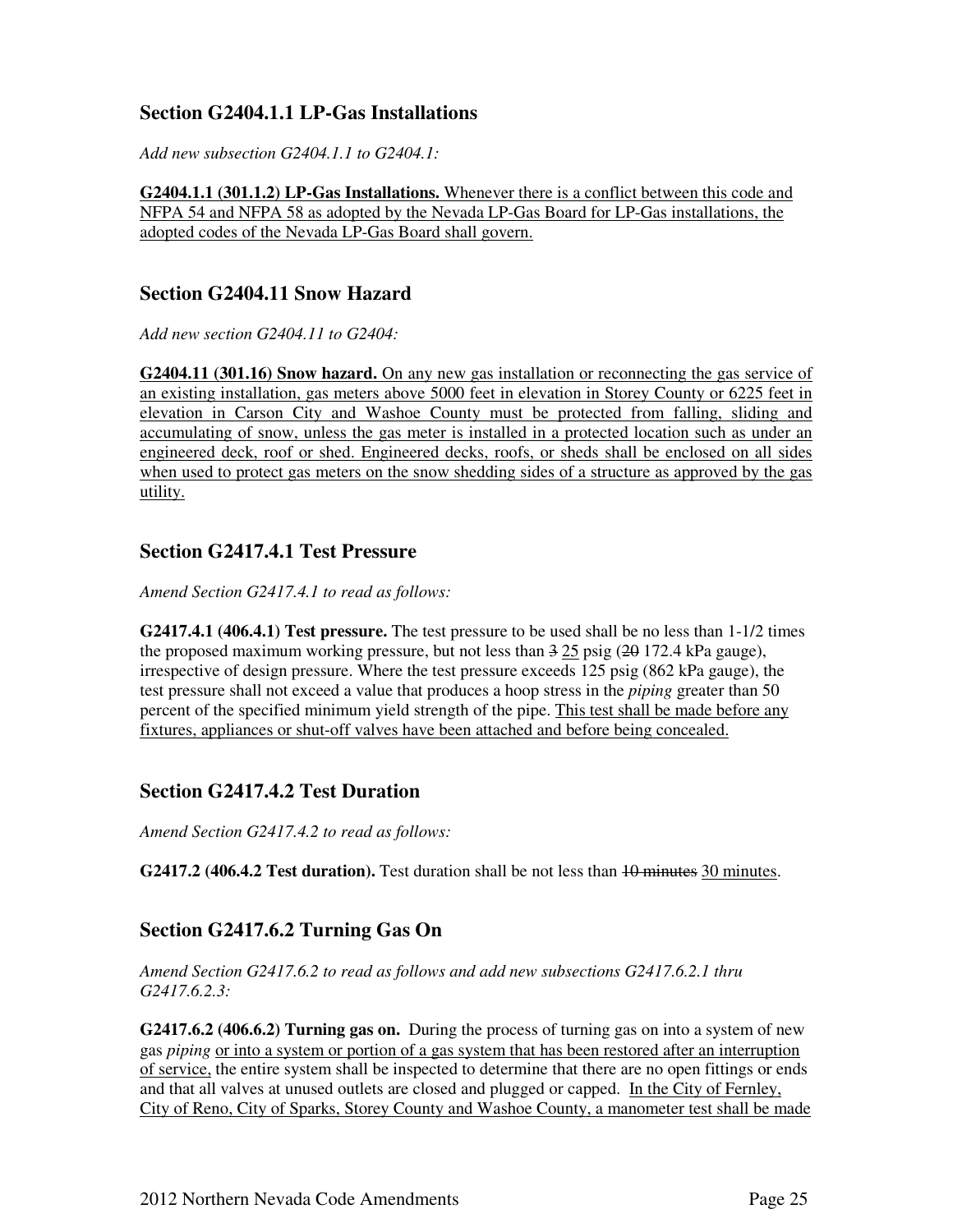after all valves , unions, connectors and piping to the appliances are complete. A pressure test shall be made with the use of a manometer gauge measuring inches of water column. With all valves including gas cock and gas control valves in the open position, a pressure of at least eleven (11) to fifteen (15)inches of water column shall be measured for at least fifteen (15) minutes, with no perceptible drop in pressure.

**G2417.6.2.1 (405.6.2.1) For medium pressure gas systems**: Where the appliance is rated for seven (7) to eleven (11) inches of water column, a manometer test of eleven (11) to fifteen (15) inches of water column will be conducted between the pressure regulating valve and the appliance and shall be measured for at least fifteen (15) minutes with no perceptible drop in pressure.

**G2417.6.2.2 (406.2.2) For appliances or equipment requiring pounds of gas pressure:** A pressure test using a pressure gauge measuring in one tenth (1/10) increments shall be conducted on the gas train of that appliance or equipment. The pressure shall be equal to the appliance's normal operating pressure for a period of thirty (30) minutes with no perceptible drop in pressure.

**G2417.6.2.3 (406.2.3) Manometer testing**. Manometer testing shall be performed by a person holding a valid Washoe County manometer tester card for which the number is to be provided at the time of request for inspection. A visual manometer test to be witnessed by the authority having jurisdiction may be allowed by the Building Official. A manometer test does not need to be reported when the serving gas utility performs a manometer or clock test prior to providing service.

#### **Section P2503.5.1 Rough Plumbing**

*Amend Section P2503.5.1 to read as follows:* 

**P2503.5.1 Rough plumbing.** DWV systems shall be tested on completion of the rough piping installation by water or for piping systems other than plastic, by air with no evidence of leakage. Either test shall be applied to the drainage system in its entirety or in sections after rough piping has been installed, as follows:

1. Water test. Each section shall be filled with water to a point not less than 10 feet (3048 mm) above the highest fitting connection in that section, or to the highest point in the completed system. Water shall be held in the section under test for a period of 15 minutes. The system shall prove leak free by visual inspection.

2. Air test. The portion under test shall be maintained at a gauge pressure of 5 pounds per square inch (psi) (34 kPa) or 10 inches of mercury column (34 kPa). This pressure shall be held without introduction of additional air for a period of 15 minutes.

### **Section P2603.5.1 Sewer Depth**

*Amend Section P2603.5.1 to read as follows:* 

**P2603.5.1 Sewer depth.** *Building sewers* that connect to private sewage disposal systems shall be a not less than **twelve (12)** inches (305 mm) below finished *grade* at the point of septic tank connection. *Building sewers* shall be not less than **twelve (12)** inches (305 mm) below *grade*.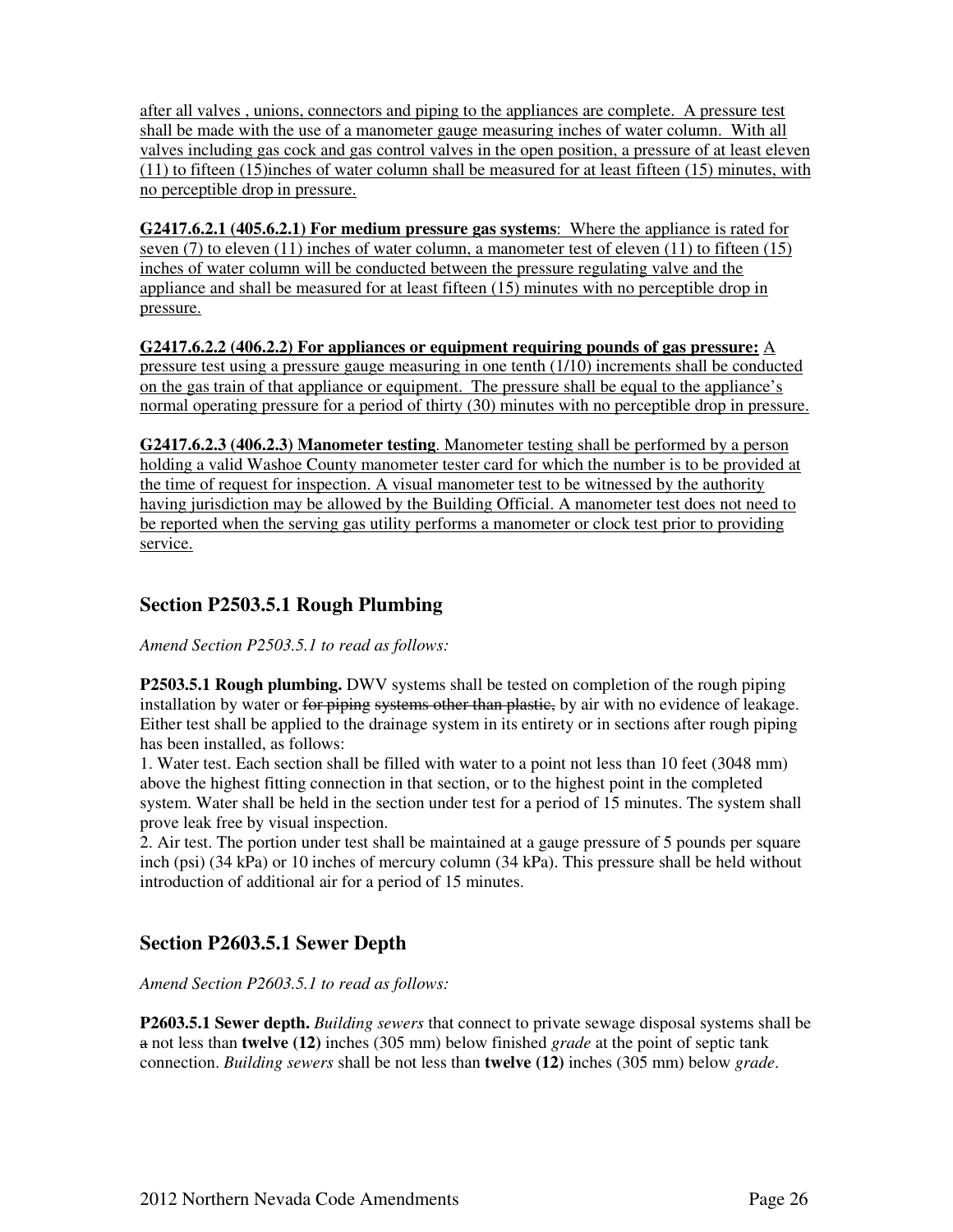#### **Section P3002.2 Building Sewer**

*Add new subsection P3002.2.1 to P3002.2:* 

**P3002.2 Building sewer.** Building sewer piping shall be as shown in Table P3002.2. Forced main sewer piping shall conform to one of the standards for ABS plastic pipe, copper or copperalloy tubing, PVC plastic pipe or pressure-rated pipe listed in Table P3002.2.

**P3002.2.1 Building sewer.** In no event shall building sewer be less than four (4) inches in diameter.

#### **Section P3004.1 DWV System Load**

*Amend Section P3004.1 to read as follows:* 

**P3004.1 DWV system load.** The load on DWV-system piping shall be computed in terms of drainage fixture unit (dfu) values in accordance with Table P3004.1. Minimum building sewer size shall be four (4) inches in diameter.

#### **Section E3601.6.2 Service Disconnect Location**

*Amend Section E3601.6.2 to read as follows:* 

**E3601.6.2 Service disconnect location.** The service disconnecting means shall be installed at a readily accessible location either outside of a building or structure inside nearest the point of entrance of the service conductors. Service disconnecting means shall not be installed in bathrooms. Each occupant shall have access to the disconnect serving the dwelling unit in which they reside. The disconnecting means may be located independent of the building or structure served, in direct line of sight, but not to exceed thirty (30) feet.

Exception: The service disconnecting means may be installed within a building when an external remote shunt trip switch is provided. All shunt trip switches shall be located at seven feet (7') above finish grade at a location approved by the fire department. All shunt trip switches shall be located within a twelve inch (12") equilateral triangle, red in color.

#### **Section E3705.6.1 Edison Fuses**

*Add new subsection E3705.6.1 to E3705.6:* 

**E3705.6.1 Edison Fuses.** Plug fuses of the Edison-based shall be used only for replacement in existing installations where there is no evidence of overfusing or tampering. In any existing building where alterations or additions are made to any of the premises wiring, all fuse holders shall be made to comply with the requirements for a Type S fuse holder through the installation of a tamper proof (rejection type) base.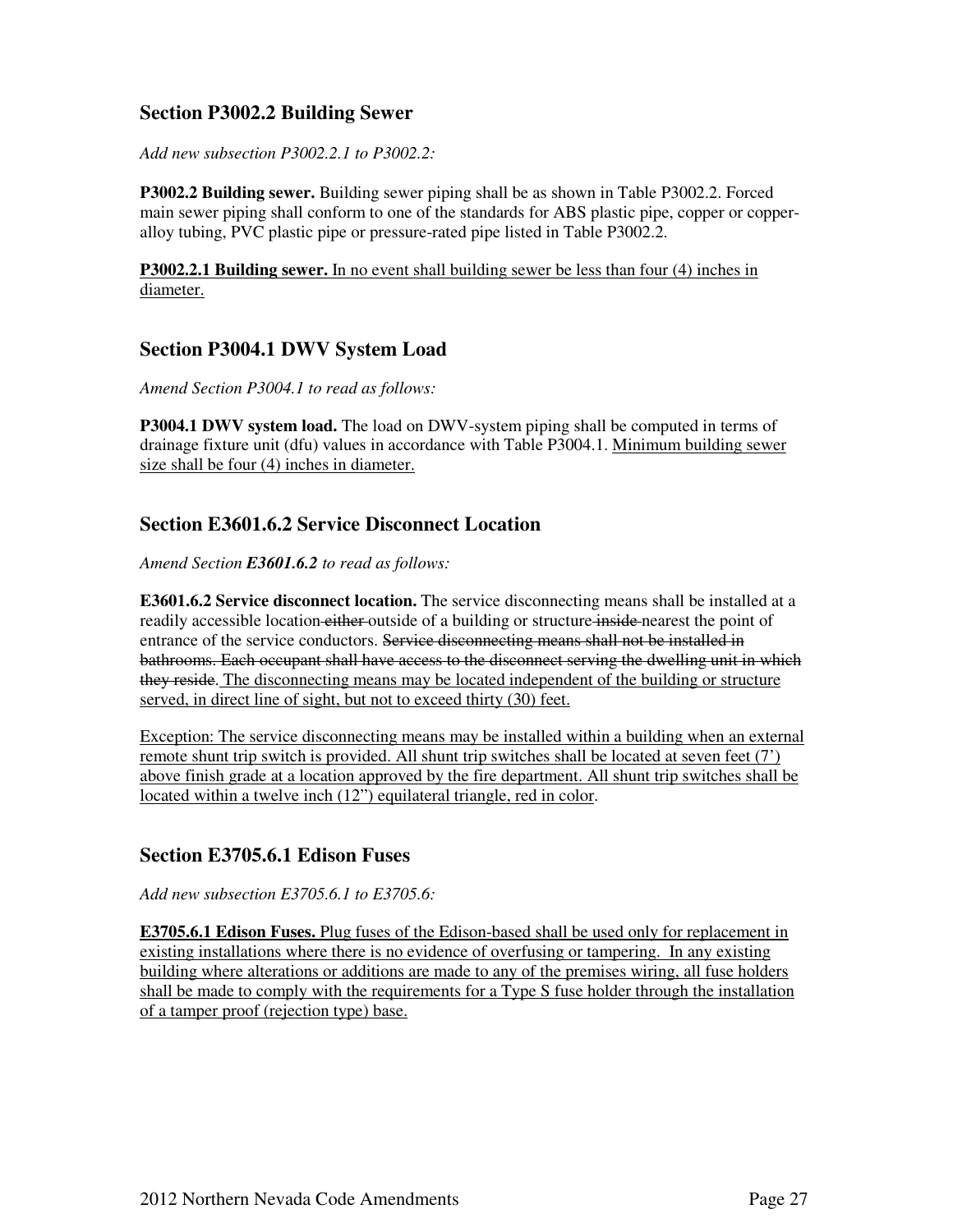#### **Section E3902.13 Arc-fault Circuit Interrupter Protection for Branch Circuit Extensions or Modifications.**

*Delete Section E3902.13.*

**E3902.13 Arc-fault circuit interrupter protection for branch circuit extensions or modifications.** Where branch circuit wiring is modified, replaced or extended in any of the areas specified in Section E3902.12, the branch circuit shall be protected by one of the following:

- 1. A combination-type AFCI located at the origin of the branch circuit.
- 2. An outlet branch-circuit type AFCI located at the first receptacle out of the existing branch circuit.

#### **Section E3908.18 Bonding Other Enclosures**

*Amend Section E3908.18 to read as follows:* 

**E3908.18 Bonding other enclosures.** Metal raceways, cable armor, cable sheath, enclosures, frames, fittings and other metal noncurrent-carrying parts that serve as grounding conductors, with or without the use of supplementary equipment grounding conductors, shall be effectively bonded where necessary to ensure electrical continuity and the capacity to conduct safely any fault current likely to be imposed on them. Any nonconductive paint, enamel and similar coating shall be removed at threads, contact points and contact surfaces, or connections shall be made by means of fittings designed so as to make such removal unnecessary. The Authority Having Jurisdiction shall require a supplementary grounding conductor where a metallic raceway is subject to damage or is likely to be disturbed.

FPN: An example of 'subject to damage' might be a surface mounted conduit along a traffic path in a warehouse. An example of 'likely to be disturbed' might be conduit across a rooftop, where re-roofing operations will require the conduit to be removed.

#### **Section AH105.2 Footings**

*Amend Section AH105.2 to read as follows:* 

**AH105.2 Footings.** In areas with a frostline depth of zero as specified in Table R301.2(1), An unenclosed patio cover shall be permitted to be supported on a slab on grade without footings, provided the slab conforms to the provisions of Section R506, is not less than 3.5 inches (89 mm) thick and the columns do not support live and dead loads in excess of 750 pounds (3.34 kN) per column.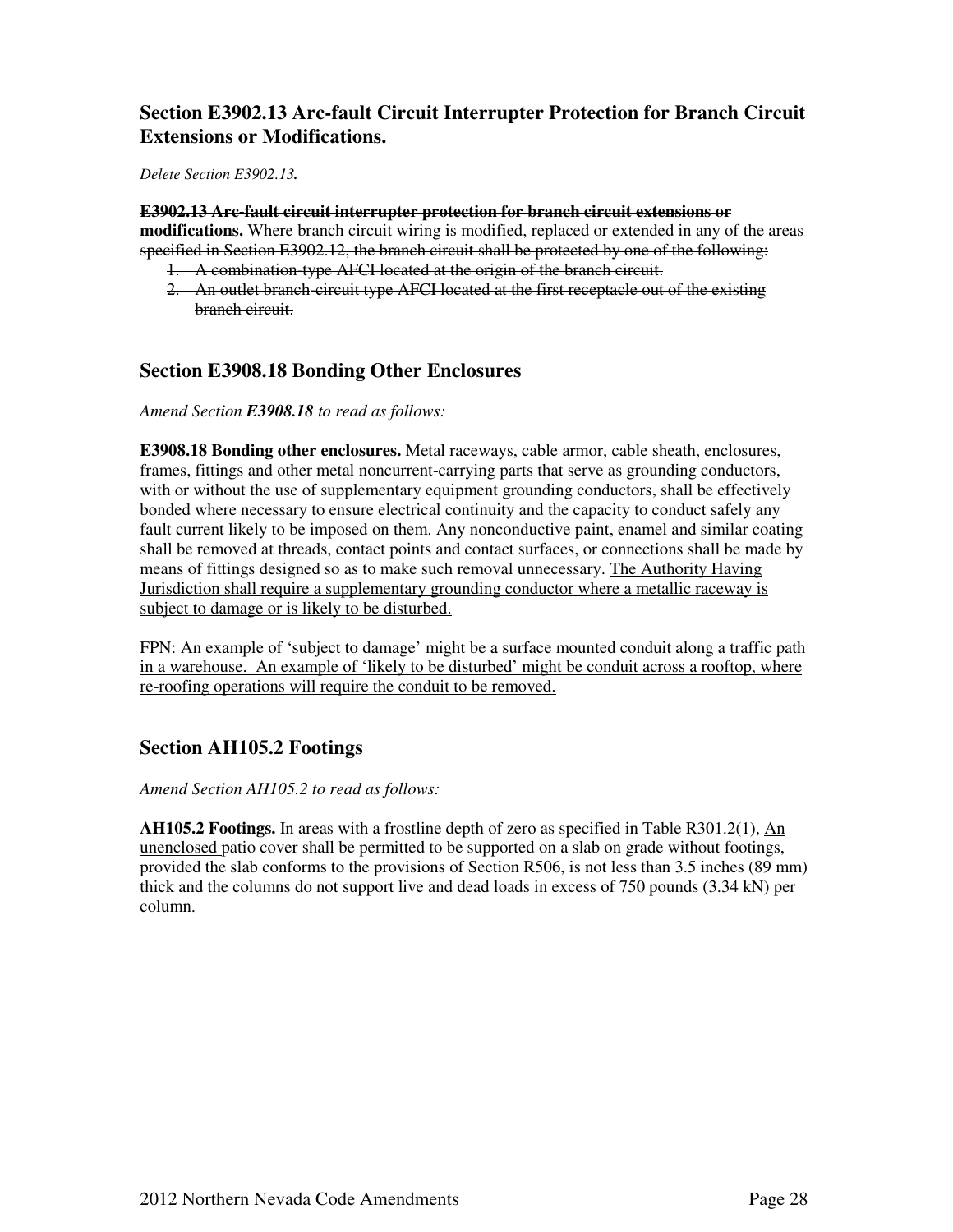## **2012 International Mechanical Code**

#### **Section 401.2 Ventilation Required**

*Amend Section 401.2 to read as follows:*

**401.2 Ventilation required.** Every occupied space shall be ventilated by natural means in accordance with Section 402 or by mechanical means in accordance with Section 403. Where the air infiltration rate in a dwelling unit is less than 5 air changes per hour when tested with a blower door at a pressure of 0.2-inch water column (50 Pa) in accordance with Section 402.4.1.2 of the *International Energy Conservation Code*, the dwelling unit shall be ventilated by mechanical means in accordance with Section 403.

#### **Section 505.2 Makeup Air Required**

*Amend Section 505.2 to read as follows:*

**505.2 Makeup air required.** Exhaust hood systems capable of exhausting in excess of 400 600 cfm (0.19 0.28 m3/s) shall be provided with *makeup air* at a rate approximately equal to the *exhaust air* rate. Such *makeup air* systems shall be equipped with a means of closure and shall be automatically controlled to start and operate simultaneously with the exhaust system.

#### **Section 508.1.2 Evaporative Cooling Systems Used As Makeup Air**

*Add new subsection 508.1.2 to 508.1:*

**508.1 Makeup air.** *Makeup air* shall be supplied during the operation of commercial kitchen exhaust systems that are provided for *commercial cooking appliances*. The amount of *makeup air*  supplied to the building from all sources shall be approximately equal to the amount of *exhaust air* for all exhaust systems for the building. The *makeup air* shall not reduce the effectiveness of the exhaust system. *Makeup air* shall be provided by gravity or mechanical means or both. Mechanical *makeup air* systems shall be automatically controlled to start and operate simultaneously with the exhaust system. *Makeup air* intake opening locations shall comply with Section 401.4.

**508.1.1 Makeup air temperature.** The temperature differential between *makeup air* and the air in the conditioned space shall not exceed  $10^{\circ}F(6^{\circ}C)$  except where the added heating and cooling loads of the *makeup air* do not exceed the capacity of the HVAC system.

**508.1.2 Evaporative Cooling Systems Used As Makeup Air.** Evaporative coolers shall not be used for make-up air units on commercial kitchen hoods and kitchen ventilation systems.

**Exception:** Evaporative cooling systems that are a listed assembly with tempered air for kitchen make-up air systems.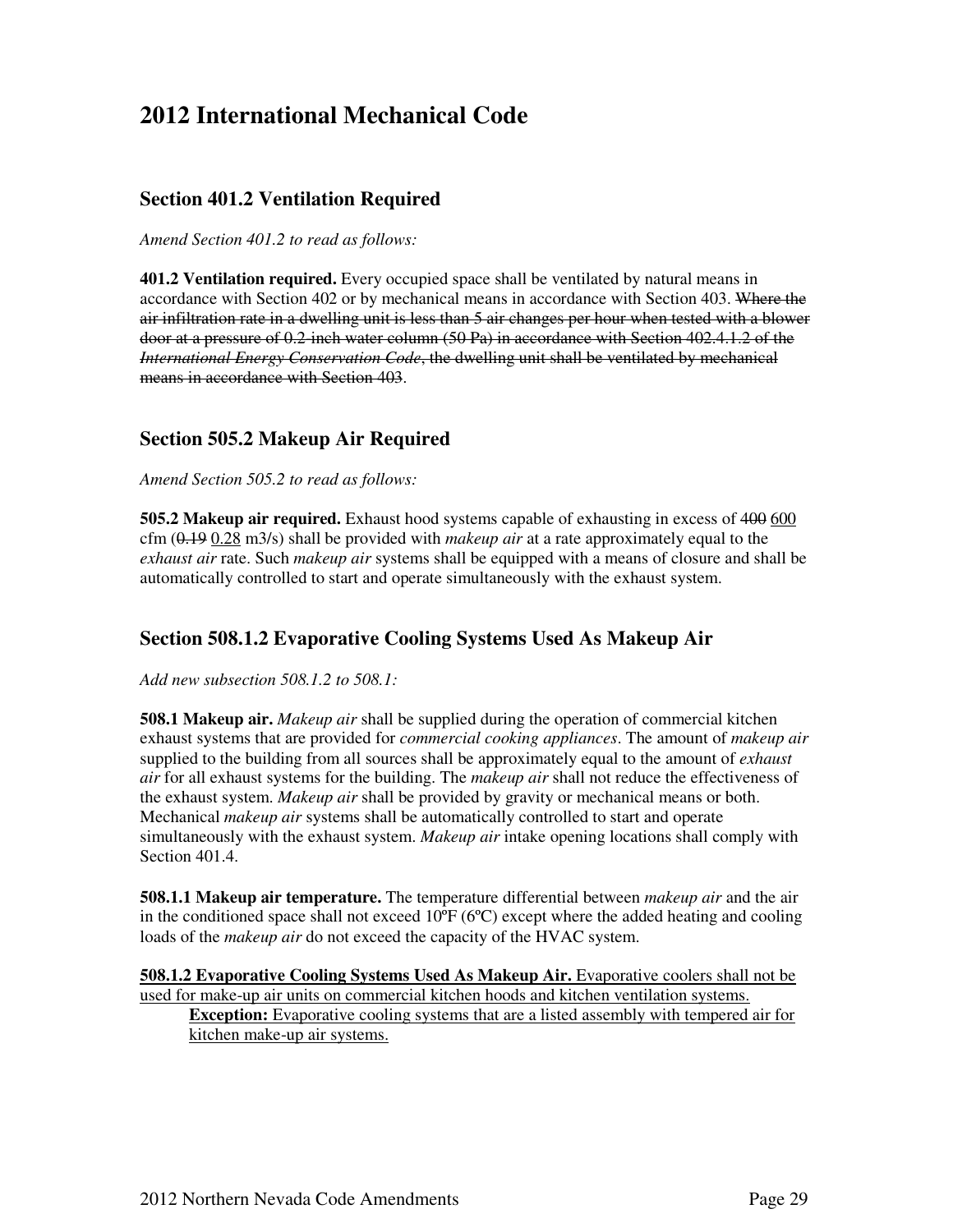### **Section 603.2 Duct Sizing**

*Amend Section 603.2 to read as follows:*

**603.2 Duct sizing.** Ducts installed within a single *dwelling unit* shall be sized in accordance with ACCA Manual  $\overline{P}$  S based on building loads calculated in accordance with ACCA Manual J or other approved heating and cooling calculations methodologies or other *approved* methods. Ducts installed within all other buildings shall be sized in accordance with the ASHRAE *Handbook of Fundamentals* or other equivalent computation procedure.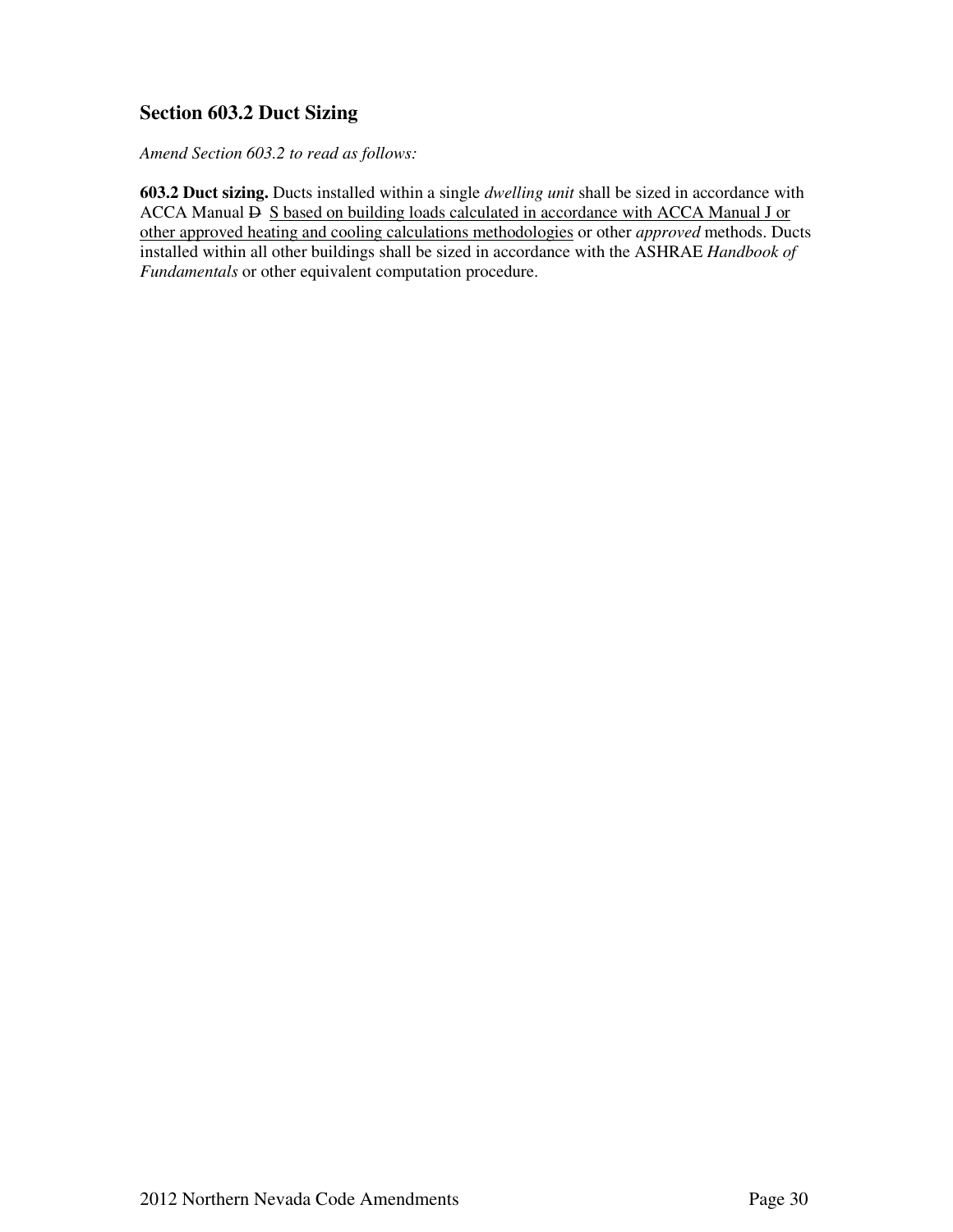## **2012 International Fuel Gas Code**

#### **Section 301.1.2 LP-Gas Installations**

*Add new subsection 301.1.2 to section 301.1:* 

**301.1 Scope.** This chapter shall govern the approval and installation of all *equipment* and appliances that comprise parts of the installations regulated by this code in accordance with Section 101.2.

**301.1.1 Other fuels.** The requirements for combustion and dilution air for gas-fired appliances shall be governed by Section 304. The requirements for combustion and dilution air for appliances operating with fuels other than fuel gas shall be regulated by the *International Mechanical Code*.

**301.1.2 LP-Gas Installations.** Whenever there is a conflict between this code and NFPA 54 and NFPA 58 as adopted by the Nevada LP-Gas Board for LP-Gas installations, the adopted codes of the Nevada LP-Gas Board shall govern.

#### **Section 301.16 Snow Hazard**

*Add new section 301.16 to 301:* 

**301.16 Snow hazard.** On any new gas installation or reconnecting the gas service of an existing installation, gas meters above 5000 feet in elevation in Storey County or 6225 feet in elevation in Carson City and Washoe County must be protected from falling, sliding and accumulating of snow, unless the gas meter is installed in a protected location such as under an engineered deck, roof, or shed. Engineered decks, roofs, or sheds shall be enclosed on all sides when used to protect gas meters on the snow shedding sides of a structure as approved by the gas utility.

#### **Section 406.4.1 Test Pressure**

*Amend section 406.4.1 to read as follows:* 

**406.4.1 Test pressure.** The test pressure to be used shall be no less than 1-1/2 times the proposed maximum working pressure, but not less than  $3\overline{25}$  psig ( $\overline{20}$  172.4 kPa gauge), irrespective of design pressure. Where the test pressure exceeds 125 psig (862 kPa gauge), the test pressure shall not exceed a value that produces a hoop stress in the *piping* greater than 50 percent of the specified minimum yield strength of the pipe. This test shall be made before any fixtures, appliances or shut-off valves have been attached and before being concealed.

#### **Section 406.4.2 Test Duration**

*Amend section 406.4.2 to read as follows:***406.4.2 Test duration.** Test duration shall be not less than 30 minutes  $\frac{1}{2}$  hour for each 500 cubic feet (14 m3) of pipe volume or fraction thereof When testing a system having a volume less than 10 cubic feet (0.28 m3) or a system in a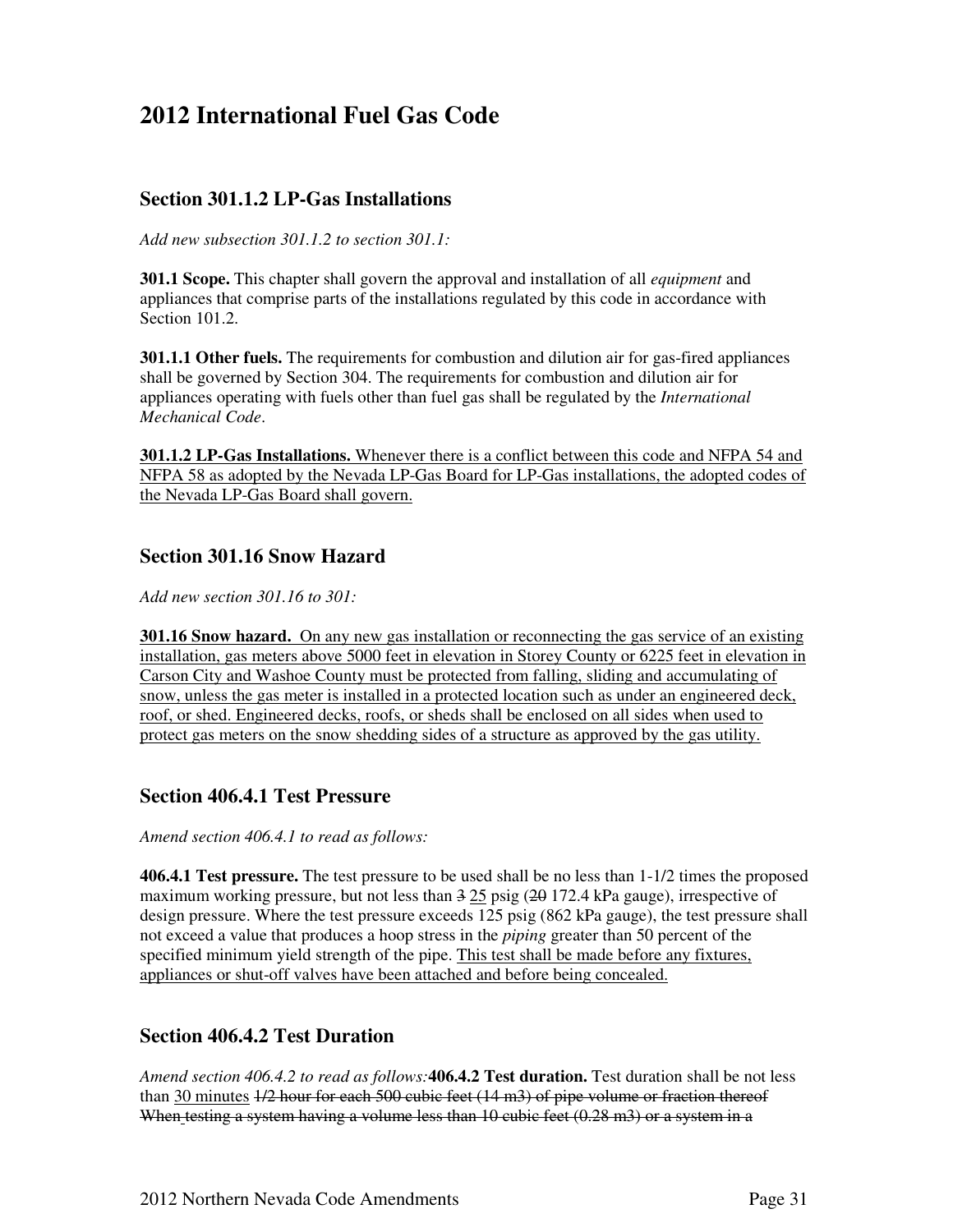singlefamily dwelling, the test duration shall be not less than 10 minutes. The duration of the test shall not be required to exceed 24 hours.

#### **Section 406.6.2 Before Turning Gas On**

*Amend Section 406.6.2 to read as follows and add new subsections 405.6.2.1 thru 405.6.2.3:* 

**406.6.2 Before turning gas on.** During the process of turning gas on into a system of new gas *piping* or into a system or portion of a gas system that has been restored after an interruption of service, the entire system shall be inspected to determine that there are no open fittings or ends and that all valves at unused outlets are closed and plugged or capped. In the City of Fernley, City of Reno, City of Sparks, Storey County and Washoe County, a manometer test shall be made after all valves , unions, connectors and piping to the appliances are complete. A pressure test shall be made with the use of a manometer gauge measuring inches of water column. With all valves including gas cock and gas control valves in the open position, a pressure of at least eleven (11) to fifteen (15)inches of water column shall be measured for at least fifteen (15) minutes, with no perceptible drop in pressure.

**405.6.2.1 For medium pressure gas systems**: Where the appliance is rated for seven (7) to eleven (11) inches of water column, a manometer test of eleven (11) to fifteen (15) inches of water column will be conducted between the pressure regulating valve and the appliance and shall be measured for at least fifteen (15) minutes with no perceptible drop in pressure.

**406.2.2 For appliances or equipment requiring pounds of gas pressure:** A pressure test using a pressure gauge measuring in one tenth (1/10) increments shall be conducted on the gas train of that appliance or equipment. The pressure shall be equal to the appliance's normal operating pressure for a period of thirty (30) minutes with no perceptible drop in pressure.

**406.2.3 Manometer testing**. Manometer testing shall be performed by a person holding a valid Washoe County manometer tester card for which the number is to be provided at the time of request for inspection. A visual manometer test to be witnessed by the authority having jurisdiction may be allowed by the Building Official. A manometer test does not need to be reported when the serving gas utility performs a manometer or clock test prior to providing service.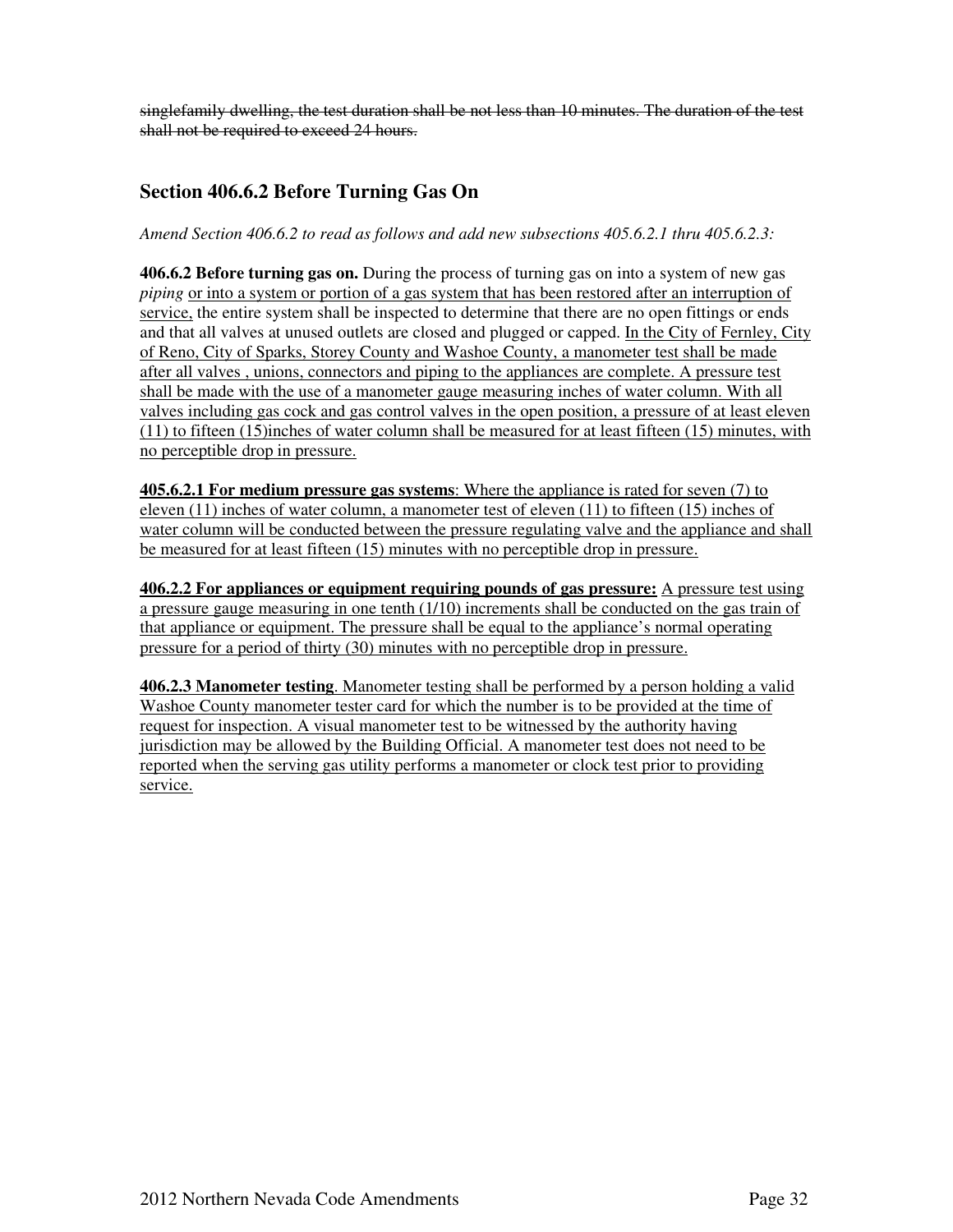## **2012 Uniform Mechanical Code**

#### **Section 304.1 General**

*Add new subsections 304.1.1 and 304.1.2 to section 304.1:* 

**304.1 General.** Equipment and appliances shall be accessible for inspection, service, repair, and replacement without removing permanent construction. Clearance shall be maintained to:

(1) Clean heating surfaces.

(2) Replace filters, blowers, motors, burners, controls, and vent connections.

(3) Lubricate moving parts.

(4) Adjust and clean burners, pilots, and the proper functioning of explosion vents, where provided. [NFPA 54:9.2.1] Unless otherwise specified, not less than 30 inches (762 mm) in depth, width, and height of working space shall be provided.

**Exception:** Unit heaters and room heaters shall be permitted to be installed with an 18 inches (457 mm) minimum depth working space. A platform shall not be required for unit heaters or room heaters. The operating instructions shall be attached to the appliance where they are capable of being read easily.

**304.1.1 Working Space.** Unless otherwise specified, not less than 30 inches (762 mm) in depth, width, and height of working space shall be provided.

**304.1.2 Platforms.** Where the installations of equipment or appliances are at an elevation of more than 30 inches (762 mm) above grade, a level platform shall be provided.

#### **Section 304.2.4 Guards**

*Add new section 304.2.4 to 304.2:*

**304.2.4 Guards.** Guards shall be installed where the installation of equipment or appliances are at an elevation of more than 30 inches (762 mm) above grade and the appliance or equipment is located within 10 feet (3048 mm) of a roof edge of a platform. The guards shall be not less than 42 inches (1067 mm) in height and shall extend not less than 30 inches (762 mm) beyond the end of the equipment or appliance. Openings between guards shall prevent the passage of a 21 inch (533 mm) diameter sphere.

#### **Section 323.0 Installation of Gaseous Hydrogen Systems**

*Add new section to Chapter 3:* 

**323.0 Installation of Gaseous Hydrogen Systems.** All Hydrogen systems shall comply with NFPA 2 Chapter 13 Hydrogen Technology Code, Building Code, and the Fire Code.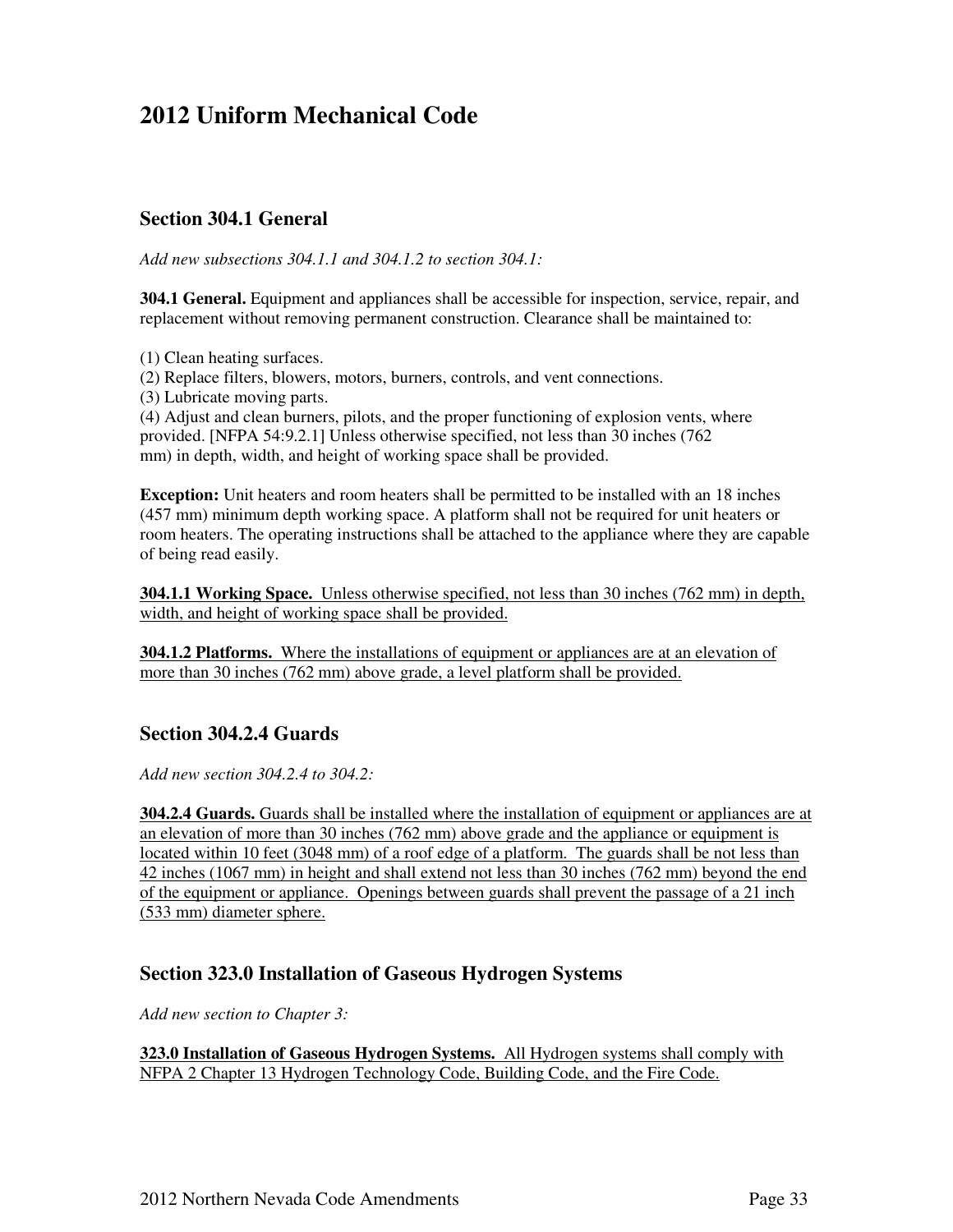### **Section 403.7 Exhaust Ventilation**

*Add new subsections 403.7.1, 403.7.1.1 and 403.7.1.2 to 403.7* 

**403.7 Exhaust Ventilation.** Exhaust airflow shall be provided in accordance with the requirements in Table 403.7. Exhaust makeup air shall be permitted to be a combination of outdoor air, recirculated air, and transfer air.

**403.7.1 Alternative Exhaust Ventilation for Enclosed Parking Garages.** Mechanical ventilation systems for enclosed parking garages shall be permitted to operate intermittently where the system is designed to operate automatically upon detection of vehicle operation or presence of occupants by approved automatic detection devices.

**403.7.1.1 Minimum Exhaust Rate.** Ventilation systems shall be capable of providing 14,000 cfm (6607.3 L/s) of exhaust air for each operating vehicle. The number of operating vehicles shall be determined based on 2.5 percent of the parking spaces and not less than one vehicle.

**403.7.1.2 Automatic Carbon Monoxide Sensing Devices.** Automatic carbon monoxide sensing devices shall be permitted to be employed to modulate the ventilation system to maintain a maximum average concentration of carbon monoxide of 50 parts per million during an eight-hour period, with a concentration of not more than 200 parts per million for a period not exceeding one hour. Automatic carbon monoxide sensing devices installed to modulated parking garages ventilation systems shall be approved.

### **Table 403.7 Minimum Exhaust Rates**

*Amend Table 403.7 note 7:* 

**Notes:** 7 Exhaust rate is not required for enclosed parking garages having a floor area of 1000 square feet (92.9 m<sup>2</sup>) or less and used for the storage of five or less motorized vehicles. Exhaust is not required if two or more sides comprise walls that are at least 50% open to the outside.

### **Section 504.3.1.2 Length Limitations**

*Amend section 504.3.1.2 to read as follows:* 

**504.3.1.2 Length Limitations.** Unless otherwise permitted or required by the dryer manufacture's installation instructions and approved by the Authority Having Jurisdiction, domestic dryer moisture exhaust ducts shall not exceed a total combined horizontal and vertical length of fourteen (14) feet (4267 mm), including two (2) 90 degree (1.57 rad) elbows. Two (2) feet (610 mm) shall be deducted for each 90 degree (1.57 rad) elbow in excess of two. The maximum length of a clothes dryer exhaust duct shall not exceed 35 feet (10 668 mm) from the dryer location to the wall or roof termination. The maximum length of the duct shall be reduced 2.5 (762 mm) for each 45-degree (0.8 rad) bend and 5 feet (1524 mm) for each 90-degree (1.6 rad) bend. The maximum length of the exhaust duct does not include the transition duct.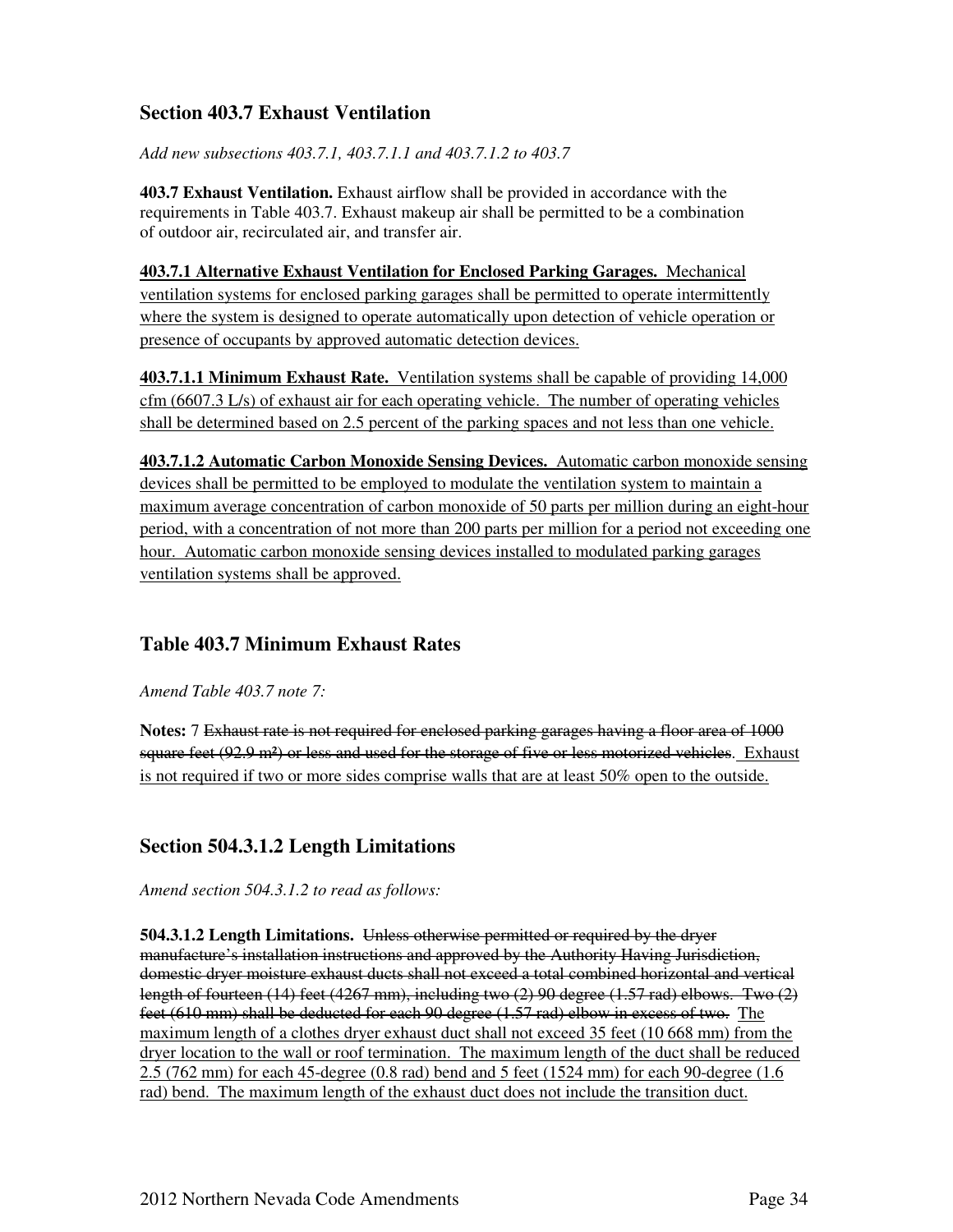#### **Exceptions:**

1. Where the make and model of the clothes dryer to be installed is known and the manufacture's installation instructions for the clothes dryer are provided to the Authority Having Jurisdiction, the maximum length of the exhaust duct, including any transition duct, shall be permitted to be in accordance with the dryer manufacture's installation instructions.

2. Where large-radius 45-degree (0.8 rad) and 90-degree (1.6 rad) bends are installed, determination of the equivalent length of clothes dryer exhaust duct for each bend by engineering calculation in accordance with ASHRAE Fundamentals Handbook shall be permitted.

## **Section 505.3 Makeup Air**

*Amend section 505.3 to read as follows:* 

**505.3 Makeup Air.** Makeup air shall be provided to replenish air exhausted by the ventilator system. Exhaust hood systems capable of exhausting in excess of 600 cfm (0.28 m3/s) shall be provided with *makeup air* at a rate approximately equal to the *exhaust air* rate. Such *makeup air*  systems shall be equipped with a means of closure and shall be automatically controlled to start and operate simultaneously with the exhaust system. Makeup air intakes shall be located so as to avoid recirculation of contaminated air within enclosures.

### **Section 508.5.5 Evaporative Cooling Systems**

*Add new subsection 508.5.5 to section 508.5:*

**508.5.5 Evaporative Cooling Systems.** Evaporative cooling systems will comply with this chapter. Evaporative coolers shall not be used for make-up air units on commercial kitchen hoods and kitchen ventilation systems.

**Exception:** Evaporative cooling systems that are a listed assembly with tempered air for kitchen make-up air systems.

### **Section 511.2.4 Performance Test**

*Add new subsection 511.2.4 to 511.2:* 

**511.2 Airflow.** The air velocity through a duct shall be not less than 500 feet per minute (ft/min) (2.54 m/s) and not exceed 2500 ft/min (12.7 m/s).

**511.2.1 Exceptions.** Transition duct sections that do not exceed 3 feet (914 mm) in length and do not contain grease traps shall be permitted to be connected to hoods and exhaust fans that do not meet this velocity. [NFPA 96:8.2.1.2]

**511.2.2 Exhaust-Air Volumes.** Exhaust air volumes for hoods shall be of sufficient level to provide for capture and removal of grease-laden cooking vapors. Test data, performance tests approved by the Authority Having Jurisdiction, or both, shall be provided, displayed, or both, upon request.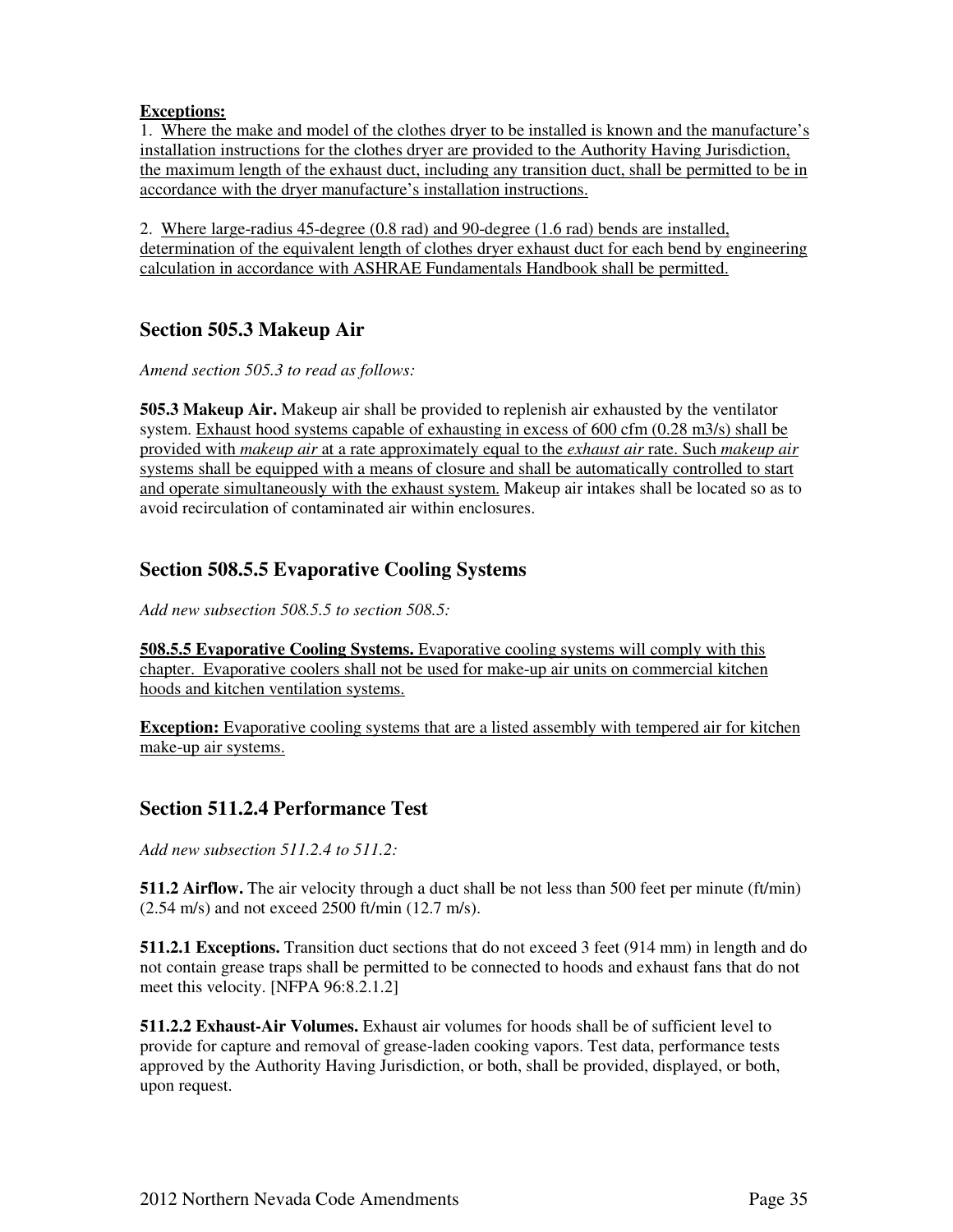**Exception:** Lower exhaust air volumes shall be permitted during no-load cooking conditions, provided they are sufficient to capture and remove flue gases and residual vapors from cooking equipment. [NFPA 96:8.2.2]

**511.2.3 Operation.** A hood exhaust fan(s) shall continue to operate after the extinguishing system has been activated, unless fan shutdown is required by a listed component of the ventilation system or by the design of the extinguishing system. The hood exhaust fan shall not be required to start upon activation of the extinguishing system where the exhaust fan and cooking equipment served by the fan have previously been shut down. [NFPA 96:8.2.3]

**511.2.4 Performance Test**. Upon completion and before final approval of the installation of a ventilation system serving commercial food heat-processing equipment, a performance test shall be performed to verify the rate of airflow and proper operation as specified in this chapter or manufacturer's listing. The permittee shall furnish the necessary test equipment and devices required to perform the tests and shall provide the jurisdiction with an accurate, completed, and signed test report. The report shall be on a form containing equivalent information. At the discretion of the Authority Having Jurisdiction, the performance test may be required to be witnessed by the Authority Having Jurisdiction, or performed by an approved third party testing agency.

#### **Section 603.7 Plastic Ducts and Fittings**

*Add new section 603.7 to section 603.0:* 

**603.7 Plastic ducts and fittings.** Plastic ducts shall be constructed of PVC having a minimum pipe stiffness of 8 psi (55kPa) at 5-percent deflection when tested in accordance with ASTM D 2412. Plastic duct fittings shall be constructed of either PVC or high-density polyethylene. Plastic duct fittings shall be utilized in underground installations only. The maximum design temperature for systems utilizing plastic duct and fittings shall be  $150^{\circ}F (66^{\circ}C)$ .

#### **Section 604.1 General (Insulation of Ducts)**

#### *Amend section 604.1 to read as follows:*

**604.1 General.** Supply-air ducts, return air-ducts, and plenum of a heating or cooling system shall be insulated to achieve the minimum thermal  $(R)$  value in accordance with  $SMACNA$ HVAC Duct Construction Standards Metal and Flexible. the 2009 International Energy Conservation Code Section 403.2.1 for residential and 503.2.7 for commercial.

#### **Exceptions:**

(1) Factory-installed plenums, casings, or ductwork furnished as a part of HVAC equipment tested and rated in accordance with approved energy efficiency standards.

(2) Ducts or plenums located in conditioned spaces where heat gain or heat loss will not increase energy use.

(3) For runouts less than 10 feet (3048 mm) in length to air terminals or air outlets, the rated R value of insulation need not exceed R-3.5 (R-0.6).

(4) Backs of air outlets and outlet plenums exposed to unconditioned or indirectly conditioned spaces with face areas exceeding  $5$  square feet  $(0.5 \text{ m}^2)$  need not exceed R-2 (R-0.4); those  $5$ square feet (0.5 m<sup>2</sup>) or smaller need not be insulated.

(5) Ducts and plenums used exclusively for evaporative cooling systems.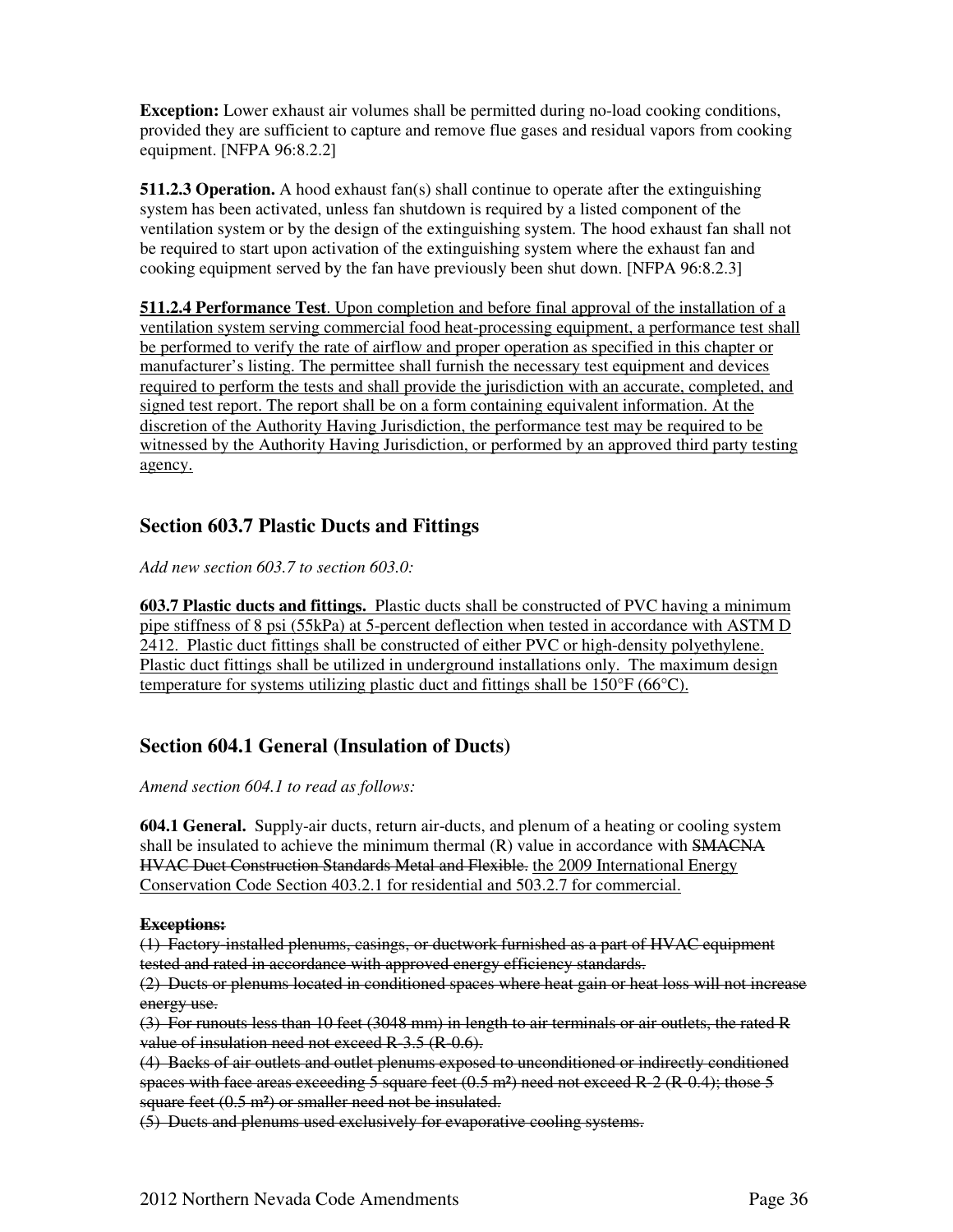### **Section 609.0 Performance Test for Automatic Shutoffs**

*Add new section 609.0 to Chapter 6:* 

**609.0 Performance Test for Automatic Shutoffs.** Upon completion and before final approval of the air-moving system, provide with the required smoke detectors, a performance test shall be performed to verify compliance of detector installation to manufacturer's instructions and system compatibility as specified in this chapter. The permittee shall furnish the necessary test equipment and devices required to perform the tests and shall provide the jurisdiction with an accurate, completed, and signed test report. The report shall provide the jurisdiction a form containing equivalent information. At the discretion of the Authority Having Jurisdiction, the performance test may be required to be witnessed by the Authority Having Jurisdiction, or performed by an approved third party testing agency.

#### **Section 936.0 Sauna Heaters**

*Add new section 936.0 to chapter 9:* 

#### **936.0 Sauna Heaters.**

**936.1 General.** Sauna heaters shall be listed and installed in accordance with the manufacturer's installation instructions. Approved guards or barriers shall be installed to prevent accidental contact with the sauna heater. Ventilation shall be provided in accordance with its listing and combustion air for gas-fired sauna heaters shall comply with chapter 7.

#### **Section 1105.2 Volume of Occupied Space**

*Amend section 1105.2 to read as follows and add new subsections 1105.2.1 thru 1105.2.4:* 

**1105.2 Volume of Occupied Space Refrigerant Concentration Limit.** The quantity concentration of refrigerant in a single complete discharge of an independent circuit of a highprobability systems shall not exceed the amounts shown in Table 1102.2. based on t The volume of the smallest, enclosed, occupied space shall be determined in accordance with Section 1105.2.1 through 1105.2.3. The volume of the smallest, enclosed, occupied space shall be used to determine the permissible quantity of refrigerant in a system that is located in, serves, or passes through such space. In accordance to this section, occupied space shall include those rooms that are occupied occasionally for short periods of tie such as storage rooms, equipment rooms other than refrigeration machinery rooms, or a room which is capable of being entered with a door that is capable of being closed after entry

#### **Exceptions:**

(1) Listed equipment containing no more than 6.6 pounds (3kg) of refrigerant, regardless of the refrigerant safety classification provided the equipment is installed in accordance with its listing and the manufacturer's installation instructions.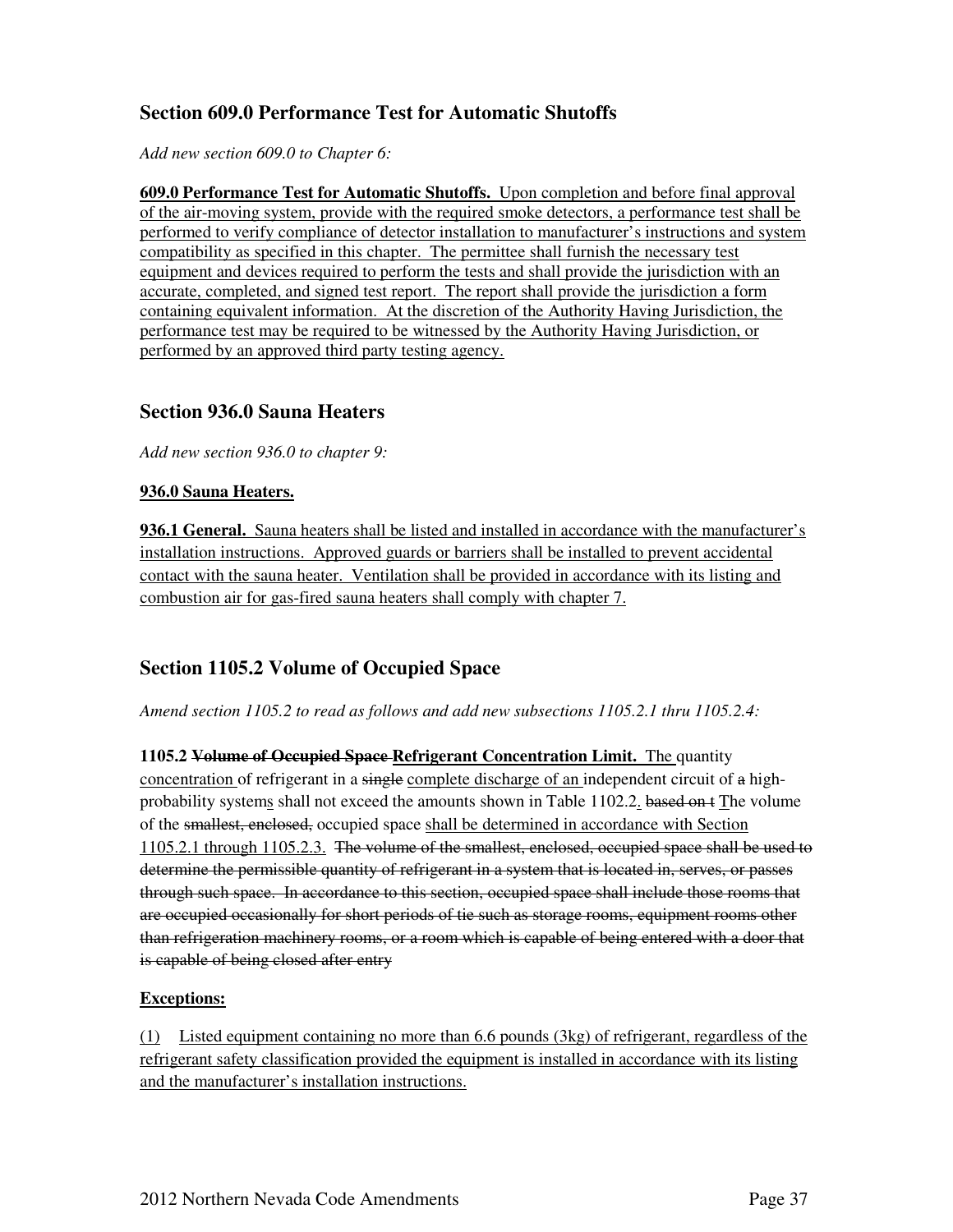(2) Listed equipment for use in laboratories with more than 100 square feet (9.29m²) of space per person, regardless or the refrigerant safety classification, provided that the equipment is installed in accordance with its listing and the manufacturer's installation instructions.

(3) Institutional occupancies where in accordance with Section 1105.6. [ASHRAE 15:7.2]

(1) Where the airflow to an enclosed space served by a portion of an air duct system cannot be shut off or reduced below one quarter of its maximum, the cubical contents of the entire space served by that portion of the air duct system shall be used to determine the permissible quantity of refrigerant in the system.

 $(2)$  (4) Refrigerated process or storage areas that comply Industrial occupancies and refrigerated rooms where in accordance with the requirements of Section 1105.3.

**1105.2.1 Volume Calculations.** The volume used to convert from refrigerant concentration limits to refrigerating systems quantity limits for refrigerants in Section 1105.2 shall be based on the volume of space to which refrigerant dispersed in the event of a refrigerant leak. [ASHRAE 15:7.3]

**1105.2.2 Nonconnecting Spaces.** Where a refrigerating system or part thereof is located in one or more enclosed occupied spaces that do not connect through permanent openings of HVAC ducts, the volume of the smallest occupied space shall be used to determine the refrigerant quantity limit in the system. Where different stories and floor levels connect through an open atrium mezzanine arrangement, the volume to be used in calculating the refrigerant quality limit shall be determined by multiplying the floor area of the lowest space by 8.2 feet (2499mm). [ASHRAE 15:7.3.1] Where the air flow to an enclosed space served by a portion of an air-duct system cannot be shut off or reduced below one-quarter of its maximum, the cubical contents of the entire space served by that portion of the air-duct system shall be used to determine the permissible quantity of refrigerant in the system.

**1105.2.3 Plenums.** Where the space above a suspended ceiling is not a part of the air supply or return system, it shall not be included in calculating the refrigerant quantity limit of the system. [ASHRAE 15:7.3.2.2]

**1105.4 Institutional Occupancies.** The amount of refrigerant shown in Table 11.2.2 shall be reduced by 50 percent for areas of institutional occupancies. The amount of Group A2, B2, A3, and B3 refrigerants shall not exceed 550 pounds (249.5kg) in occupied areas and machinery rooms of institutional occupancies [ASHRAE 15:7.2.1]

### **Section 1105.3 Industrial Occupancies and Refrigerated Rooms**

*Amend section 1105.3 to read as follows:* 

**1105.3 Refrigerated Process and Storage Areas Industrial Occupancies and Refrigerated Rooms.** Refrigerant quantities in evaporators and piping within rooms or spaces used exclusively for processing or storage of materials under refrigerated conditions in industrial occupancies and refrigerated rooms shall not be limited<del>, provided that existing is provided</del> where in accordance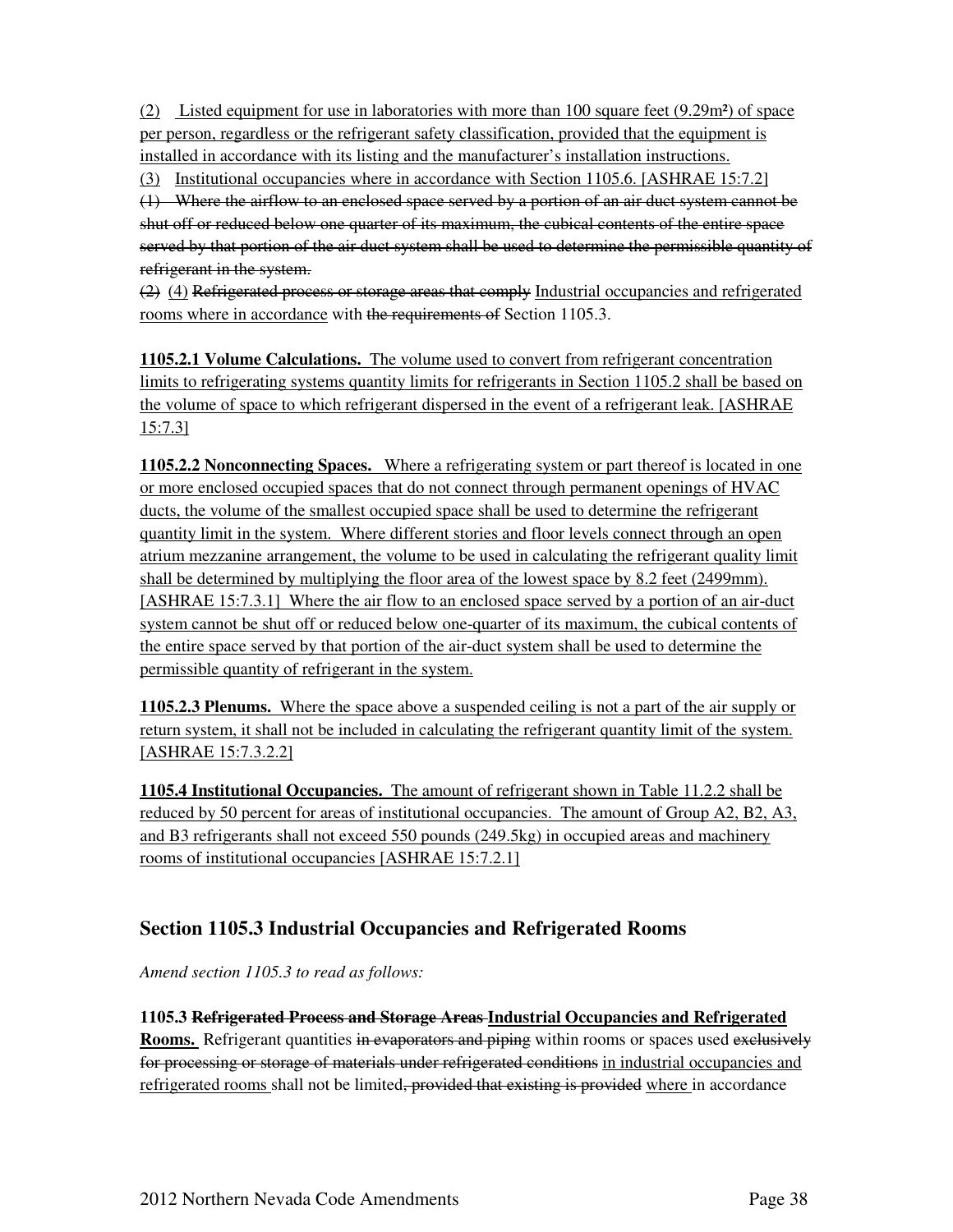with the building code and in accordance with section 1105.3.1 through Section 1105.3.3 following:

(1) **1105.3.2 Sealed.** The refrigerated room or space is sealed from other portions of the building by vapor-tight construction and tight fitting gasketed doors The space containing the machinery is separated from other occupancies or spaces by tight construction with tight-fitting doors.

**Exception:** Adjoining refrigerated rooms.

(2) Access is restricted to authorized personnel.

(3) The floor area per occupant is not less than 100 square feet (9.29m²).

**Exception:** The floor area shall not apply where the space is provided with egress directly to the outdoors or into approved building exits.

(4) **1105.3.1 Refrigerant room.** The refrigerated room or space is equipped with a refrigerant vapor detection and alarm system that is in accordance with Section 1121.0. Refrigerant detectors are installed with the sensing location and alarm level in accordance with section 1107.4.

(5) Open flames and surfaces exceeding  $800^{\circ}F(427^{\circ}C)$  shall not be permitted where a Group A2, B2, A3, or B3 refrigerant, other than where ammonia is used.

(6) **1105.3.3 Lower Flammability Limit.** Where the quantity of a Group A2, B2, A3, or B3 refrigerant, other than an ammonia, in an independent circuit will exceed 25 percent of the lower flammabilitly limit where released to the surrounding room, the following shall be provided: (1) Electrical equipment shall comply with the requirements of the electrical code for Class I, Division 2.

(2) The refrigerant vapor detection system required by Section 1105.3.1 shall automatically de energize electrical power within the space at vapor concentrations at or above 25 percent of the lower flammability limit: Electrical equipment shall comply with Class I, Division 2 of NFPA 70 where the quantity of a Group A2, B2, A3, or B3 refrigerant, other than ammonia in an independent circuit, exceeds 25 percent of the lower flammability limit (LFL) upon release to the space based on the volume in accordance with Section 1105.2

(7) Refrigerant containing parts in systems exceeding 100 horsepower (74.6 kW) compressor drive power.

**Exceptions:**

(1)Evaporators used for refrigeration or dehumidification.

(2) Condensers used for heating. [ASHRAE 15:7.2.2]

### **Section 1105.4.3 Mixing**

*Add new subsection 1105.4.3 to 1105.4:* 

**1105.4.3 Mixing.** Refrigerants, including refrigerant blends, with different designations as in accordance with Table 1102.2 shall not be a mixed system.

**Exception:** Addition of a second refrigerant is permitted where specified by the equipment manufacture to improve oil return at low temperatures. The refrigerant and amount added shall be in accordance with the manufactures instructions. [ASHRAE 15:7.5.1.7]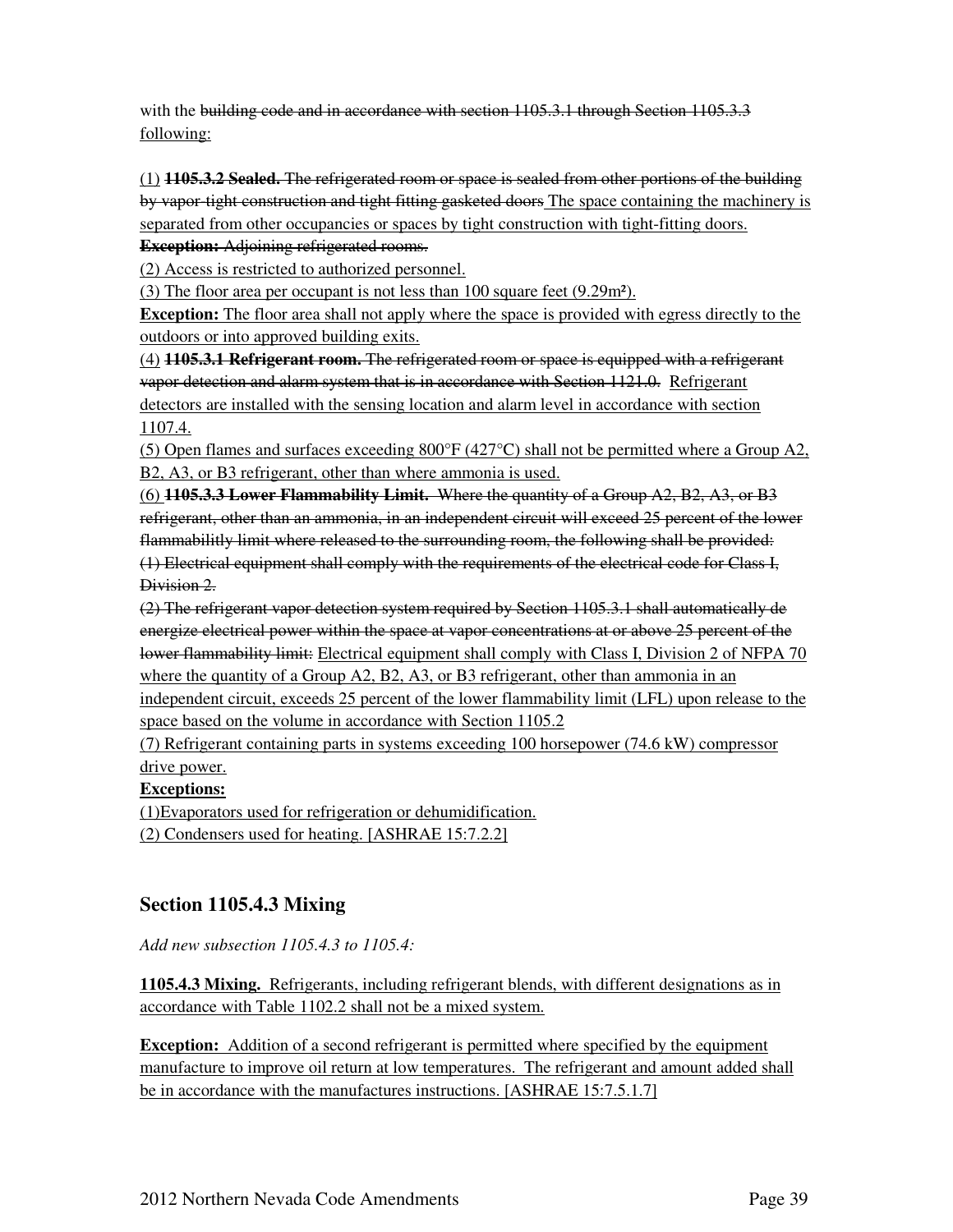#### **Section 1302.1 Installation**

*Amend 1302.1 to read as follows:* 

**1302.1 Installation.** The regulations of this chapter shall govern the installation of fuel gas piping in or in connection with a building, structure or within the property lines of premises up to 5 pounds-force per square inch (psi) (34 kPa), other than service pipe. Fuel oil piping systems shall be installed in accordance with NFPA 31. Whenever there is a conflict between this code and NFPA 54 and NFPA 58 as adopted by the Nevada LP-Gas Board for LP-Gas installations, the adopted codes of the Nevada LP-Gas Board shall govern.

#### **Section 1316.9 Test Pressure**

*Amend section 1316.9 to read as follows:* 

**1316.9 Test Pressure.** This inspection shall include an air, CO<sub>2</sub>, or nitrogen pressure test, at which time the gas piping shall stand a pressure of not less than  $\frac{10}{25}$  psi ( $\frac{69}{172.4}$  kPa) gauge pressure. Test pressures shall be held for a length of time satisfactory to the Authority Having Jurisdiction but in no case less than 15 30Minutes with no perceptible drop in pressure.

### **Section 1316.11.1 Turning Gas On**

*Amend section 1316.11.1 to read as follows and add subsections 1316.1.1 thru 1316.11.4:* 

**1316.11.1 Turning Gas On.** During the process of turning gas on into a system of new gas piping or into a system or portion of a gas system that has been restored after an interruption of service, the entire system shall be inspected to determine that there are no open fittings or ends and that the valves at unused outlets are closed and plugged or capped. [NFPA 54:8.2.2]

**1316.11.1.1** During the process of turning gas on into a system of new gas *piping* or into a system or portion of a gas system that has been restored after an interruption of service; in the City of Fernley, City of Reno, City of Sparks, Storey County and Washoe County a manometer test shall be made after all valves , unions, connectors and piping to the appliances are complete. A pressure test shall be made with the use of a manometer gauge measuring inches of water column. With all valves including gas cock and gas control valves in the open position, a pressure of at least eleven (11) to fifteen (15)inches of water column shall be measured for at least fifteen (15) minutes, with no perceptible drop in pressure.

**1316.11.1.2 For medium pressure gas systems**: Where the appliance is rated for seven (7) to eleven (11) inches of water column, a manometer test of eleven (11) to fifteen (15) inches of water column will be conducted between the pressure regulating valve and the appliance and shall be measured for at least fifteen (15) minutes with no perceptible drop in pressure.

**1316.11.1.3 For appliances or equipment requiring pounds of gas pressure:** A pressure test using a pressure gauge measuring in one tenth (1/10) increments shall be conducted on the gas train of that appliance or equipment. The pressure shall be equal to the appliance's normal operating pressure for a period of thirty (30) minutes with no perceptible drop in pressure.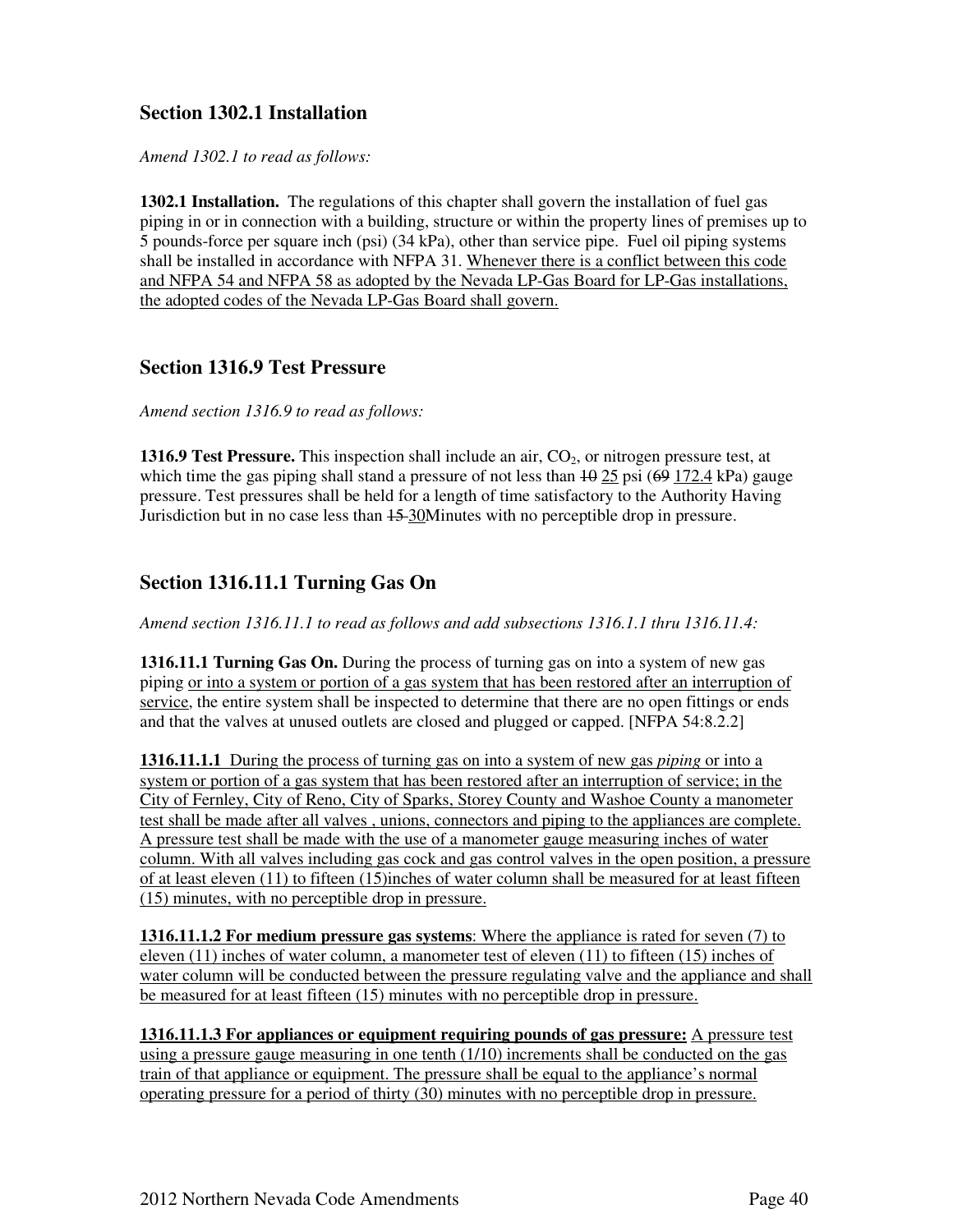**1316.11.1.4 Manometer testing**. Manometer testing shall be performed by a person holding a valid Washoe County manometer tester card for which the number is to be provided at the time of request for inspection. A visual manometer test to be witnessed by the authority having jurisdiction may be allowed by the Building Official. A manometer test does not need to be reported when the serving gas utility performs a manometer or clock test prior to providing service.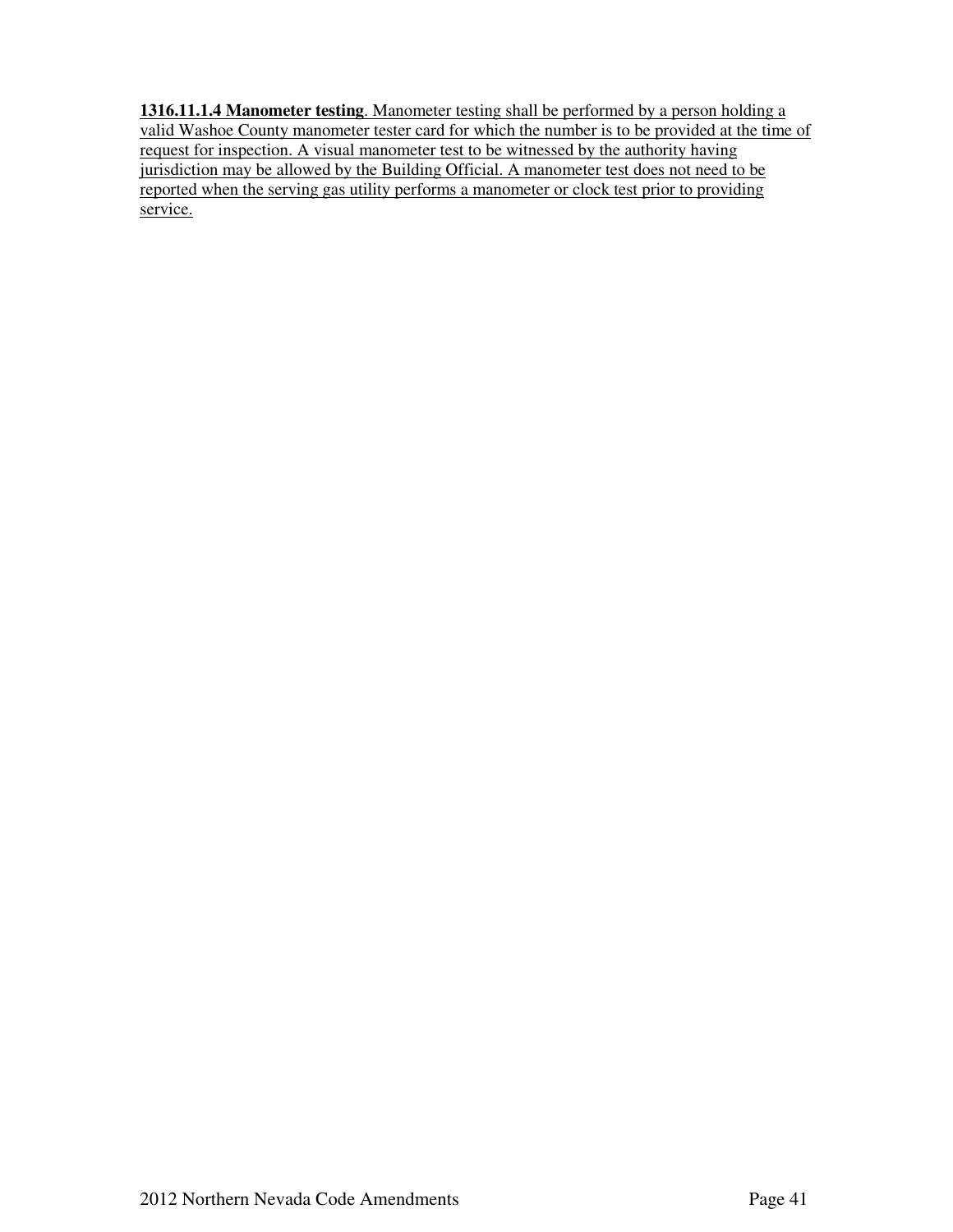## **2012 Uniform Plumbing Code**

#### **Section 205.0 Combustible Material**

*Amend section 205.0 to read as follows:* 

**205.0 Definitions. Combustible Material**. As pertaining to materials adjacent to or in contact with heat-producing appliances, vent connectors, gas vents, chimneys, steam and hot water pipes, and warm air ducts, shall be materials made of or surfaces with wood, compressed paper, plant fibers, or other materials that are capable of being ignited and burned. Such material shall be considered combustible even though flame-proofed, fire retardant treated, or plastered. [NFPA 54:3.3.6.3] Any material not defined as noncombustible material.

#### **Section 216.0 Non Combustible Materials**

*Add new definition to section 216.0:* 

**216.0 Definitions. Non Combustible Materials.** Materials that, when tested in accordance with ASTM E 136, have at least three of four specimens tested meeting all of the following criteria: 1. The recorded temperature of the surface and interior thermocouples shall not at any time during the test rise more than  $54^{\circ}F (30^{\circ}C)$  above the furnace temperature at the beginning of the test. 2. There shall not be flaming from the specimen after the first 30 seconds.

3. If the weight loss of the specimen during testing exceeds 50 percent, the recorded temperature of the surface and interior thermocouples shall not at any time during the test rise above the furnace air temperature at the beginning of the test, and there shall not be flaming of the specimen.

#### **Section 218.0 Penetration Firestop System**

*Delete Penetration Firestop System from 218.0 definitions.* 

**218.0 Definitions.** Penetration Firestop System. A specific assemblage of field-assembled materials, or a factory made device, which has been tested to a standard test method and, where installed properly on penetrating piping materials, is capable of maintaining the fire-resistance rating of assemblies penetrated.

#### **Section 222.0 T Rating**

*Delete T Rating from 222.0 definitions.* 

**222.0 Definitions.** T Rating. The time period that the penetration firestop system, including the penetrating item, limits the maximum temperature rise of 325° (163°C)above its initial temperature through the penetration on the nonfire side, where tested in accordance with ASTM E 814 or UL 1479.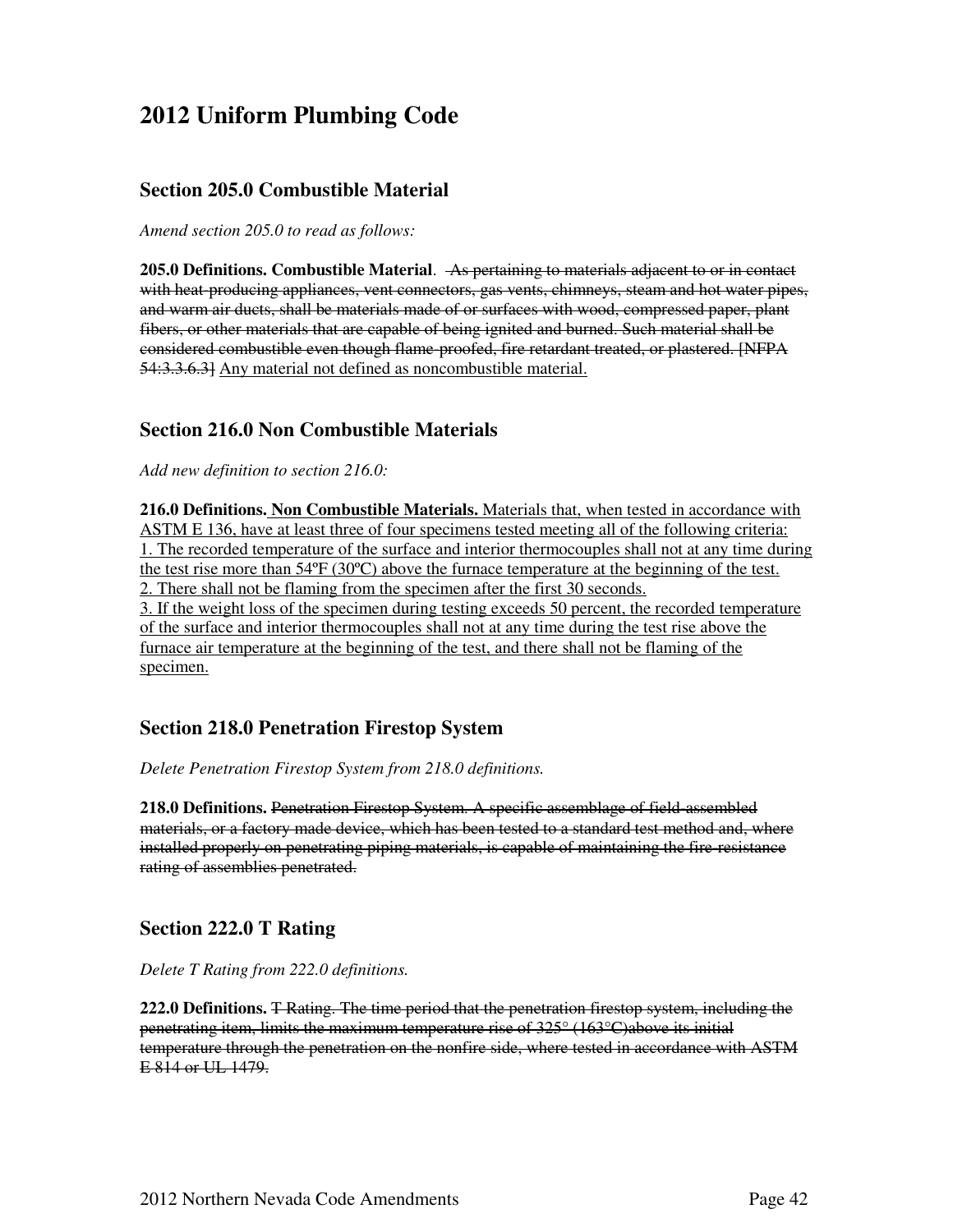#### **Section 312.7 Fire-Resistant Construction**

*Amend section 312.7 to read as follows:* 

**312.7 Fire-Resistant Construction.** Piping penetrations of fire-resistance-rated walls, partitions, floors, floor/ceiling assemblies, roof/ceiling assemblies, or shaft enclosures shall be protected in accordance with the requirements of the building code. and Chapter 15, "Firestop Protection."

#### **Section 422.0 Minimum Number of Required Fixtures**

*Delete section 422.0 in its entirety.* 

Section 422.0, Minimum Number of Required Fixtures. Delete Section 422.0 in its entirety.

#### **Table 422.1 Minimum Plumbing Facilities**

*Delete Table 422.1 in its entirety.* 

#### **Section 609.1 Installation**

*Amend section 609.1 to read as follows:* 

**609.1 Installation.** Water piping shall be adequately supported in accordance with Table 313.1. Burred ends shall be reamed to the full bore of the pipe or tube. Changes in direction shall be made by the appropriate use of fittings, except that changes in direction in copper tubing shall be permitted to be made with bends, provided that such bends are made with bending equipment that does not deform or create a loss in the cross-sectional area of the tubing. Changes in direction are allowed with flexible pipe and tubing without fittings in accordance with the manufacturer's instructions. Provisions shall be made for expansion in hot water piping. Piping, equipment, appurtenances, and devices shall be installed in a workmanlike manner in accordance with the provisions and intent of the code. Building supply yard piping shall be not less than 12 6 inches (305 152 mm) below the average local frost depth. The cover shall be not less than 12 inches (305 mm) below finish grade.

#### **Section 712.1 Media**

#### *Amend section 712.1 to read as follows:*

**712.1 Media.** The piping of the plumbing, drainage and venting systems shall be tested with water or air except that plastic piping shall not be tested with air. The authority Having Jurisdiction shall be permitted to require the removal of cleanouts, etc., to ascertain whether the pressure has reached all parts of the system. After the plumbing fixtures have been set and their traps filled with water, they shall be submitted to a final test.

#### **Section 717.1 General (Size of Building Sewers)**

*Amend section 717.1 to read As follows:*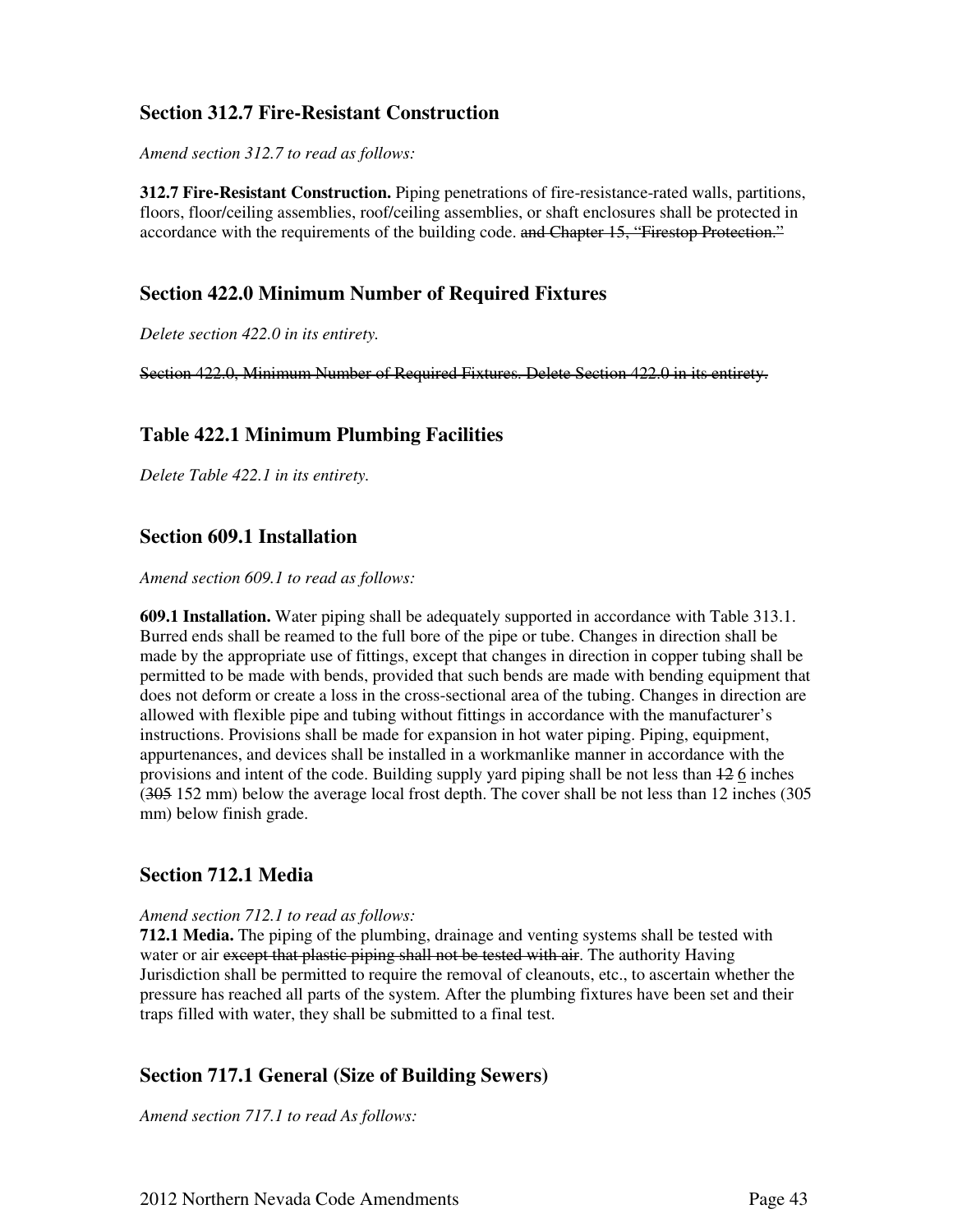**717.1 General.** The minimum size of a building sewer shall be determined on the basis of the total number of fixture units drained by such sewer, in accordance with Table 717.1. No building sewer shall be smaller than the building drain- or less than four (4) inches in diameter. For alternate methods of sizing building sewers, see Appendix C.

#### **Section 723.1 General (Building Sewer Test)**

*Amend section 723.1 to read As follows:* 

**723.1 General.** Building sewers shall be tested by plugging the end of the building sewer at its points of connection with the public sewer or private sewage disposal system and completely filling the building sewer with water from the lowest to highest point thereof, or by approved equivalent low-pressure air test. Plastic DWV piping systems shall not be tested by the air test method. The building sewer shall be watertight.

#### **Section 1109.2 Methods of Testing Storm Drainage Systems**

*Amend section 1109.2 to read as follows:* 

**1109.2 Methods of Testing Storm Drainage Systems.** Except for outside leaders and perforated or open-jointed drain tile, the piping of storm drain systems shall be tested upon completion of the rough piping installation by water or air, except that plastic pipe shall not be tested with air, and proved tight. The Authority Having Jurisdiction shall be permitted to require the removal of cleanout plugs to ascertain whether the pressure has reached parts of the system. One of the following test methods shall be used in accordance with Section 1109.2.1 through Section 1109.2.3.

#### **Section 1202.1 Installation**

*Amend section 1202.1 to read as follows:* 

**1202.1 Installation.** The regulations of this chapter shall govern the installation of fuel gas piping in or in connection with a building, structure or within the property lines of premises up to 5 pounds-force per square inch (34 kPa), other than service pipe. Fuel oil piping systems shall be installed in accordance with NFPA31. Whenever there is a conflict between this code and NFPA 54 and NFPA 58 as adopted by the Nevada LP-Gas Board for LP-Gas installations, the adopted codes of the Nevada LP-Gas Board shall govern.

#### **Section 1208.6.1.3 Snow Hazard**

*Add new subsection 1208.6.1.3 to section 1208.6.1:* 

**1208.6.1.3 Snow hazard.** On any new gas installation or reconnecting the gas service of an existing installation, gas meters above 5000 feet in elevation in Storey County or 6225 feet in elevation in Carson City and Washoe County must be protected from falling, sliding and accumulating of snow, unless the gas meter is installed in a protected location such as under an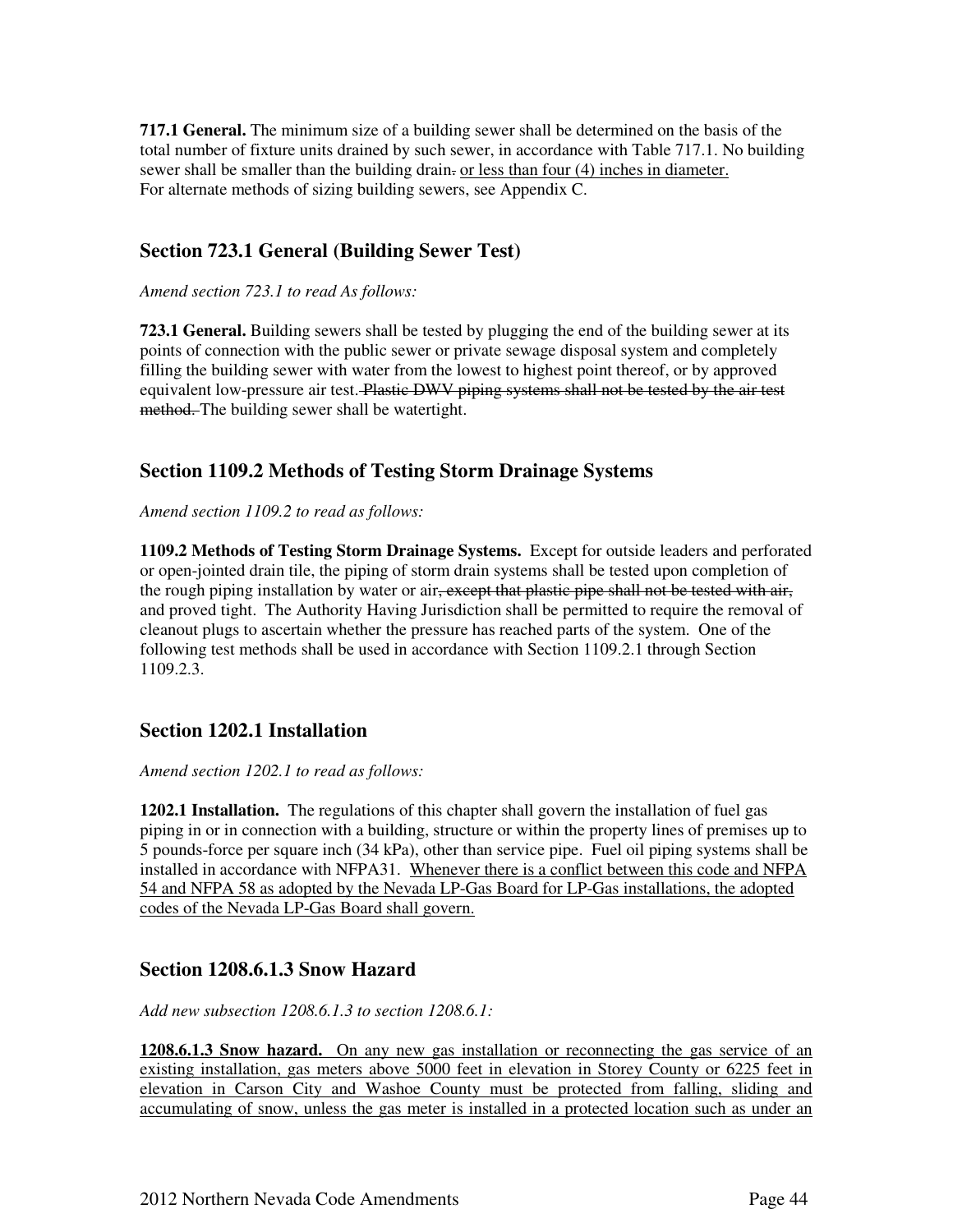engineered deck, roof, or shed. Engineered decks, roofs, or sheds shall be enclosed on all sides when used to protect gas meters on the snow shedding sides of a structure as approved by the gas utility.

#### **Section 1213.3 Test Pressure**

*Amend section 1213.3 to read as follows:* 

**1213.3 Test Pressure.** This inspection shall include an air, CO2, or nitrogen pressure test, at which time the gas piping shall stand a pressure of not less than  $\overline{49}$  25 psi ( $\overline{69}$  172.4 kPa) gauge pressure. Test pressures shall be held for a length of time satisfactory to the Authority Having Jurisdiction, but in no case less than  $\frac{1530}{15}$  minutes with no perceptible drop in pressure. For welded piping, and for piping carrying gas at pressures in excess of 14 inches water column pressure (3.5 kPa), the test pressure shall be not less than 60 psi (414 kPa) and shall be continued for a length of time satisfactory to the Authority Having Jurisdiction, but in no case for less than 30 minutes. These tests shall be made using air, CO2, or nitrogen pressure and shall be made in the presence of the Authority Having Jurisdiction. Necessary apparatus for conducting tests shall be furnished by the permit holder. Test gauges used in conducting tests shall be in accordance with Section 318.0.

## **Section 1213.5.1 Turning Gas On**

*Amend section 1213.5.1 to read as follows and add subsections 1213.5.1.1 thru 1213.5.1.4:* 

**1213.5.1 Turning Gas On.** During the process of turning gas on into a system of new gas piping or into a system or portion of a gas system that has been restored after an interruption of service, the entire system shall be inspected to determine that there are no open fittings or ends and that the valves at unused outlets are closed and plugged or capped. [NFPA 54:8.2.2]

**1213.5.1.1 During** the process of turning gas on into a system of new gas *piping* or into a system or portion of a gas system that has been restored after an interruption of service; in the City of Fernley, City of Reno, City of Sparks, Storey County and Washoe County a manometer test shall be made after all valves, unions, connectors and piping to the appliances are complete. A pressure test shall be made with the use of a manometer gauge measuring inches of water column. With all valves including gas cock and gas control valves in the open position, a pressure of at least eleven (11) to fifteen (15)inches of water column shall be measured for at least fifteen (15) minutes, with no perceptible drop in pressure.

**1213.5.1.2 For medium pressure gas systems**: Where the appliance is rated for seven (7) to eleven (11) inches of water column, a manometer test of eleven (11) to fifteen (15) inches of water column will be conducted between the pressure regulating valve and the appliance and shall be measured for at least fifteen (15) minutes with no perceptible drop in pressure.

**1213.5.1.3 For appliances or equipment requiring pounds of gas pressure:** A pressure test using a pressure gauge measuring in one tenth (1/10) increments shall be conducted on the gas train of that appliance or equipment. The pressure shall be equal to the appliance's normal operating pressure for a period of thirty (30) minutes with no perceptible drop in pressure.

**1213.5.1.4 Manometer testing**. Manometer testing shall be performed by a person holding a valid Washoe County manometer tester card for which the number is to be provided at the time of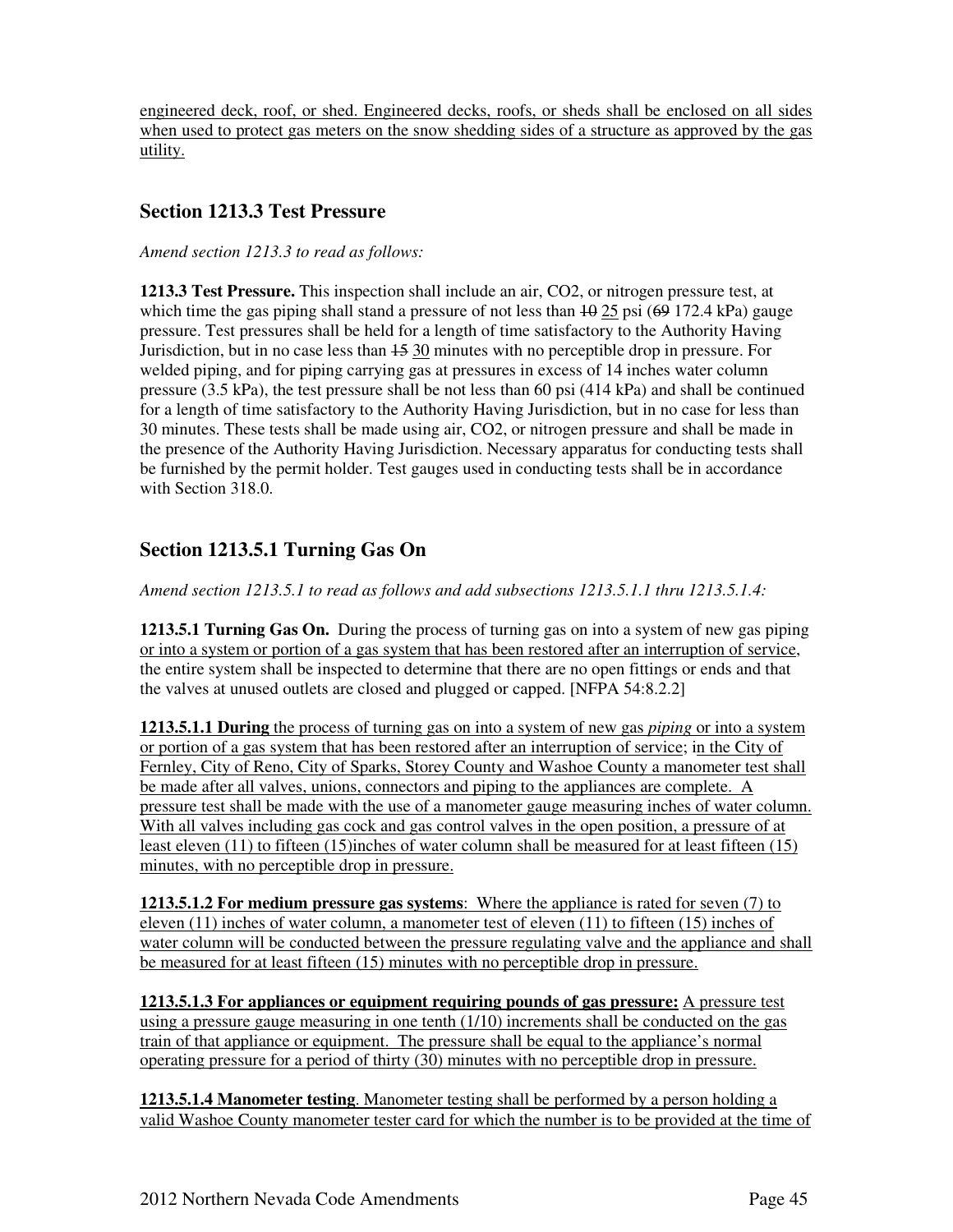request for inspection. A visual manometer test to be witnessed by the authority having jurisdiction may be allowed by the Building Official. A manometer test does not need to be reported when the serving gas utility performs a manometer or clock test prior to providing service.

#### **Chapter 15 Firestop Protection**

*Delete Chapter 15 in its entirety.*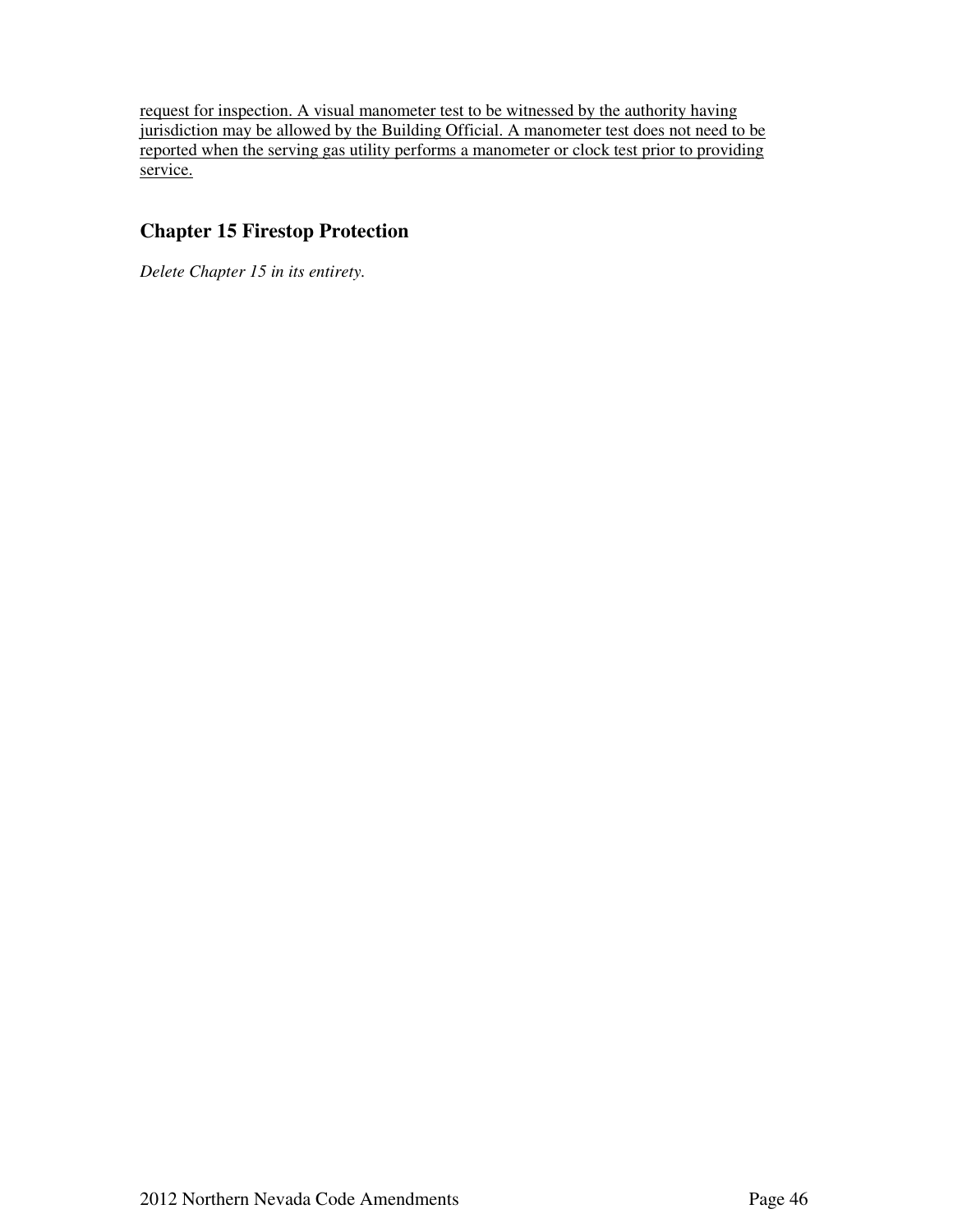## **2011 National Electrical Code**

#### **Article 210.12 (B) Branch Circuit Extensions or Modifications**

*Delete Article 210.12(B)* 

**210.12(B) Branch Circuit Extensions or Modifications**—Dwelling Units. In any of the areas specified in 210.12 (A), where branch-circuit wiring is modified, replaced, or extended, the branch circuit shall be protected by one of the following:

(1) A listed combination-type AFCI located at the origin of the branch circuit

 $(2)$  A listed outlet branch-circuit type AFCI located at the first receptacle outlet of the existing branch circuit

#### **Article 225.32 Location**

*Amend Article 225.32 to read as follows:* 

**225.32 Location.** The disconnection shall be installed either inside or attached to the outside of the building or structure served or where the conductors pass through the building or structure. The disconnecting means shall be at a readily accessible location nearest the point of entrance of the conductors. For the purpose of this section, the requirements in 230.6 shall be permitted to be utilized.

**Exception No. 1:** For installations under single management, where documented safe switching procedures are established and maintained for disconnection and where the installation is monitored by qualified individuals, the disconnected means shall be permitted to be located elsewhere on the premises.

**Exception No. 2:** For buildings or other structures qualified under the provisions of Article 685, the disconnecting means shall be permitted to be located elsewhere on the premises.

**Exception No. 3:** For towers or poles used as lighting standards, the disconnecting means shall be permitted to be located elsewhere on the premises.

**Exception No. 4:** For poles or similar structure used only for support of signs installed in accordance with Article 600, the disconnecting means shall be permitted to be located elsewhere on the premises.

**Exception No. 5:** The disconnecting means may be located independent of the building or structure served, in direct line of sight, but not to exceed thirty feet (30').

**Exception No. 6:** The service disconnecting means may be installed within a building when an external remote shunt trip switch is provided. All shunt trip switches shall be located at seven feet (7') above finish grade at a location approved by the fire department. All shunt trip switches shall be located within a twelve inch (12") equilateral triangle, red in color.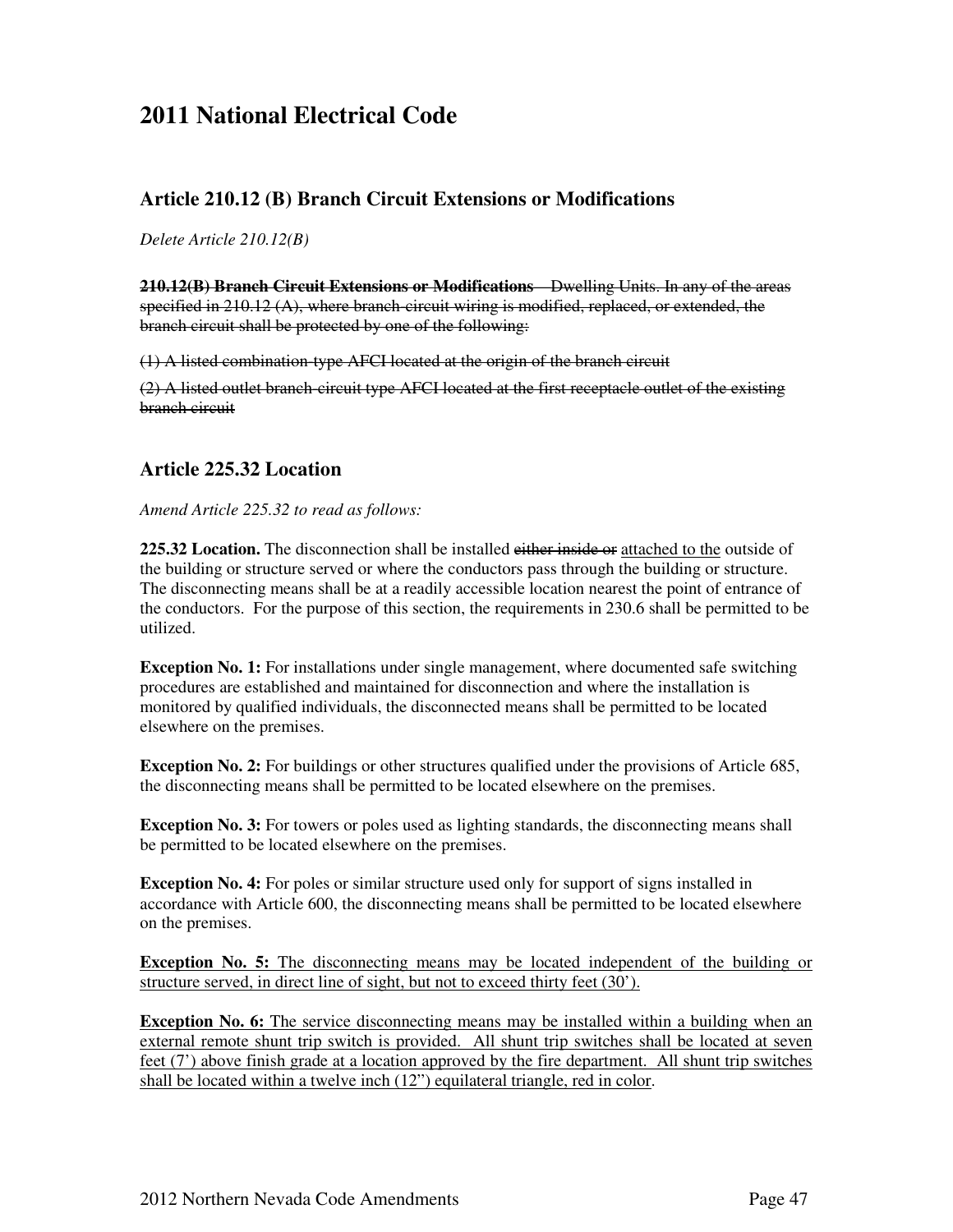### **Article 230.70(A)(1) Readily Accessible Location**

*Amend Article 230.70(A)(1) to read as follows:* 

**230.70(A)(1) Readily Accessible Location.** The service disconnection means shall be installed outside of a building or other structure at a readily accessible location nearest the point of entrance of the service conductors. The disconnecting means may be located independent of the building or structure served, in direct line of sight, but not to exceed thirty feet (30'). <del>at a readily</del> accessible location either outside of a building or structure or inside nearest the point of entrance of the service conductors.

**Exception:** The service disconnecting means may be installed within a building when an external remote shunt trip switch is provided. All shunt trip switches shall be located at seven feet (7') above finish grade at a location approved by the fire department. All shunt trip switches shall be located within a twelve inch (12") equilateral triangle, red in color.

#### **Article 240.51(B) Replacement Only**

*Amend Article 240.51(B) to read as follows:* 

**240.51(B) Replacement Only.** Plug fuses of the Edison-based shall be used only for replacement in existing installations where there is no evidence of overfusing or tampering. In any existing building where alterations or additions are made to any of the premises wiring, all fuse holders shall comply with Section 240.54.

#### **Article 250.96(A) General**

#### *Amend Article 250.96(A) to read as follows:*

**250.96(A) General** Metal raceways, cable trays, cable armor, cable sheath, enclosures, frames, fittings, and other metal non-current-carrying parts that are to serve as ground conductors, with or without the use of supplementary equipment grounding conductors, shall be effectively bonded where necessary to ensure electrical continuity and the capacity to conduct safely any fault current likely to be imposed on them. Any nonconductive paint, enamel, or similar coating shall be removed at threads, contact points, and contact surfaces or be connected by means of fittings designed so as to make such removal unnecessary. The Authority Having Jurisdiction shall require a supplementary grounding conductor where a metallic raceway is subject to damage or likely to be disturbed.

FPN: An example of 'subject to damage' might be a surface mounted conduit along a traffic path in a warehouse. An example of 'likely to be disturbed' might be conduit across a rooftop, where re-roofing operations will require the conduit to be removed.

#### **Article 314.17(C) Non Metallic Boxes and Conduit Bodies**

*Amend Article 314.17(C) to read as follows:*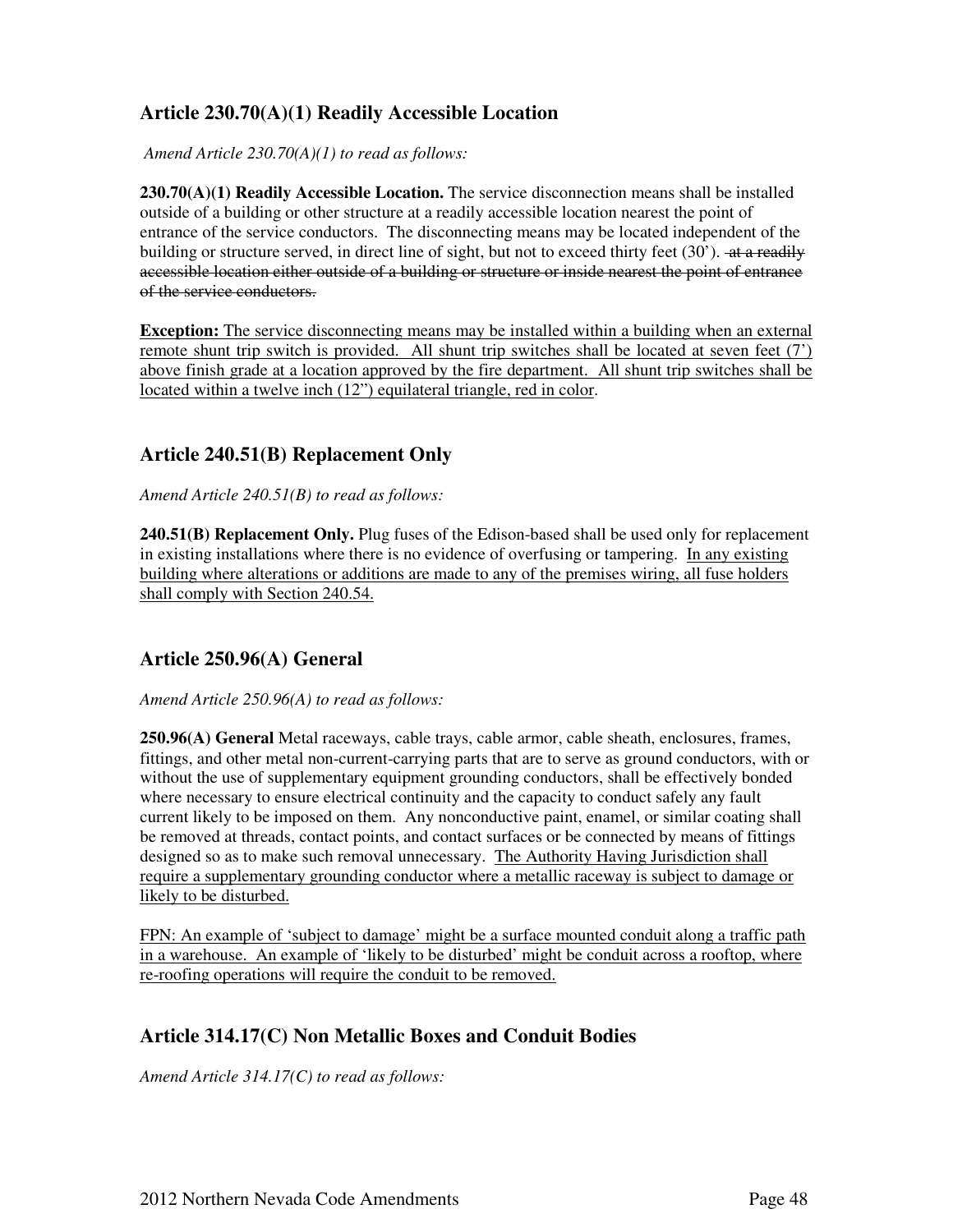**314.17(C) Nonmetallic Boxes and Conduit Bodies.** Nonmetallic boxes and conduit bodies shall be suitable for the lowest temperature-rated conductor entering the box. Where nonmetallic boxes and conduit bodies are used with messenger support wiring, open wiring on insulators, or concealed knob-and-tube wiring, the conductors shall enter the boxes through individual holes. Where flexible tubing is used to enclose the conductors, the tubing shall extend from the last insulated support to not less than 6 mm (1/4 in.) inside the box and beyond any cable clamp. Where nonmetallic-sheathed cable or multiconductor Type UF cable is used, the sheath shall extend not less than 6 mm (1/4 in.) inside the box and beyond any cable clamp. In all instances, all permitted wiring methods shall be secure to the boxes.

**Exception:** Where nonmetallic-sheathed cable or multiconductor Type UF cable is used with single gang boxes not larger than a nominal size  $57 \text{mm} \times 100 \text{mm}$  ( $2\frac{1}{4}$  in.  $x$  4 in.) mounted in walls or ceilings, and where the cable is fastened within 200 mm (8 in.) of the box measured along the sheath and the sheath extends through a cable knockout not less than 6 mm. (1/4 in.) securing the cable to the box shall not be required. Multiple cables entries shall be permitted in a single cable knockout opening.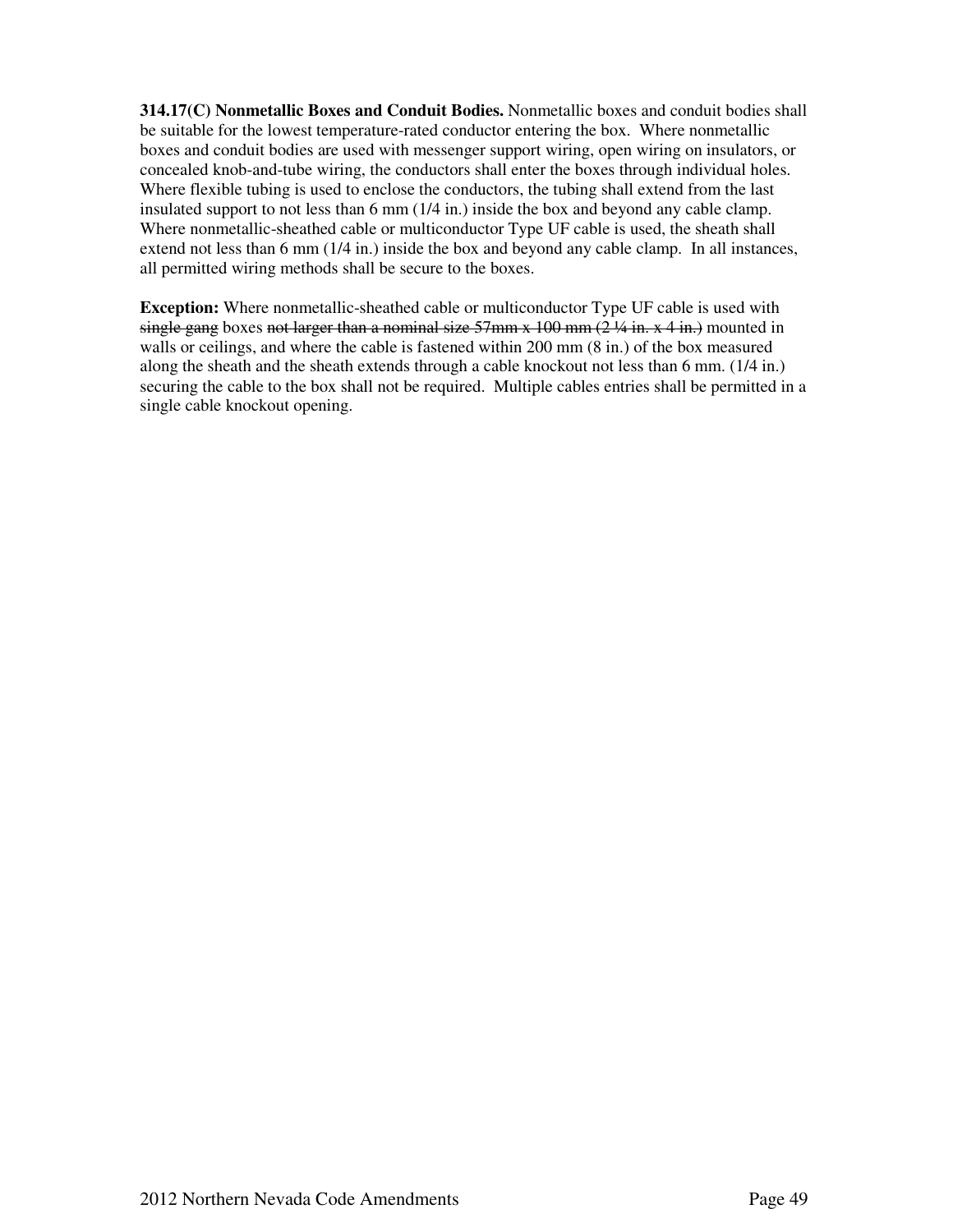## **APPENDIX**

## **International Residential Code Table R301.2(1) Climate and Geographic Design Criteria**

## **Carson City:**

| <b>GROUND</b><br><b>SNOW</b><br><b>LOAD</b>   | <b>WIND</b><br><b>SPEED</b><br>(MPH) | <b>SEISMIC</b><br><b>DESIGN</b><br><b>CATEGORY</b> | Weathering | Frost<br>Line<br>Depth | <b>SUBJECT TO DAMAGE FROM</b><br>Termite | Decay                | <b>WINTER</b><br><b>DESIGN</b><br><b>TEMP</b> | ICE<br><b>SHIELD</b><br><b>UNDER-</b><br><b>LAYMENT</b><br>REQUIRED | <b>FLOOD</b><br><b>HAZARDS</b>           | <b>AIR</b><br>FREEZING<br><b>INDEX</b> | <b>MEAN</b><br><b>ANNUAL</b><br><b>TEMP</b> |
|-----------------------------------------------|--------------------------------------|----------------------------------------------------|------------|------------------------|------------------------------------------|----------------------|-----------------------------------------------|---------------------------------------------------------------------|------------------------------------------|----------------------------------------|---------------------------------------------|
| <b>SEE</b><br><b>IBC</b><br>Table<br>1608.2.1 | 100                                  | E                                                  | Severe     | 24"                    | Moderate<br>To<br>Heavy                  | None<br>To<br>Slight | $10^{\circ}$ F                                | Yes<br>Above<br>5500                                                | Varies. See<br>Engineering<br>Department | 500                                    | $50^{\circ}$ F                              |

## **City of Fernley:**

| <b>GROUND</b><br><b>SNOW</b><br><b>LOAD</b>   | <b>WIND</b><br><b>SPEED</b><br>(MPH) | <b>SEISMIC</b><br><b>DESIGN</b><br><b>CATEGORY</b> | Weathering | Frost<br>Line<br>Depth | <b>SUBJECT TO DAMAGE FROM</b><br>Termite | Decay                | <b>WINTER</b><br><b>DESIGN</b><br><b>TEMP</b> | ICE<br><b>SHIELD</b><br><b>UNDER-</b><br><b>LAYMENT</b><br>REQUIRED | <b>FLOOD</b><br><b>HAZARDS</b>                        | AIR<br><b>FREEZING</b><br><b>INDEX</b> | <b>MEAN</b><br><b>ANNUAL</b><br><b>TEMP</b> | Radon<br>Potential<br>Zone |
|-----------------------------------------------|--------------------------------------|----------------------------------------------------|------------|------------------------|------------------------------------------|----------------------|-----------------------------------------------|---------------------------------------------------------------------|-------------------------------------------------------|----------------------------------------|---------------------------------------------|----------------------------|
| <b>SEE</b><br><b>IBC</b><br>Table<br>1608.2.1 | 90                                   | D1                                                 | Severe     | 18"                    | Moderate<br>To<br>Heavy                  | None<br>To<br>Slight | $10^{\circ}$ F                                | None<br>Required                                                    | (a)<br>06/04/2003<br>(b)<br>11/20/1998<br><b>FIRM</b> | 594                                    | $49.4^\circ$ F                              | Moderate<br>Zone 3         |

## **City of Reno:**

| <b>GROUND</b><br><b>SNOW</b><br><b>LOAD</b>   | <b>WIND</b><br><b>SPEED</b> | <b>SEISMIC</b><br><b>DESIGN</b> | Weathering | Frost         | <b>SUBJECT TO DAMAGE FROM</b><br>Termite | Decay                | <b>WINTER</b><br><b>DESIGN</b> | ICE<br><b>SHIELD</b><br>UNDER- | <b>FLOOD</b><br><b>HAZARDS</b>  | AIR<br>FREEZING | <b>MEAN</b><br><b>ANNUAL</b> |
|-----------------------------------------------|-----------------------------|---------------------------------|------------|---------------|------------------------------------------|----------------------|--------------------------------|--------------------------------|---------------------------------|-----------------|------------------------------|
|                                               | (MPH)                       | CATEGORY                        |            | Line<br>Depth |                                          |                      | <b>TEMP</b>                    | <b>LAYMENT</b><br>REOUIRED     |                                 | <b>INDEX</b>    | <b>TEMP</b>                  |
| <b>SEE</b><br><b>IBC</b><br>Table<br>1608.2.1 | 100                         | D <sub>2</sub>                  | Severe     | 24"           | Moderate<br>To<br>Heavy                  | None<br>To<br>Slight | $10^{\circ}$ F                 | Yes<br>Above<br>5300           | <b>See</b><br>RMC<br>18.12.1701 | 594             | $49.4^\circ$ F               |

## **City of Sparks:**

| <b>GROUND</b><br><b>SNOW</b><br><b>LOAD</b>   | <b>WIND</b>           | <b>SEISMIC</b><br><b>DESIGN</b><br><b>CATEGORY</b> |            |                        | <b>SUBJECT TO DAMAGE FROM</b> |                      | <b>WINTER</b>                | ICE<br><b>SHIELD</b><br>UNDER- | <b>FLOOD</b>     | <b>AIR</b><br>FREEZING | <b>MEAN</b><br><b>ANNUAL</b> |
|-----------------------------------------------|-----------------------|----------------------------------------------------|------------|------------------------|-------------------------------|----------------------|------------------------------|--------------------------------|------------------|------------------------|------------------------------|
|                                               | <b>SPEED</b><br>(MPH) |                                                    | Weathering | Frost<br>Line<br>Depth | Termite                       | Decay                | <b>DESIGN</b><br><b>TEMP</b> | LAYMENT<br>REQUIRED            | <b>HAZARDS</b>   | <b>INDEX</b>           | <b>TEMP</b>                  |
| <b>SEE</b><br><b>IBC</b><br>Table<br>1608.2.1 | 100                   | D2                                                 | Severe     | 24"                    | Moderate<br>To<br>Heavy       | None<br>to<br>Slight | $7^\circ$ F                  | None<br>Required               | See SMC<br>15.11 | 594                    | $49.4^\circ$ F               |